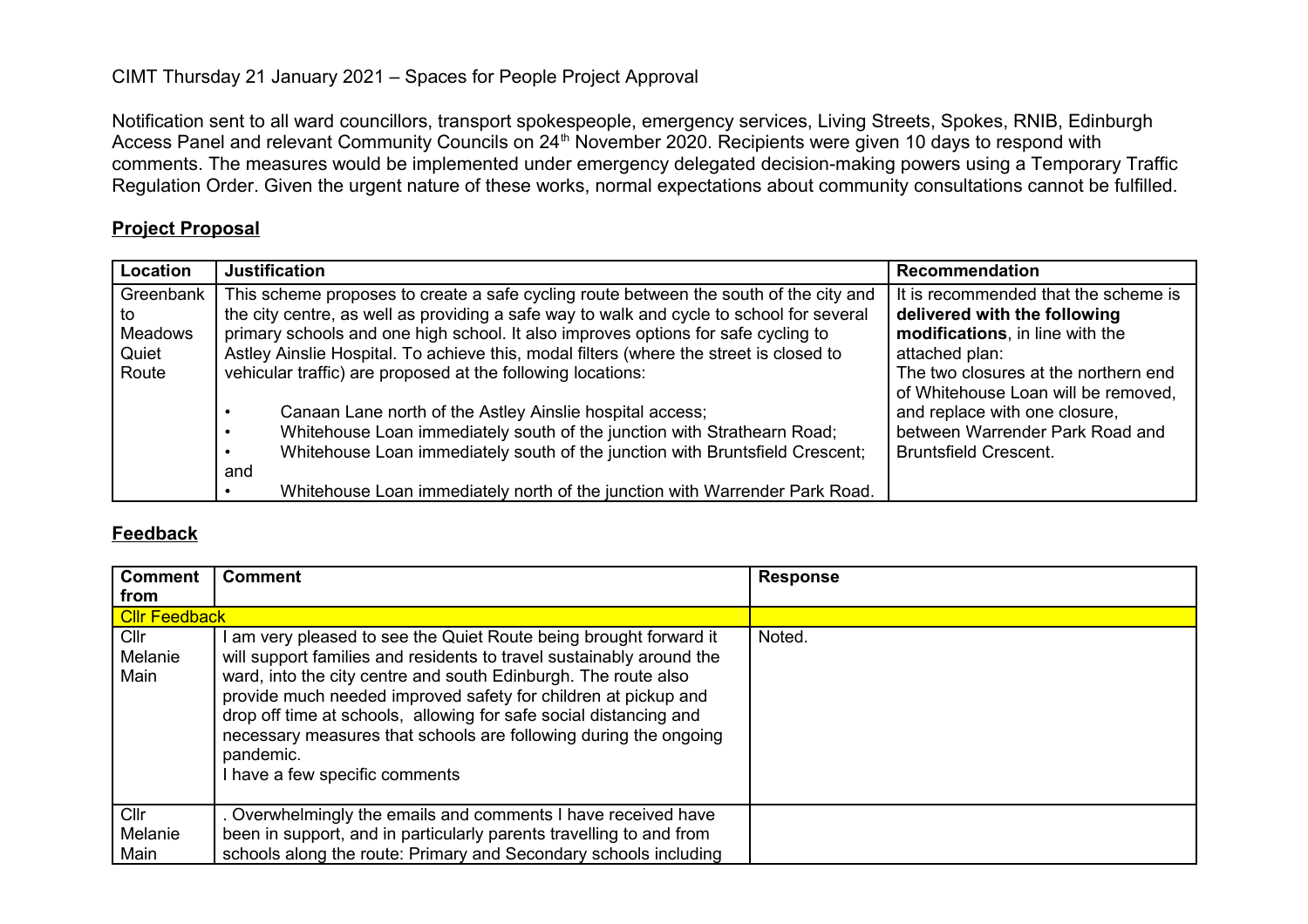|                         | South Morningside, St Peter's, James Gillespies', Bruntsfield,<br>Boroughmuir and Steiners.                                                                                                                                                                                                                                                                                                                                                                                                                                                                                                                                                                                                                                                                                                                                                                                                                                                           |                                                                                                                                                                                                                                                                                                                                                                                                                                                                                                                                                                                                                                      |
|-------------------------|-------------------------------------------------------------------------------------------------------------------------------------------------------------------------------------------------------------------------------------------------------------------------------------------------------------------------------------------------------------------------------------------------------------------------------------------------------------------------------------------------------------------------------------------------------------------------------------------------------------------------------------------------------------------------------------------------------------------------------------------------------------------------------------------------------------------------------------------------------------------------------------------------------------------------------------------------------|--------------------------------------------------------------------------------------------------------------------------------------------------------------------------------------------------------------------------------------------------------------------------------------------------------------------------------------------------------------------------------------------------------------------------------------------------------------------------------------------------------------------------------------------------------------------------------------------------------------------------------------|
| Cllr<br>Melanie<br>Main | The route will help to improve safety South Morningside campus on<br>Canaan Lane, and the Modal Filter that in shown on the indicative<br>map is very welcome, although it is not clear that this is new, as<br>there is nothing in place at present. Outside the schools (both St<br>Peters (50% in last travel survey) and South Morningside pupils use<br>Canaan Lane), the pavements are narrow as is the road and<br>currently it is neither safe for pedestrians passing or families trying<br>to remain at safe distances. It will require giving access to the West<br>section of Canaan Lane from Morningside Road, which is not clearly<br>shown on the map.                                                                                                                                                                                                                                                                                | The proposed modal filter on Canaan Lane as part of<br>this project is the one located to the North of the Astley<br>Ainslie Hospital. It is understood that a separate<br>intervention is in place on Canaan Lane to the West of<br>Woodburn Terrace and this has been reflected in the<br>drawings.                                                                                                                                                                                                                                                                                                                                |
| Cllr<br>Melanie<br>Main | There are a few residents who have raised concern about the modal<br>filters on Whitehouse Loan and in particular the one that in North of<br>Warrendar Park Road. Most of these relate to driver inconvenience.<br>which must be weighted up against taking emergency measures in<br>the short term for the safety of the pupils and residents which must<br>at this point take precedence. Crossing Whitehouse Loan at<br>Warrendar Park Road, which has been notably busy throughout<br>shutdown and the pandemic at all times of day will be much safer:<br>Bruntsfield Links will become a welcoming quiet place. The modal<br>filter will discourage drivers from Warrendar Park Road which is a<br>recognised rat run at present. There is concern from a few<br>residents that traffic will be displaced onto Warrendar Park Crescent<br>and I would ask that this is monitored and LOCAL ACCESS ONLY<br>signs are installed in the crescent. | It is proposed to consolidate the modal filters across<br>Whitehouse Loan from 3, down to two. Instead of a filter<br>to the North of Warrender Park Road, and another to the<br>South of Bruntsfield Crescent, there will be one filter,<br>between these two streets, in order to minimise impact<br>on residents of Warrender Park Crescent and Bruntsfield<br>Crescent, while still removing through traffic from<br>Whitehouse Loan. This will be monitored and if needed<br>further interventions on Warrender Park Road could be<br>introduced to minimise through traffic on this street also<br>as part of a scheme review. |
| ClIr<br>Melanie<br>Main | The modal filters in the Cluny area have been removed from this<br>version of the Quiet Route. These would have made the area<br>quieter and safer both for the QR and for residents and I would ask<br>that the inclusion of these is included in forthcoming reviews once<br>the scheme has bedded in. Braid Crescent has always suffered as<br>a rat run and the modal filter on Braid Road would have helped<br>quieten the route which is one used by children walking to South<br>Morningside Primary.                                                                                                                                                                                                                                                                                                                                                                                                                                          | We will monitor these locations and consider further<br>interventions if required as part of a project review.                                                                                                                                                                                                                                                                                                                                                                                                                                                                                                                       |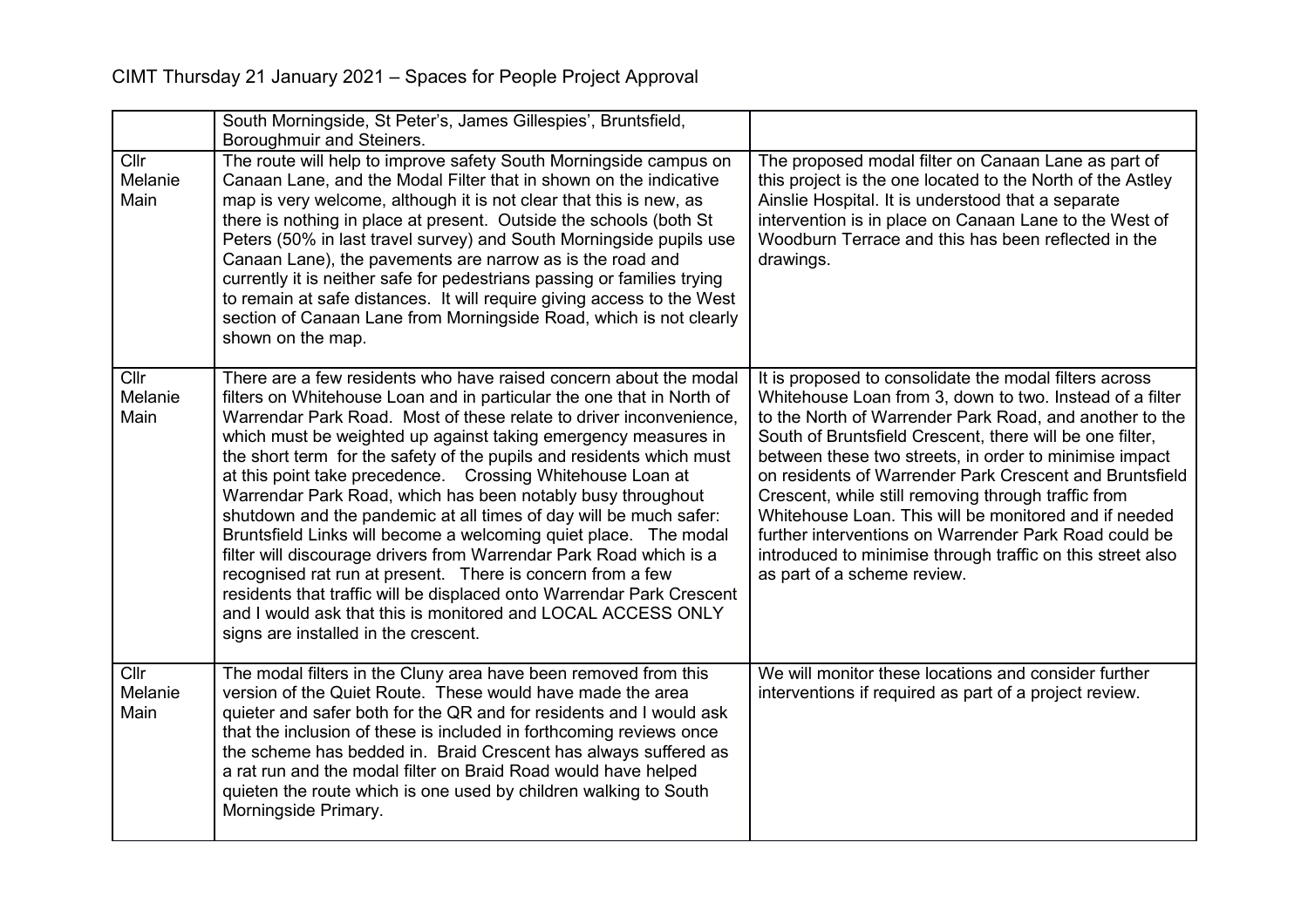| Cllr             | It is important that there is good signage that can be followed along                                                                | We will introduce signage along the route, however,         |
|------------------|--------------------------------------------------------------------------------------------------------------------------------------|-------------------------------------------------------------|
| Melanie          | the route, not just the route itself but destinations along the route -                                                              | given the temporary nature of the intervention, it is       |
| Main             | including schools but also Midmar Paddock, Blackford, Hermitage,                                                                     | unlikely that we will be able to sign all relevant nearby   |
|                  | Morningside and Bruntsfield High Streets, and Public Toilets.                                                                        | locations.                                                  |
|                  |                                                                                                                                      |                                                             |
| Cllr<br>Melanie  | This is a project that really will make a difference to local people and                                                             | Noted.                                                      |
| Main             | allow them to travel as they are being asked to do during this<br>pandemic for their health and safety, using sustainable methods of |                                                             |
|                  | walking, cycling and wheeling. I very much support it.                                                                               |                                                             |
| <b>Cllr Neil</b> | Need for public consultation before implementation                                                                                   | On 14 May, the Policy and Sustainability Committee          |
| Ross             |                                                                                                                                      | approved a package of suggested interventions to make       |
|                  |                                                                                                                                      | it easier and safer for pedestrians and cyclists to move    |
|                  |                                                                                                                                      | around the Capital. As well as providing extra space, the   |
|                  |                                                                                                                                      | proposals recognise a rise in active travel since           |
|                  |                                                                                                                                      | lockdown began and aim to facilitate this as the phased     |
|                  |                                                                                                                                      | lifting of lockdown continues. These changes are being      |
|                  |                                                                                                                                      | delivered as part of the Council's Spaces for People        |
|                  |                                                                                                                                      | programme. In line with guidance from the Scottish          |
|                  |                                                                                                                                      | Government normal consultation procedures are not           |
|                  |                                                                                                                                      | being carried out due to the need for expedient delivery.   |
| <b>Cllr Neil</b> | I propose that the Route for cyclists FROM the Meadows uses Braid                                                                    | The southbound route utilises Hermitage Gardens in          |
| Ross             | Avenue and not Hermitage Gardens; the stop signs at the junction                                                                     | order to reduce the amount of time users will spend         |
|                  | with Hermitage Drive would give cyclists priority to turn right.                                                                     | going continuously uphill. However, any cyclists who        |
|                  | Cyclists going towards the Meadows would use a different road as                                                                     | wish to use Braid Ave instead, may still do so.             |
|                  | planned - Hermitage Gardens. Before turning into Hermitage                                                                           | There are no cycle lanes planned on this section which      |
|                  | Gardens, cyclists have to travel one block along Hermitage Drive.                                                                    | will involve on-carriageway cycling, as such parking is     |
|                  | Nobody has mentioned parking, and to accommodate cycle lanes                                                                         | unaffected. The viability of cycling on carriageway will be |
|                  | both ways parking needs to be banned there. Unfortunately, this is                                                                   | reviewed regularly and should the level of traffic become   |
|                  | precisely where visitors to the Hermitage are parking because Braid                                                                  | too high further measures may be considered, but are        |
|                  | Road is closed.                                                                                                                      | not currently proposed.                                     |
| <b>Cllr Neil</b> | The proposed Greenbank to Meadows cycle route runs along Cluny                                                                       | We will consider whether any changes are required at        |
| Ross             | Drive. Since Braid Road was closed this has become a rat run for                                                                     | this location as part of the first project review.          |
|                  | traffic seeking to avoid Morningside Station traffic lights. Can you                                                                 |                                                             |
|                  | arrange to count the traffic levels here and consider temporary traffic                                                              |                                                             |
|                  | calming measures?                                                                                                                    |                                                             |
| <b>Cllr Neil</b> | Has consideration been given to the use of extendable road<br>1.                                                                     | Yes this has been considered. However they are not          |
| Ross             | barriers that could apply during school pick up/drop off times only?                                                                 | proposed as:                                                |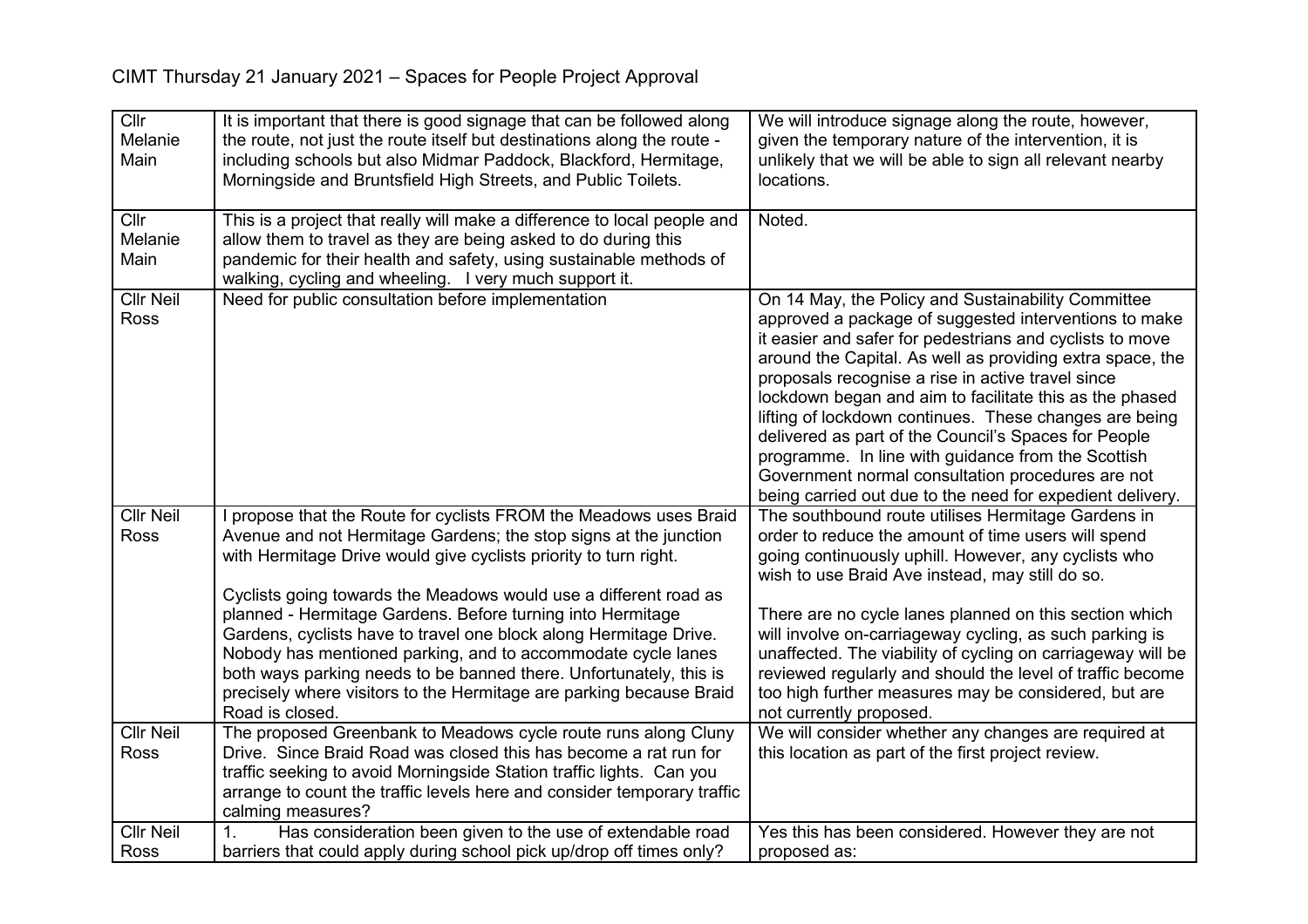| place/remove the barriers each day.<br>Cllr Neil<br>It is proposed to consolidate the modal filters across<br>2.<br>Warrender Park Crescent is a one-way street that runs from<br><b>Ross</b><br>East to West. Under the proposals, residents of this street, when<br>Whitehouse Loan from 3, down to two. Instead of a filter<br>making journeys by car, could only turn northwards out of their road<br>to the North of Warrender Park Road, and another to the                                                                                                                                                                                                                                                                                                                                                                                                                                                                                                                                                                                                                                                                                                                                                                                                                                                                                                                | They are prohibitively expensive due to the need to |
|----------------------------------------------------------------------------------------------------------------------------------------------------------------------------------------------------------------------------------------------------------------------------------------------------------------------------------------------------------------------------------------------------------------------------------------------------------------------------------------------------------------------------------------------------------------------------------------------------------------------------------------------------------------------------------------------------------------------------------------------------------------------------------------------------------------------------------------------------------------------------------------------------------------------------------------------------------------------------------------------------------------------------------------------------------------------------------------------------------------------------------------------------------------------------------------------------------------------------------------------------------------------------------------------------------------------------------------------------------------------------------|-----------------------------------------------------|
| and then, to return home, would have a two mile journey via<br>South of Bruntsfield Crescent, there will be one filter,<br>Bruntsfield Place, Chamberlain Road, Strathearn Road, Whitehouse<br>between these two streets, in order to minimise impact<br>Loan, Thirlestane Road and Marchmont Street to return home. Or<br>on residents of Warrender Park Crescent and Bruntsfield<br>alternatively, a one and a half mile detour via Home Street,<br>Crescent, while still removing through traffic from<br>Whitehouse Loan. This will be monitored and if needed<br>Tollcross, Melville Drive, Marchmont Road and Warrender Park<br>Terrace. As there are over a hundred homes in Warrender Park<br>further interventions on Warrender Park Road could be<br>Crescent, the extra mileage needed for residents to go round and<br>introduced to minimise through traffic on this street also<br>round in circles will make main routes more congested, increase air<br>as part of a scheme review.<br>pollution and will impact on neighbours elsewhere in Marchmont. If<br>the modal filter, proposed for just to the north of the junction with<br>Warrender Park Road, was moved to the south of this junction, it<br>would still keep the road closed to through traffic and improve road<br>safety for pupils and parents outside the school. Has this been<br>considered? |                                                     |
| The placement of the filters at Warrender Park Road and<br>It is proposed to consolidate the modal filters across<br>3.<br><b>Cllr Neil</b><br>Strathearn Road effectively block the road to through traffic<br>Whitehouse Loan from 3, down to two. Instead of a filter<br>Ross<br>potentially making the Bruntsfield Crescent filter redundant so why is<br>to the North of Warrender Park Road, and another to the<br>it still necessary?<br>South of Bruntsfield Crescent, there will be one filter,<br>between these two streets, in order to minimise impact<br>on residents of Warrender Park Crescent and Bruntsfield<br>Crescent, while still removing through traffic from<br>Whitehouse Loan. This will be monitored and if needed<br>further interventions on Warrender Park Road could be<br>introduced to minimise through traffic on this street also<br>as part of a scheme review.                                                                                                                                                                                                                                                                                                                                                                                                                                                                              |                                                     |
| <b>Cllr Neil</b><br>If the filter at Bruntsfield Crescent is still deemed necessary,<br>It is proposed to consolidate the modal filters across<br>4.<br>it will force all traffic into and out of Bruntsfield Crescent to go past<br><b>Ross</b><br>Whitehouse Loan from 3, down to two. Instead of a filter<br>the primary school. There was a recent accident involving a car and<br>to the North of Warrender Park Road, and another to the<br>damage to a bollard and guardrail just outside the school on<br>South of Bruntsfield Crescent, there will be one filter,                                                                                                                                                                                                                                                                                                                                                                                                                                                                                                                                                                                                                                                                                                                                                                                                       |                                                     |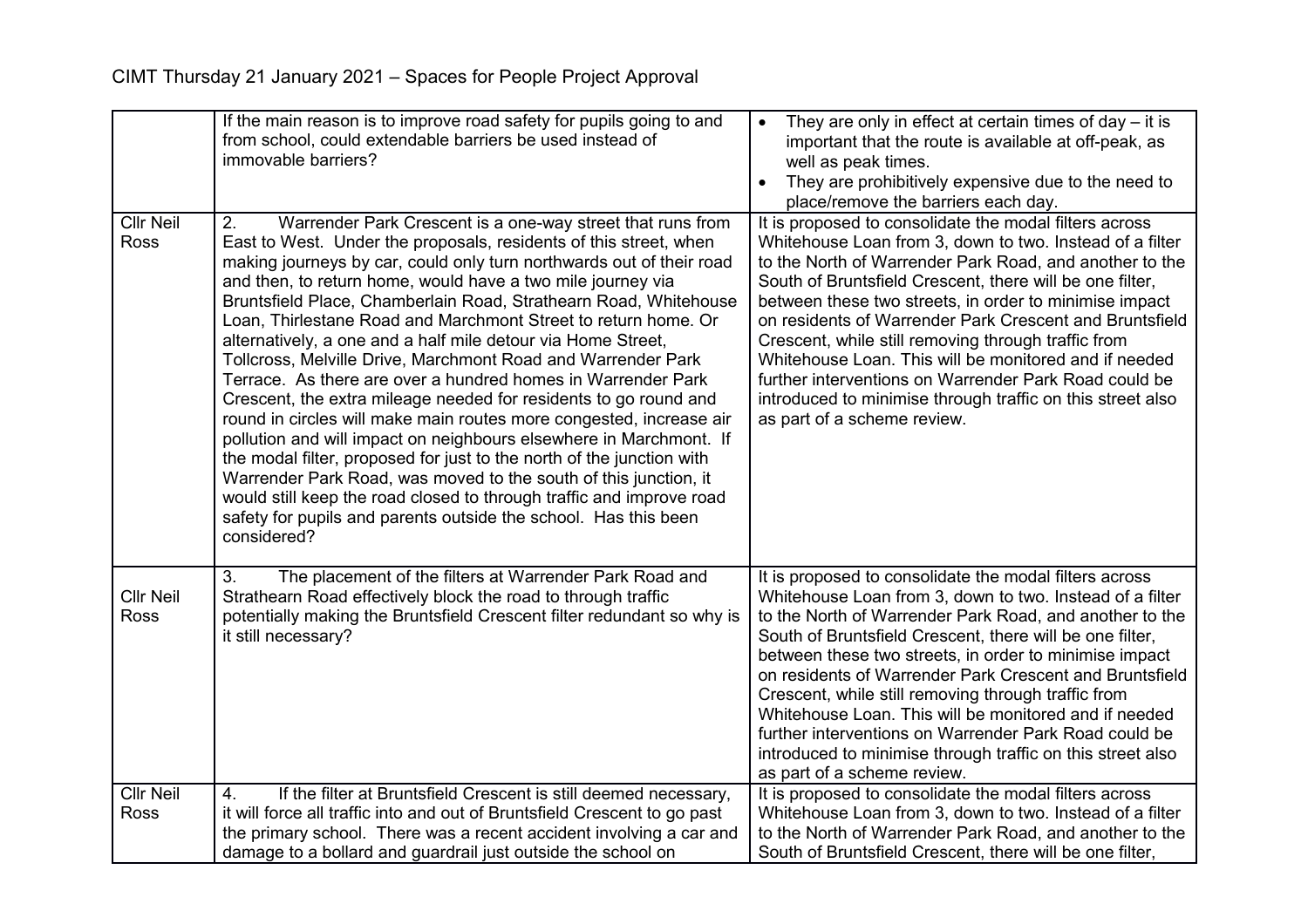|                                 | Whitehouse Loan. To remove this road safety concern, could the<br>filter be moved just to the north of the junction with Bruntsfield<br>Crescent?                                                                                                                                                                                                                                                                                                                                                                                                                                                                                                                                                                                                                                               | between these two streets, in order to minimise impact<br>on residents of Warrender Park Crescent and Bruntsfield<br>Crescent, while still removing through traffic from<br>Whitehouse Loan. This will be monitored and if needed<br>further interventions on Warrender Park Road could be<br>introduced to minimise through traffic on this street also<br>as part of a scheme review.                                          |
|---------------------------------|-------------------------------------------------------------------------------------------------------------------------------------------------------------------------------------------------------------------------------------------------------------------------------------------------------------------------------------------------------------------------------------------------------------------------------------------------------------------------------------------------------------------------------------------------------------------------------------------------------------------------------------------------------------------------------------------------------------------------------------------------------------------------------------------------|----------------------------------------------------------------------------------------------------------------------------------------------------------------------------------------------------------------------------------------------------------------------------------------------------------------------------------------------------------------------------------------------------------------------------------|
| <b>Cllr Neil</b><br>Ross        | Cluny Drive is part of this cycle route. It is normally a quiet,<br>5.<br>residential street but now, because Braid Road is closed, it is<br>dangerous. Traffic levels and speeds have greatly increased in<br>order to avoid the lights at Morningside Station and the long and<br>slow-moving queues on Comiston Road, particularly between 6.30<br>am and 9.00 am and from about 4.00 pm to 6.30 pm. As part of the<br>assessment and review of the closure of Braid Road, will traffic<br>counts be carried out on roads directly affected by the closure in<br>addition to Comiston Road, such as Cluny Drive, Comiston Place<br>and Terrace, Braid Crescent, Braidburn Crescent and Braidburn<br>Terrace, where traffic often goes along from east to west against the<br>one-way system? | Traffic counts have not - to date - been carried out at<br>this location as part of the monitoring of the Braid Road<br>closure.<br>We will consider whether any changes are required at<br>this location as part of the first project review.                                                                                                                                                                                   |
| <b>Cllr Neil</b><br><b>Ross</b> | Some cyclists use the main roads near to this route, such as<br>6.<br>Strathearn Place and Road, Morningside Road and Marchmont<br>Road. These roads are likely to have increased vehicular traffic<br>displaced from Whitehouse Loan and Canaan Lane making them<br>potentially more dangerous for cyclists. What consideration has<br>been given to cycling on these roads and what measures can be<br>introduced to improve road safety?                                                                                                                                                                                                                                                                                                                                                     | It is unlikely that any displacement from Whitehouse<br>Loan onto these roads will be of a magnitude which<br>would meaningfully affect the risk posed to people<br>cycling on them. Nonetheless, Morningside Road has<br>been subject to changes as part of the Town Centre<br>interventions within Spaces for People, which has<br>included the introduction of wider footways, and<br>segregated cycleways at certain points. |
| <b>Cllr Neil</b><br><b>Ross</b> | One of the major factors that puts people off cycling in<br>7.<br>Edinburgh is the poor condition of some of the roads as potential<br>cyclists fear falling into a pothole or being destabilised by a broken<br>or uneven road surface with the attendant risk of falling off their bike.<br>On this route, the surfaces of Canaan Lane, between Woodburn<br>Terrace and Newbattle Terrace, Braid Avenue, Cluny Drive and<br>Braidburn Terrace are in poor condition. What consideration has<br>been given to the full or partial resurfacing of these roads and when<br>is the work to be done?                                                                                                                                                                                               | No specific consideration of resurfacing on these roads<br>has taken place. However we will consider whether this<br>would be required or appropriate moving forward as part<br>of the review process for this project.                                                                                                                                                                                                          |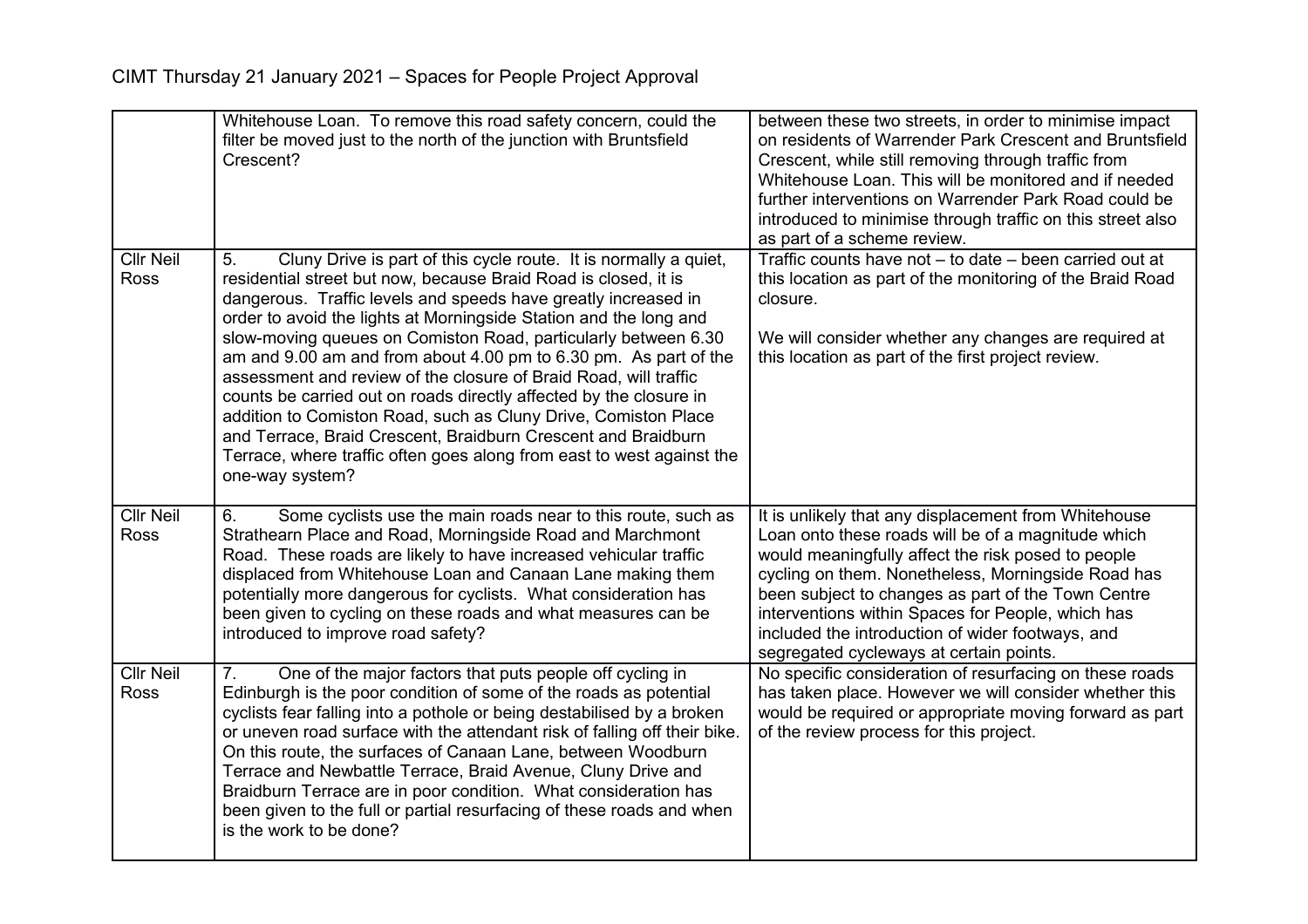| <b>Cllr Neil</b>   | 8.<br>Does the Council plan to inform local residents and                                                                                    | There are no dedicated communications with local                                                                    |
|--------------------|----------------------------------------------------------------------------------------------------------------------------------------------|---------------------------------------------------------------------------------------------------------------------|
| Ross               | businesses in close proximity to the route of the proposals? If it                                                                           | residents and businesses planned.                                                                                   |
|                    | does, will this be in writing and in advance of implementation?                                                                              |                                                                                                                     |
|                    |                                                                                                                                              |                                                                                                                     |
| <b>Cllr Neil</b>   | 9, What advance warning will be given to vehicle drivers of the                                                                              | Signage will be in place warning of the closures well in                                                            |
| Ross               | restrictions on Whitehouse Loan and Canaan Lane? Will this                                                                                   | advance.                                                                                                            |
|                    | include prominent signage at appropriate locations to allow drivers                                                                          |                                                                                                                     |
|                    | to change their route without having to carry out three point turns?<br>Will adequate notification be given to sat-nav operators and sources |                                                                                                                     |
|                    | of direction finding, location and mapping services online?                                                                                  |                                                                                                                     |
| <b>Cllr Neil</b>   | As this cycle route is to be implemented on a temporary<br>10.                                                                               | The success of the scheme will be assessed on the                                                                   |
| <b>Ross</b>        | basis, what assessment criteria will be used to measure its success                                                                          | basis of it's use, as well as any impacts that it has on the                                                        |
|                    | or otherwise? Will these measurements be of accident statistics,                                                                             | wider network. This will be assessed alongside other                                                                |
|                    | volume and types of journeys (pedestrian, cyclist and vehicular), air                                                                        | projects as part of the monitoring plan for Spaces for                                                              |
|                    | pollution statistics and the volume and nature of feedback to the                                                                            | People. This will not necessarily include dedicated                                                                 |
|                    | Council? In addition to on the route itself, will these assessments be                                                                       | assessment of adjacent routes in terms of traffic volume                                                            |
|                    | carried out on main roads near to the route, such as Morningside                                                                             | etc, however if such issues arise they will be monitored                                                            |
|                    | Road, Strathearn Road and Kilgraston Road? How will a                                                                                        | more closely.                                                                                                       |
|                    | meaningful comparison be made with conditions prevailing before                                                                              |                                                                                                                     |
|                    | implementation? How and by whom will those measurements be                                                                                   |                                                                                                                     |
|                    | made and recorded and over what time period? Will the                                                                                        |                                                                                                                     |
|                    | assessments be reported to the Council's Transport and                                                                                       |                                                                                                                     |
|                    | Environment Committee and, if so, when?                                                                                                      |                                                                                                                     |
| <b>Cllr Claire</b> | How do vehicles turn around to go back along Warrender Park Road                                                                             | It is proposed to consolidate the modal filters across                                                              |
| <b>Miller</b>      | if they have come to the end and can't go north or south on<br><b>Whitehouse Loan?</b>                                                       | Whitehouse Loan from 3, down to two. Instead of a filter<br>to the North of Warrender Park Road, and another to the |
|                    |                                                                                                                                              | South of Bruntsfield Crescent, there will be one filter,                                                            |
|                    |                                                                                                                                              | between these two streets, in order to minimise impact                                                              |
|                    |                                                                                                                                              | on residents of Warrender Park Crescent and Bruntsfield                                                             |
|                    |                                                                                                                                              | Crescent, while still removing through traffic from                                                                 |
|                    |                                                                                                                                              | Whitehouse Loan. This will be monitored and if needed                                                               |
|                    |                                                                                                                                              | further interventions on Warrender Park Road could be                                                               |
|                    |                                                                                                                                              | introduced to minimise through traffic on this street also                                                          |
|                    |                                                                                                                                              | as part of a scheme review.                                                                                         |
| <b>Cllr Claire</b> | Is there any provision to protect people on bikes from general traffic                                                                       | Not as part of this proposal, however this can be                                                                   |
| <b>Miller</b>      | on this stretch of road (from Canaan Lane to Grange)                                                                                         | considered as part of the projects ongoing review                                                                   |
|                    |                                                                                                                                              | process.                                                                                                            |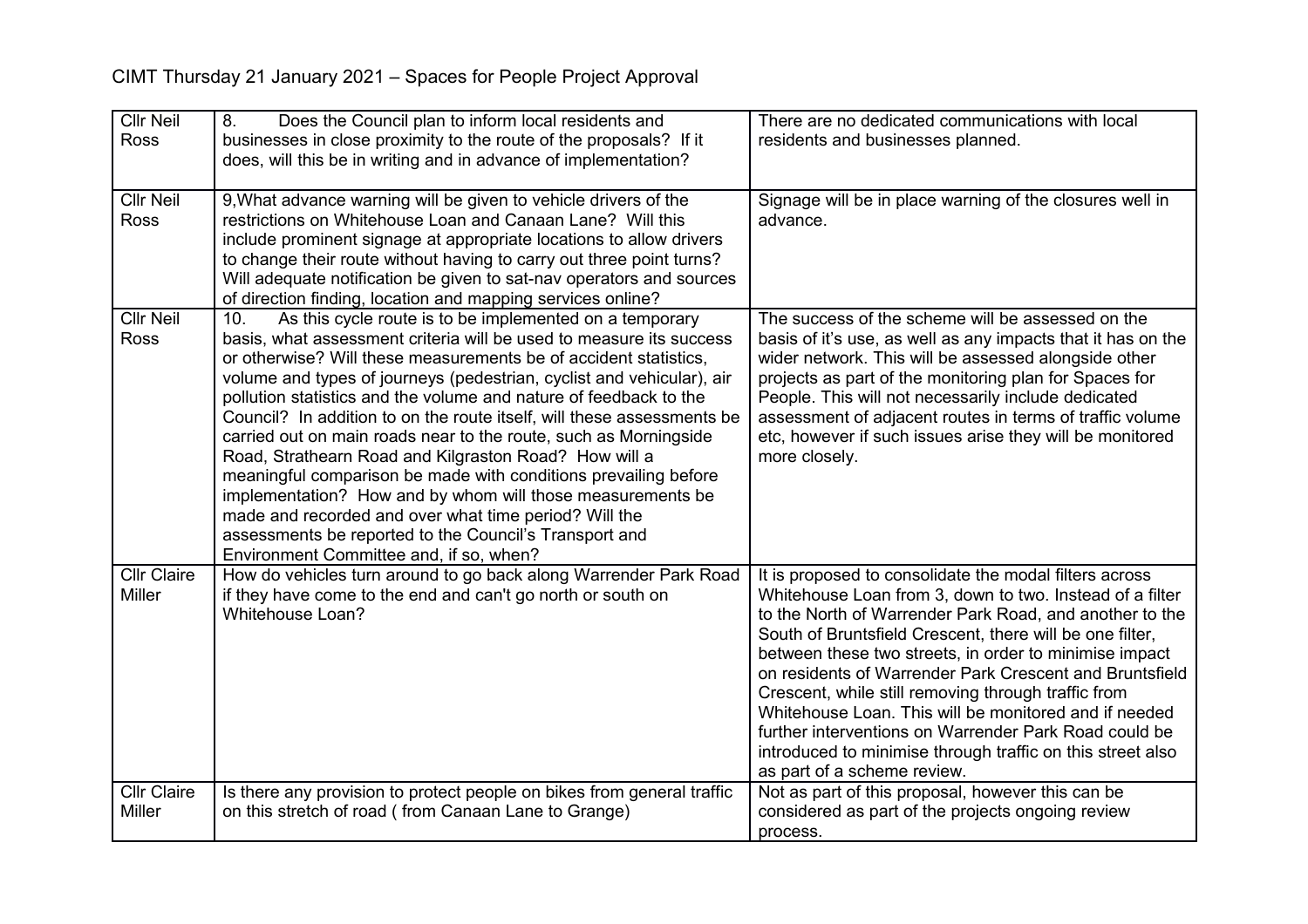| <b>Cllr Claire</b> | Will there be any changes here to make it safer to cycle across the                   | Not as part of this proposal, however this can be              |
|--------------------|---------------------------------------------------------------------------------------|----------------------------------------------------------------|
| <b>Miller</b>      | crossroads at Braid Avenue                                                            | considered as part of the projects ongoing review              |
|                    |                                                                                       | process.                                                       |
| <b>Cllr Claire</b> | How do people on bikes safely navigate this junction to enter                         | From the south there is a two-stage right turn box which       |
| Miller             | Braidburn Terrace from the south or west from Greenbank Drive?                        | allows right turning cyclists to turn across two stages        |
|                    |                                                                                       | and avoid waiting in the middle of moving traffic. From        |
|                    |                                                                                       | the West cyclists would travel across the junction with        |
|                    |                                                                                       | general traffic Later this year this junction will be re-built |
|                    |                                                                                       | as part of a wider permanent project which will introduce      |
|                    |                                                                                       | a toucan crossing to allow for this movement.                  |
| <b>Cllr Steve</b>  | I support these measures to help pedestrians and cyclists travel                      | Noted.                                                         |
| <b>Burgess</b>     | safely while meeting physical distancing requirements.                                |                                                                |
| <b>Cllr Scott</b>  | Point 1<br>1.                                                                         | On 14 May, the Policy and Sustainability Committee             |
| Arthur             | I don't know anyone who seriously opposes the quiet route concept.                    | approved a package of suggested interventions to make          |
|                    | It is clear, however, that many people living along the route have                    | it easier and safer for pedestrians and cyclists to move       |
|                    | concerns about the detail of the design. It's disappointing that, in the              | around the Capital. As well as providing extra space, the      |
|                    | eight months since lockdown began, more resources have not been                       | proposals recognise a rise in active travel since              |
|                    | made available to engage with residents living along the route.                       | lockdown began and aim to facilitate this as the phased        |
|                    | Indeed, there is no doubt that community engagement is important                      | lifting of lockdown continues. These changes are being         |
|                    | as it leads to improved outcomes on infrastructure projects. It                       | delivered as part of the Council's Spaces for People           |
|                    | increases acceptance of decisions as local knowledge from diverse                     | programme. In line with guidance from the Scottish             |
|                    | groups shapes and creates inclusive, effective solutions.                             | Government normal consultation procedures are not              |
|                    |                                                                                       | being carried out due to the need for expedient delivery.      |
|                    | Point 2<br>2.                                                                         | The intention behind this project is to provide a safe         |
|                    | Greater acceptance of the scheme may be possible if the evidence                      | cycling route to and from the city centre from Greenbank       |
|                    | base for it is shared. It's disappointing that in the eight months since              | as an alternative to Morningside Road, connecting with         |
|                    | lockdown began this has not happened.                                                 | the cycle lanes on Comiston Road, as well as providing         |
|                    |                                                                                       | routes to local schools. This will be achieved by              |
|                    | Point 3                                                                               | removing through traffic on key streets to enable safe         |
|                    | The Fairmilehead area interfaces with two Spaces for People                           | cycling on the carriageway. Levels of traffic, and             |
|                    | schemes - those on Buckstone/Pentland Terrace and Braid Road.                         | interacting with it is a key barrier to many people who do     |
|                    | These schemes have struggled to gain widespread public support                        | not cycle, but would like to.                                  |
|                    | due to (1) the lack of community engagement, (2) failure to share<br>$\overline{3}$ . | The council is aware of the inter-connected nature of          |
|                    | the evidence base that justifies their existence and (3) the decision                 | these three interventions and is working on their              |
|                    | to view both of these as separate units. Pre-Covid, the need to                       | planning and delivery accordingly.                             |
|                    | better connect Morningside and Fairmilehead for those able to walk4                   | Full access to all properties along the route will be          |
|                    | and cycle was clear. Rather than responding to the Covid crisis by                    | retained. Any further changes will be communicated             |
|                    | working with the community to establish one good quality route we                     | through the same channels as the original proposals,           |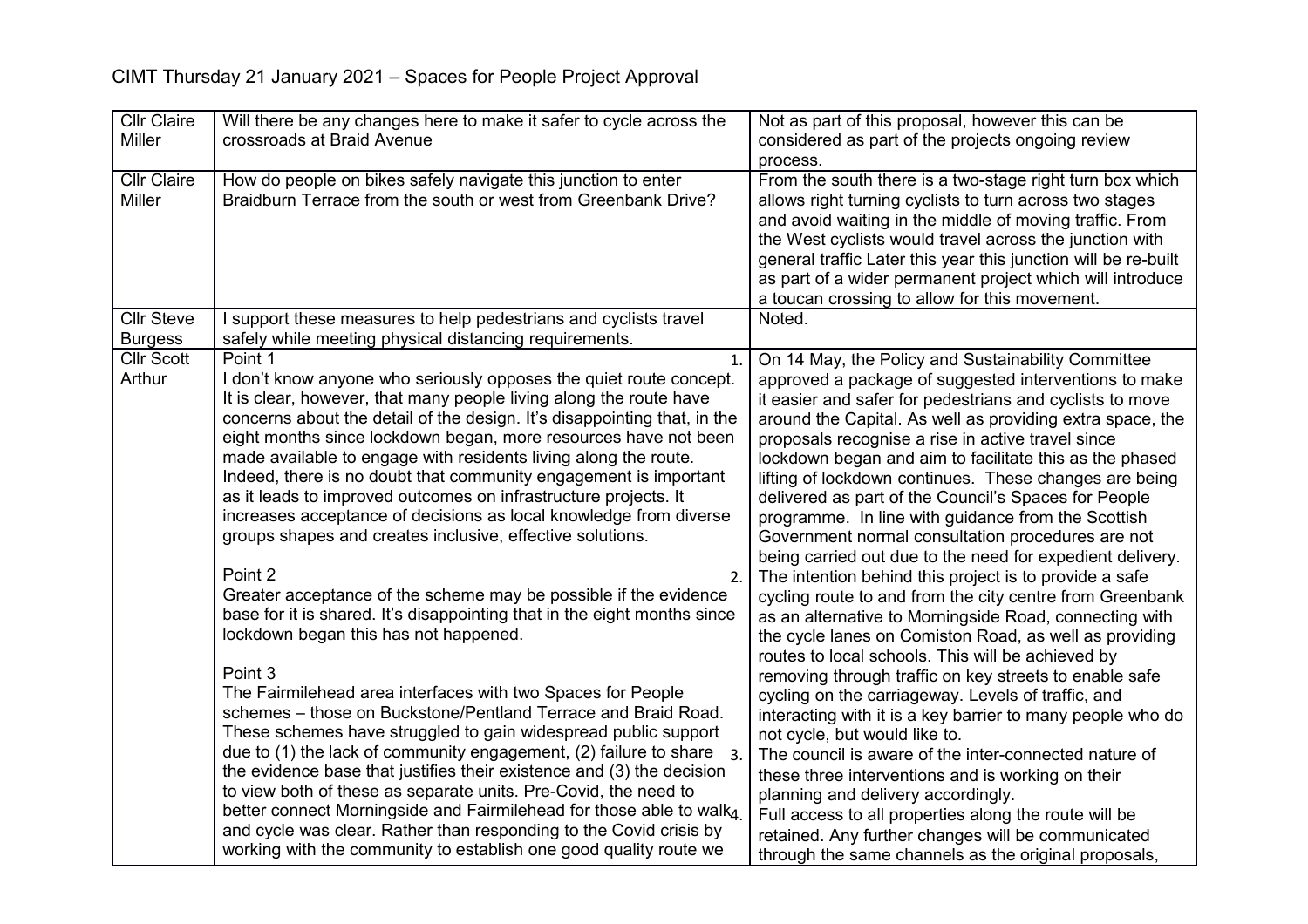|                    | could all be proud of, the Council has stretched limited resources<br>between two schemes and lost the trust of local residents. It is<br>notable that many of those who signed the petition calling for the<br>.5<br>reopening of Braid Road actually live on or near it. Indeed, it is onlyo.<br>now that data is being collected to understand how these schemes<br>interoperate.<br>Within this context, I find the decision to view the (1) Quiet Route,<br>(2) Braid Roads and (3) Buckstone/Pentland Terrace schemes<br>separately as difficult to justify to residents in my Ward. If these<br>schemes truly are to form a route for cyclists between Fairmilehead<br>and the Meadows, there they should be viewed as one and<br>residents should be consulted on the formation of a single coherent<br>route which does not impact negatively on public transport or any<br>local school.<br>Point 4<br>In terms of accessibility, many disabled people depend on cars (both<br>to drive and as a passenger) and taxis. Road changes shouldn't<br>prevent disabled people from being able to stop near their<br>destination. Changes to usual travel patterns can add to anxiety for<br>all of us, but to some disabled people in particular. The scheme<br>should therefore be seen in this context - continual changes should<br>therefore be avoided where possible, and should be effectively<br>communicated to the public (including disabled people).<br>Point 5<br>Steps should be taken to remind residents along the route of the<br>hazard parked cars and overgrown hedges (etc) pose to pedestrians<br>and those with buggies/wheelchairs/guide dogs. This is particularly | which includes engagement with groups representing<br>those with visual and mobility impairments.<br>This specific proposal will not focu<br>s on communication messages such as these, though<br>the council does ask all users to be considerate through<br>other channels, such as our Smarter Choices Smarter<br>Places courtesy signage, and other interventions. |
|--------------------|--------------------------------------------------------------------------------------------------------------------------------------------------------------------------------------------------------------------------------------------------------------------------------------------------------------------------------------------------------------------------------------------------------------------------------------------------------------------------------------------------------------------------------------------------------------------------------------------------------------------------------------------------------------------------------------------------------------------------------------------------------------------------------------------------------------------------------------------------------------------------------------------------------------------------------------------------------------------------------------------------------------------------------------------------------------------------------------------------------------------------------------------------------------------------------------------------------------------------------------------------------------------------------------------------------------------------------------------------------------------------------------------------------------------------------------------------------------------------------------------------------------------------------------------------------------------------------------------------------------------------------------------------------------------------------------------------|------------------------------------------------------------------------------------------------------------------------------------------------------------------------------------------------------------------------------------------------------------------------------------------------------------------------------------------------------------------------|
|                    | important on the streets surrounding the schools.<br>$==+==$                                                                                                                                                                                                                                                                                                                                                                                                                                                                                                                                                                                                                                                                                                                                                                                                                                                                                                                                                                                                                                                                                                                                                                                                                                                                                                                                                                                                                                                                                                                                                                                                                                     |                                                                                                                                                                                                                                                                                                                                                                        |
| Cllr Jason<br>Rust | I am unclear as to what indicators are in place to assess<br>success of this proposal. How will we all know what success looks<br>like?<br>I understand zero road accidents have been recorded on                                                                                                                                                                                                                                                                                                                                                                                                                                                                                                                                                                                                                                                                                                                                                                                                                                                                                                                                                                                                                                                                                                                                                                                                                                                                                                                                                                                                                                                                                                | The success of the scheme will be assessed on the<br>$\bullet$<br>basis of it's use, as well as any impacts that it has on<br>the wider network. This will be assessed alongside<br>other projects as part of the monitoring plan for<br>Spaces for People. This will not necessarily include                                                                          |
|                    | Whitehouse Loan in the last 5 years based on PACTS public                                                                                                                                                                                                                                                                                                                                                                                                                                                                                                                                                                                                                                                                                                                                                                                                                                                                                                                                                                                                                                                                                                                                                                                                                                                                                                                                                                                                                                                                                                                                                                                                                                        | dedicated assessment of adjacent routes in terms of                                                                                                                                                                                                                                                                                                                    |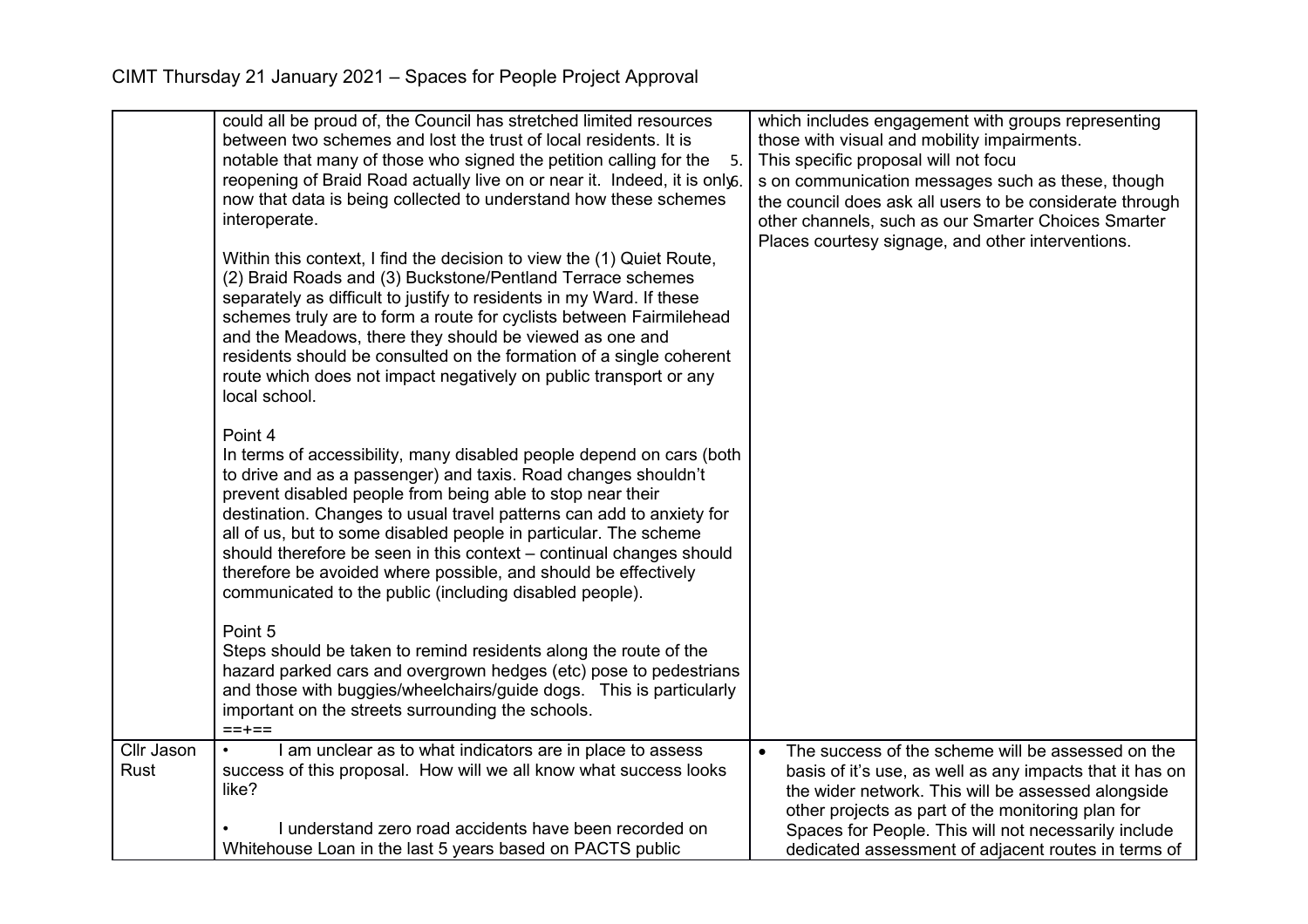|                          | dashboard.<br>Has legal advice been sought in respect of the linkage of this<br>scheme with the continued closure of Braid Road by TTRO?<br>I am concerned that the closure of Braid Road is shown on<br>the proposal as an Existing Modal Filter. This is incorrect, the road is<br>currently temporarily closed, but there is the expectation that it will<br>be reopened?<br>I understand a number of representations/petitions have<br>been submitted from residents in the Bruntsfield Crescent and<br>Whitehouse Loan stretch and hope these will be taken into account?<br>Not my ward, but I do know residents in the locale and<br>blocking Whitehouse loan on either side of Warrender Park Rd will I<br>assume increase the through traffic on Warrender Park Crescent<br>and WP Terrace and Thirlestane Rd? Both these roads are<br>narrower and less suitable for traffic than Warrender Park Rd. The<br>Terrace is also cobbled and currently a quiet residential street. | $\bullet$<br>$\bullet$<br>$\bullet$<br>$\bullet$ | traffic volume etc, however if such issues arise they<br>will be monitored more closely.<br>This scheme is intended to encourage more people<br>to cycle. We know that the requirement to interact<br>with moving traffic is a key barrier to those who do<br>not cycle, but would like to, regardless of whether<br>accidents have taken place.<br>No Legal Advice related to the linkage between<br>these two interventions has been sought. Legal<br>Advise regarding the Spaces for People scheme has<br>been clear that for an intervention to utilise TTRO<br>legislation the Roads Authority must be satisfied that<br>doing so addresses a risk of impact on public health<br>in relation to the Covid-19 epidemic.<br>Showing Braid Road as an 'Existing Modal Filter'<br>does not prejudice it's re-opening in the future. It<br>merely sets the context for this proposal. At such a<br>time as Braid Road is re-opened, that context<br>changes, and further interventions may be required<br>to ensure that the Quiet Route outlined in this<br>proposal remains effective.<br>These have been considered and on the basis of<br>these submissions It is proposed to consolidate the<br>modal filters across Whitehouse Loan from 3, down<br>to two. Instead of a filter to the North of Warrender<br>Park Road, and another to the South of Bruntsfield<br>Crescent, there will be one filter, between these two<br>streets, in order to minimise impact on residents of |
|--------------------------|-----------------------------------------------------------------------------------------------------------------------------------------------------------------------------------------------------------------------------------------------------------------------------------------------------------------------------------------------------------------------------------------------------------------------------------------------------------------------------------------------------------------------------------------------------------------------------------------------------------------------------------------------------------------------------------------------------------------------------------------------------------------------------------------------------------------------------------------------------------------------------------------------------------------------------------------------------------------------------------------|--------------------------------------------------|----------------------------------------------------------------------------------------------------------------------------------------------------------------------------------------------------------------------------------------------------------------------------------------------------------------------------------------------------------------------------------------------------------------------------------------------------------------------------------------------------------------------------------------------------------------------------------------------------------------------------------------------------------------------------------------------------------------------------------------------------------------------------------------------------------------------------------------------------------------------------------------------------------------------------------------------------------------------------------------------------------------------------------------------------------------------------------------------------------------------------------------------------------------------------------------------------------------------------------------------------------------------------------------------------------------------------------------------------------------------------------------------------------------------------------------------------------------------------------------|
|                          |                                                                                                                                                                                                                                                                                                                                                                                                                                                                                                                                                                                                                                                                                                                                                                                                                                                                                                                                                                                         |                                                  | Warrender Park Crescent and Bruntsfield Crescent,<br>while still removing through traffic from Whitehouse<br>Loan. This will be monitored and if needed further<br>interventions on Warrender Park Road could be<br>introduced to minimise through traffic on this street<br>also as part of a scheme review.<br>See above.                                                                                                                                                                                                                                                                                                                                                                                                                                                                                                                                                                                                                                                                                                                                                                                                                                                                                                                                                                                                                                                                                                                                                            |
| <b>Community Council</b> |                                                                                                                                                                                                                                                                                                                                                                                                                                                                                                                                                                                                                                                                                                                                                                                                                                                                                                                                                                                         |                                                  |                                                                                                                                                                                                                                                                                                                                                                                                                                                                                                                                                                                                                                                                                                                                                                                                                                                                                                                                                                                                                                                                                                                                                                                                                                                                                                                                                                                                                                                                                        |
| Carol<br>Duncan –        | Many thanks for the opportunity to comment on the proposed<br>emergency 'Quiet Route' from Greenbank to the Meadows.                                                                                                                                                                                                                                                                                                                                                                                                                                                                                                                                                                                                                                                                                                                                                                                                                                                                    |                                                  | The support is noted.                                                                                                                                                                                                                                                                                                                                                                                                                                                                                                                                                                                                                                                                                                                                                                                                                                                                                                                                                                                                                                                                                                                                                                                                                                                                                                                                                                                                                                                                  |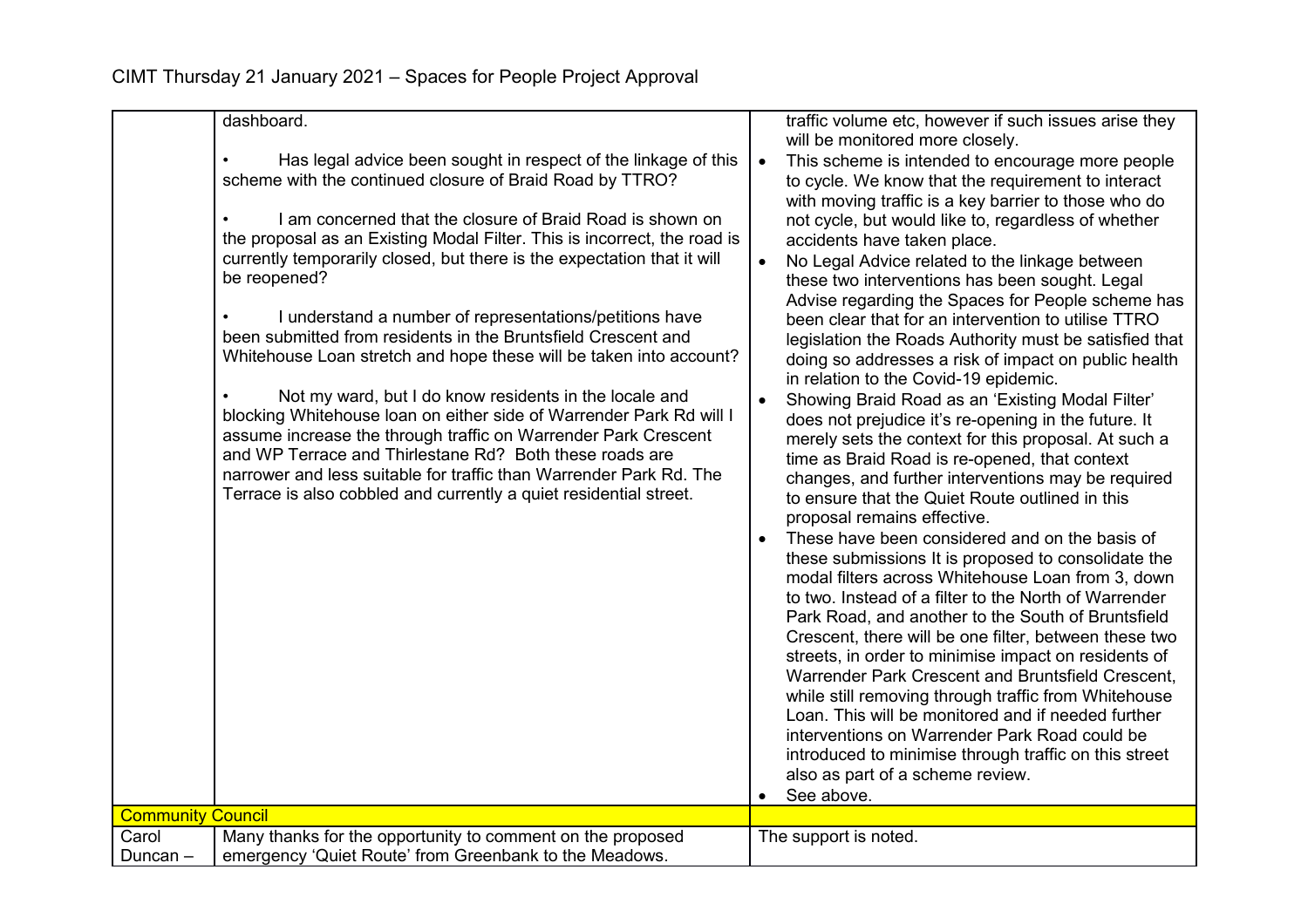| Morningsid | We circulated the proposal to over 90 residents and the nominated                                                                         |    | 1. We will consider whether any changes are required                        |
|------------|-------------------------------------------------------------------------------------------------------------------------------------------|----|-----------------------------------------------------------------------------|
| е          | representatives of Morningside Community Council.                                                                                         |    | at this location as part of the first project review.                       |
| Communit   |                                                                                                                                           | 2. | The proposed modal filter on Canaan Lane as part of                         |
| y Council  | It is clear the Quiet Route is strongly supported by residents.                                                                           |    | this project is the one located to the North of the                         |
| response   |                                                                                                                                           |    | Astley Ainslie Hospital. It is understood that a                            |
|            | However, a number of specific concerns were raised with us and we                                                                         |    | separate intervention is in place on Canaan Lane to                         |
|            | would appreciate your further consideration of these.                                                                                     |    | the West of Woodburn Terrace and this has been                              |
|            |                                                                                                                                           |    | reflected in the drawings.                                                  |
|            | 1. Hermitage Gardens to Cluny Drive: can a protected right turn be                                                                        | 3. | Should any significant issues arise these will be                           |
|            | installed? This is now a busy junction for traffic avoiding the traffic                                                                   |    | considered during project review.                                           |
|            | lights at the Clock.                                                                                                                      | 4. | While many of the journeys on Morningside Road by                           |
|            |                                                                                                                                           |    | bike might reasonably be made on the quiet route,                           |
|            | 2. Canaan Lane: We support a modal filter on Canaan Lane at the                                                                           |    | there will be many other journeys which are                                 |
|            | Deanbank annexe to South Morningside School. On the map this                                                                              |    | travelling to/from destinations for which the quiet                         |
|            | filter is marked as 'existing' but this is incorrect. Concern was also                                                                    |    | route would not be suitable, especially locations on,                       |
|            | expressed about vehicles going onto the pavement at the                                                                                   |    | and to the west of Morningside Road. As such, we                            |
|            | Morningside Road entrance to Canaan Lane, when children are<br>going back and forth to school.                                            |    | will not be encouraging cyclists to not use                                 |
|            |                                                                                                                                           |    | Morningside Road.                                                           |
|            | 3. Woodburn Terrace: Concern for the safety of cyclists on                                                                                |    |                                                                             |
|            | Woodburn terrace during pick up/ drop of times at the primary                                                                             |    |                                                                             |
|            | schools.                                                                                                                                  |    |                                                                             |
|            |                                                                                                                                           |    |                                                                             |
|            | 4. Morningside Road: if the Quieter Route is to be safer for cyclists,                                                                    |    |                                                                             |
|            | then it is suggest cyclists are positively encouraged to use this route                                                                   |    |                                                                             |
|            | rather than Morningside Road.                                                                                                             |    |                                                                             |
| Marchmon   | We strongly support the proposal on the section north of Cluny                                                                            |    | The support is noted.                                                       |
| t and      | Gardens. We have no comments to make about the section to the                                                                             |    |                                                                             |
| Sciennes   | south.                                                                                                                                    |    | Introducing segregated cycleways on Whitehouse Loan                         |
| Communit   |                                                                                                                                           |    | between Strathearn Road and Newbattle Terrace would                         |
| y Council  | We believe that any proposal which benefits walking and cycling                                                                           |    | require removal of significant amounts of parking in one                    |
|            | over motor transport in the city centre is a good thing.                                                                                  |    | of the most over-subscribed parking zones. It would also                    |
|            |                                                                                                                                           |    | be difficult at the narrower section immediately before<br>Strathearn Road. |
|            | There is a VERY strong need to reduce motorists from executing 'rat<br>runs' in otherwise quiet strrets as this significantly reduces the |    |                                                                             |
|            | quality of lofe of the people living in these streets whereas putting                                                                     |    |                                                                             |
|            | that traffic back onto a major route will have a tiny overall impact on                                                                   |    |                                                                             |
|            | that major route.                                                                                                                         |    |                                                                             |
|            |                                                                                                                                           |    |                                                                             |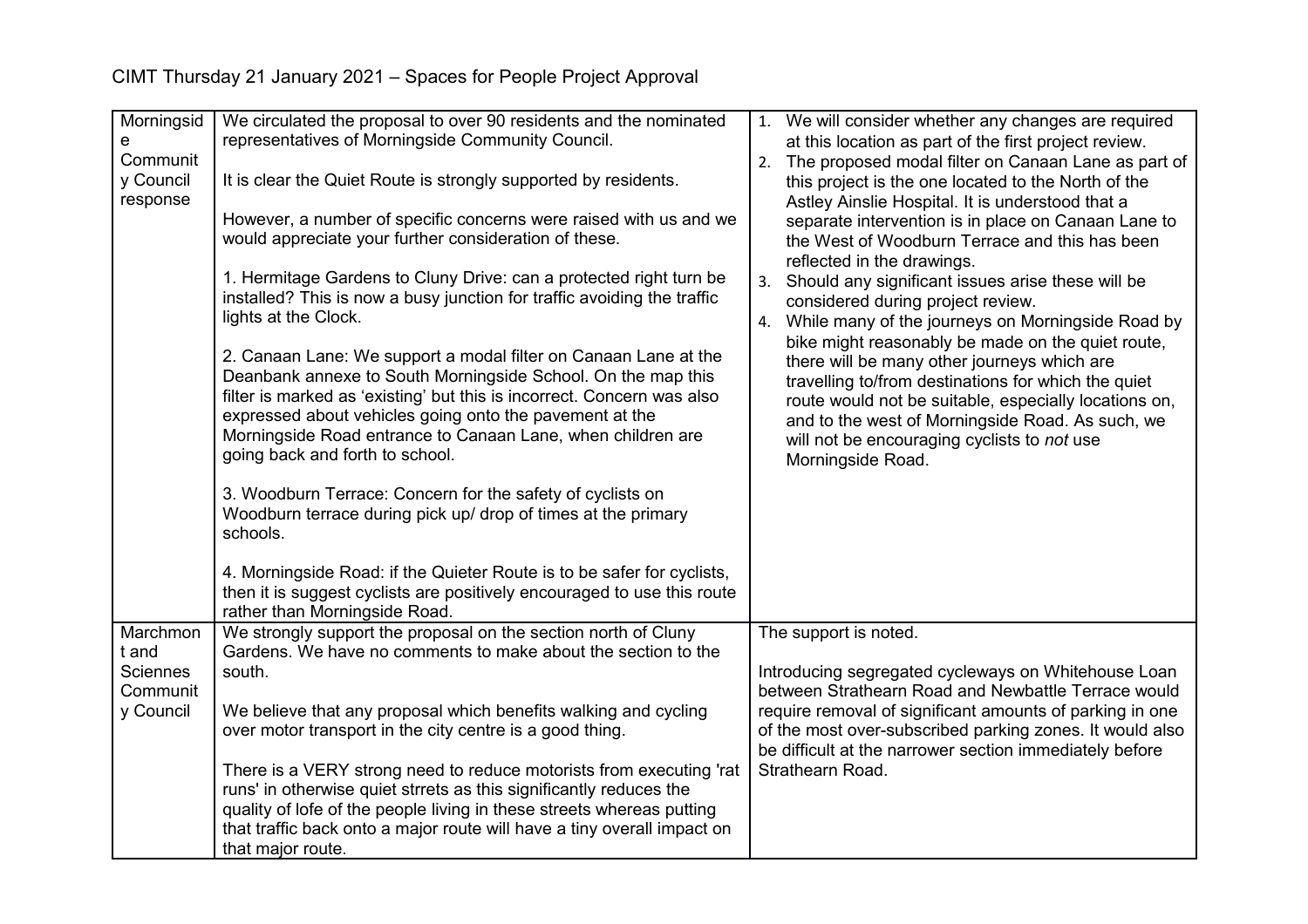|                                                               | The only detailed point that we wish to make is that a review of the<br>block of Whitehouse Loan to the South of Strathearn Road. If, and<br>only if, a completely segregated cycle lane could be employed there<br>then it might not ne necessary to impose the block, again, so long as<br>it doesn't then encourage a rat run there. |                                                                                                                                                                                                                                                                                                                                                                               |
|---------------------------------------------------------------|-----------------------------------------------------------------------------------------------------------------------------------------------------------------------------------------------------------------------------------------------------------------------------------------------------------------------------------------|-------------------------------------------------------------------------------------------------------------------------------------------------------------------------------------------------------------------------------------------------------------------------------------------------------------------------------------------------------------------------------|
| Norman<br>Tinlin<br>Fairmilehe<br>ad<br>Communit<br>y Council | These proposals have been on the drawing board since at<br>least early 2018 if not earlier yet all of a sudden the Council are<br>using Covid19 as an excuse to implement them.                                                                                                                                                         | These proposals have been developed specifically in<br>response to the Covid-19 pandemic. Their similarity to<br>previous ideas for development is not surprising as the<br>need to provide safe routes for people to walk and cycle<br>is an important part of the Council's response to the<br>pandemic. It is also an important part of our overall<br>transport strategy. |
| Norman<br>Tinlin<br>Fairmilehe<br>ad<br>Communit<br>y Council | $\overline{2}$<br>On what legal basis are the proposals being implemented. It<br>appears that the Council may be acting ultra viries.                                                                                                                                                                                                   | These proposals are being implemented utilising TTRO<br>notices in line with guidance from the Scottish<br>Government.                                                                                                                                                                                                                                                        |
| Norman<br>Tinlin<br>Fairmilehe<br>ad<br>Communit<br>y Council | 3<br>We are concerned that the closure of Braid Road is shown<br>on the proposal as an existing modal filter. This is incorrect as the<br>road is temporarily closed and is under constant review to be re-<br>opened.                                                                                                                  | Showing Braid Road as an 'Existing Modal Filter' does<br>not prejudice it's re-opening in the future. It merely sets<br>the context for this proposal. At such a time as Braid<br>Road is re-opened, that context changes, and further<br>interventions may be required to ensure that the Quiet<br>Route outlined in this proposal remains effective.                        |
| Norman<br>Tinlin<br>Fairmilehe<br>ad<br>Communit<br>y Council | The original proposals for Braid Road which were underway<br>4<br>until the lockdown in March, saw the removal of the mini roundabout<br>at Braid Road/ Braidburn Terrace/ Hermitage Drive.                                                                                                                                             | These proposals are still under final development and<br>they will be implemented this year.                                                                                                                                                                                                                                                                                  |
| Norman<br>Tinlin<br>Fairmilehe<br>ad<br>Communit<br>y Council | The closure of the north part of Canaan Lane (from Astley<br>5<br>Ainslie to Newbattle Terrace) is unnecessary. This section is already<br>one way southwards for motor vehicles with a contraflow cycle lane<br>and works perfectly well. There are also speed bumps on the whole<br>of Canaan Lane                                    | This closure is required to reduce north-south through<br>traffic on key parts of the route to the south of Canaan<br>Lane including Woodburn Terrace and Braid Avenue.                                                                                                                                                                                                       |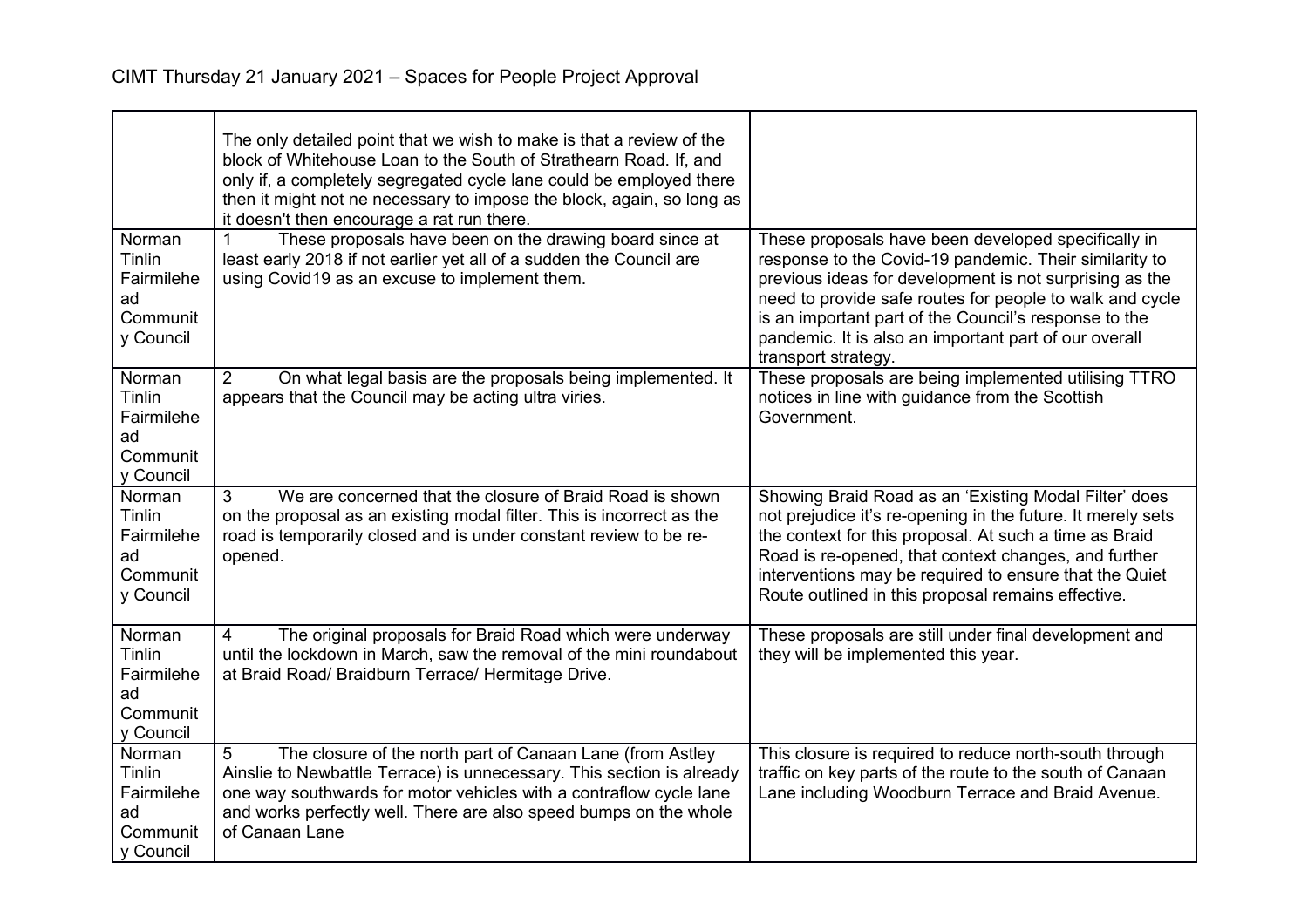| Norman<br>Tinlin<br>Fairmilehe<br>ad<br>Communit<br>y Council        | 6<br>The closure of Whitehouse Loan at Strathearn Road is also<br>unnecessary. The south part of Strathearn Road is very wide.                                                                                                                                                                  | This closure is required to remove through traffic and<br>create a safe one street cycling environment for users of<br>all ages and abilities. Road width alone does not provide<br>a safe cycling environment.                                                                                                                                                                                                                                                                                                                                                                                                                      |
|----------------------------------------------------------------------|-------------------------------------------------------------------------------------------------------------------------------------------------------------------------------------------------------------------------------------------------------------------------------------------------|--------------------------------------------------------------------------------------------------------------------------------------------------------------------------------------------------------------------------------------------------------------------------------------------------------------------------------------------------------------------------------------------------------------------------------------------------------------------------------------------------------------------------------------------------------------------------------------------------------------------------------------|
| Norman<br>Tinlin<br>Fairmilehe<br>ad<br>Communit<br>y Council        | There is no need to close the northern part of Whitehouse<br>Loan outside the school. All that is necessary are the flashing lights<br>signs used at other school street sites such as at St Peters RC<br>Primary. Such signs should only be operative at school drop off and<br>pick up times. | These signs are permanent installations which take<br>significant planning and only operate at peak times. It is<br>important that the route provides a safe route for users<br>during off-peak times also.                                                                                                                                                                                                                                                                                                                                                                                                                          |
| Norman<br><b>Tinlin</b><br>Fairmilehe<br>ad<br>Communit<br>y Council | 8<br>According to my research there have been no recorded<br>vehicle accidents in the last 5 years on Whitehouse Loan.                                                                                                                                                                          | This scheme is intended to encourage more people to<br>cycle. We know that the requirement to interact with<br>moving traffic is a key barrier to those who do not cycle,<br>but would like to, regardless of whether accidents have<br>taken place.                                                                                                                                                                                                                                                                                                                                                                                 |
| Norman<br>Tinlin<br>Fairmilehe<br>ad<br>Communit<br>y Council        | Due to the closure of Whitehouse Loan at the school how are<br>9<br>residents of Bruntsfield Crescent supposed to access their<br>properties?                                                                                                                                                   | It is proposed to consolidate the modal filters across<br>Whitehouse Loan from 3, down to two. Instead of a filter<br>to the North of Warrender Park Road, and another to the<br>South of Bruntsfield Crescent, there will be one filter,<br>between these two streets, in order to minimise impact<br>on residents of Warrender Park Crescent and Bruntsfield<br>Crescent, while still removing through traffic from<br>Whitehouse Loan. This will be monitored and if needed<br>further interventions on Warrender Park Road could be<br>introduced to minimise through traffic on this street also<br>as part of a scheme review. |
| Norman<br>Tinlin<br>Fairmilehe<br>ad<br>Communit<br>y Council        | The alternative routes around the closure in the north part of<br>10<br>Whitehouse Loan are unsuitable as divisionary routes are through<br>residential streets some of which are cobbled. In fact one,<br>Warrender Park Terrace at the west end is one way.                                   | It is proposed to consolidate the modal filters across<br>Whitehouse Loan from 3, down to two. Instead of a filter<br>to the North of Warrender Park Road, and another to the<br>South of Bruntsfield Crescent, there will be one filter,<br>between these two streets, in order to minimise impact<br>on residents of Warrender Park Crescent and Bruntsfield<br>Crescent, while still removing through traffic from<br>Whitehouse Loan. This will be monitored and if needed                                                                                                                                                       |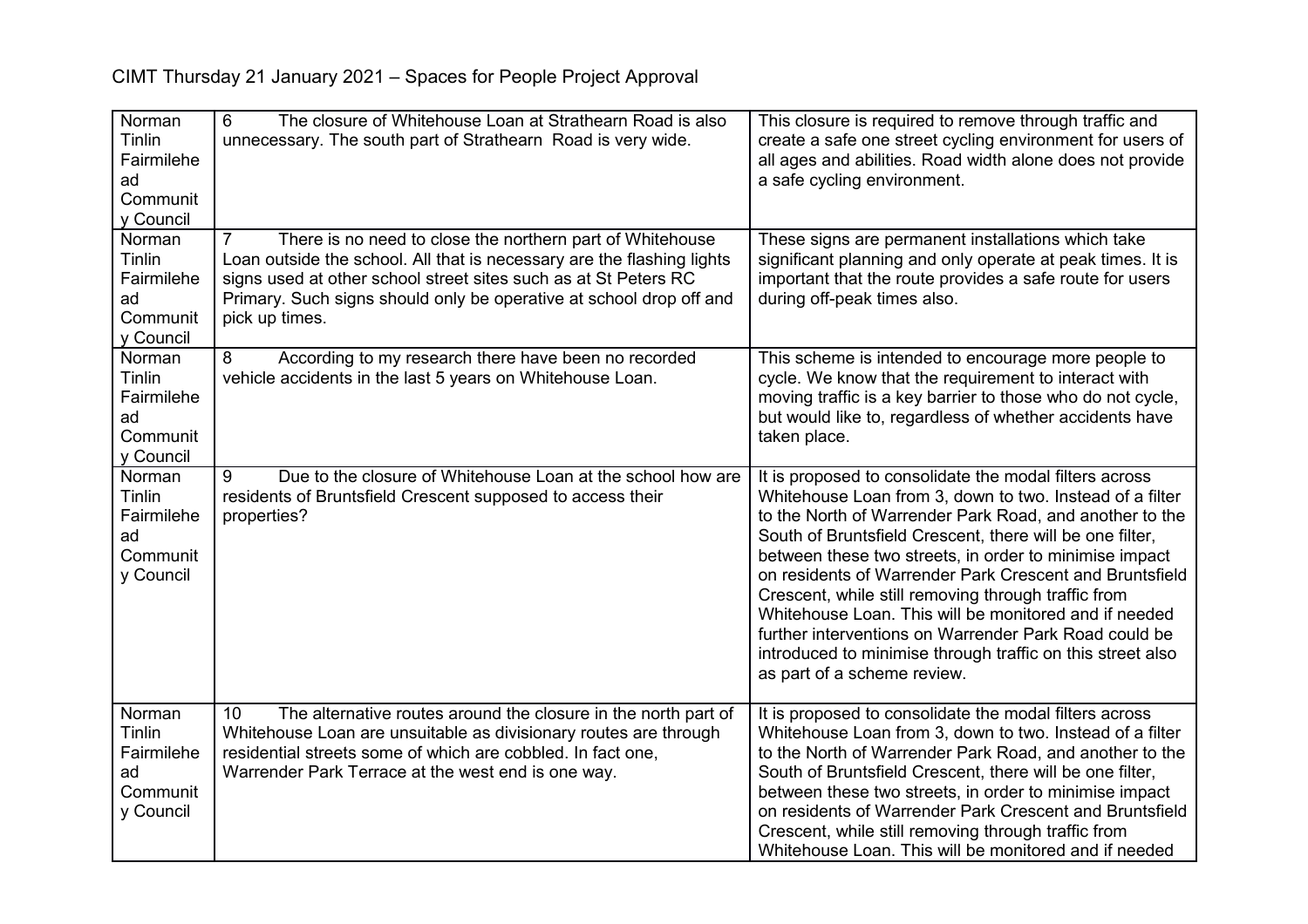|                             |                                                                                                                                           | further interventions on Warrender Park Road could be<br>introduced to minimise through traffic on this street also<br>as part of a scheme review. |
|-----------------------------|-------------------------------------------------------------------------------------------------------------------------------------------|----------------------------------------------------------------------------------------------------------------------------------------------------|
|                             |                                                                                                                                           |                                                                                                                                                    |
| Norman                      | 11<br>What indicators are in place to monitor and assess the                                                                              | This proposal will be monitored as part of the overall                                                                                             |
| Tinlin                      | proposals.                                                                                                                                | Spaces for People monitoring plan.                                                                                                                 |
| Fairmilehe<br>ad            |                                                                                                                                           |                                                                                                                                                    |
| Communit                    |                                                                                                                                           |                                                                                                                                                    |
| y Council                   |                                                                                                                                           |                                                                                                                                                    |
| <b>Stakeholder Feedback</b> |                                                                                                                                           |                                                                                                                                                    |
| Dr Andrew                   | I would like to offer our full support on behalf of the senior                                                                            | The support is noted.                                                                                                                              |
| Watson                      | management team for the proposed quiet route from Greenbank to.                                                                           |                                                                                                                                                    |
| Associate                   | Safe cycling routes are key way for us to support travel to/from the                                                                      | A crossing at this location is unlikely to be deliverable as                                                                                       |
| Medical<br>Director,        | hospital without seeing a dramatically increased demand for parking<br>Linking the Meadows/Brunstfield links cycle paths with Morningside | part of the Spaces for People Programme. However, it is<br>something that the Council may be able to consider in                                   |
| <b>NHS</b>                  | via the safe route / Cannan lane would substantially enhance the                                                                          | the longer term.                                                                                                                                   |
| Lothian                     | ability of people to cycle safely to the site. A further aspiration would                                                                 |                                                                                                                                                    |
|                             | be a cycle friendly way to cross Morningside Road at the end of                                                                           |                                                                                                                                                    |
|                             | Cannan Lane onto either Millar Crescent or Morningside Park. That                                                                         |                                                                                                                                                    |
|                             | would allow people to fully access the REH site safely and also use                                                                       |                                                                                                                                                    |
|                             | the network within the Hospital to travel over to Myreside Road. But                                                                      |                                                                                                                                                    |
|                             | in the short term the Greenbank to Meadows route would offer                                                                              |                                                                                                                                                    |
|                             | substantial benefits itself and we fully support it.                                                                                      |                                                                                                                                                    |
| <b>RNIB</b>                 | A Coronavirus Courtesy Code should be promoted to enable safe                                                                             | 1. This is not within the scope of this particular proposal,                                                                                       |
| policy                      | social distancing for all road users. We would be happy to work with                                                                      | however the Council are working to ensure that a clear                                                                                             |
| response                    | others on its development to make sure all pedestrians and road                                                                           | message encouraging all road and path users to<br>consider other users, including those with mobility and                                          |
|                             | users:<br>• Keep safe and keep 2 metres apart                                                                                             | visual impairments.                                                                                                                                |
|                             | • Be aware that not all disabilities, including sight loss, are visible                                                                   | 2. No footway spaces is being utilised for cycling as part                                                                                         |
|                             | • Work together to ensure everyone can use our roads and paths                                                                            | of this proposal.                                                                                                                                  |
|                             | 2. Preference must be given to allocating extra space for cyclists                                                                        | 3. Signage will be placed so as to minimise impact on all                                                                                          |
|                             | from the road, not from the pavement space.                                                                                               | users, and where possible placement on footways will                                                                                               |
|                             | 3. Any signage indicating any new pop-up cycle lanes should be                                                                            | be avoided.                                                                                                                                        |
|                             | placed on the road/cycle lane, not on the pavement.                                                                                       | 4. No Shared Use areas are proposed, though people                                                                                                 |
|                             | 4. Shared space between cyclists and pedestrians must be avoided.                                                                         | walking and cycling may both use the carriageway.                                                                                                  |
|                             | Blind and partially sighted pedestrians find it extremely difficult to                                                                    | 5. There are no changes to kerbs.                                                                                                                  |
|                             | detect cycles, whilst cyclists may not realise that a pedestrian has                                                                      | 6. There are no changes to crossings.                                                                                                              |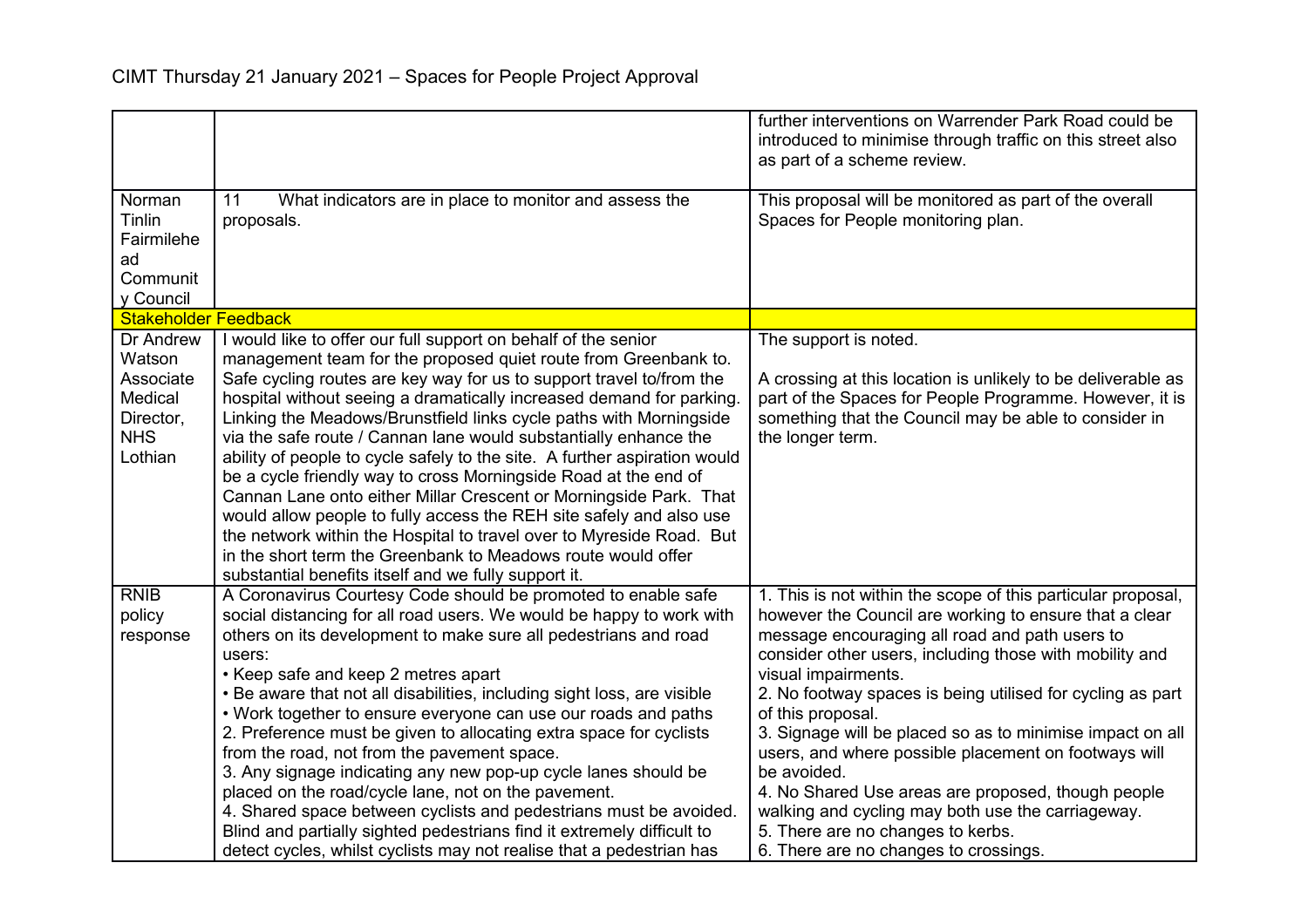|                                           | sight loss. Mobility aids such as white canes can get caught up<br>bicycle wheels, which is a further hazard to both.<br>5. While retaining dropped kerbs at crossings for wheelchair users,<br>kerbs should be kept allowing visually impaired people to safely find<br>the pavement edge.<br>6. Existing controlled crossings should be maintained.<br>7. Warning markings and signs must also be provided to instruct<br>cyclists to stop when pedestrians are near or on the formal crossing.<br>8. Many existing bus stops are inaccessible to people with sight loss<br>if these must be reached across cycle lanes - new bus stop<br>arrangements introduced under the scheme must be accessible to<br>the visually impaired.                                                                                                                                                                                                                                                                                                                                                                                                                                                                                                                                                        | 7. There are no changes to crossings.<br>8. There are no changes to bus stops.                                                                                                                                                                                                                                                                                                                                                                                                                                                                                                         |
|-------------------------------------------|---------------------------------------------------------------------------------------------------------------------------------------------------------------------------------------------------------------------------------------------------------------------------------------------------------------------------------------------------------------------------------------------------------------------------------------------------------------------------------------------------------------------------------------------------------------------------------------------------------------------------------------------------------------------------------------------------------------------------------------------------------------------------------------------------------------------------------------------------------------------------------------------------------------------------------------------------------------------------------------------------------------------------------------------------------------------------------------------------------------------------------------------------------------------------------------------------------------------------------------------------------------------------------------------|----------------------------------------------------------------------------------------------------------------------------------------------------------------------------------------------------------------------------------------------------------------------------------------------------------------------------------------------------------------------------------------------------------------------------------------------------------------------------------------------------------------------------------------------------------------------------------------|
| Robin<br><b>Wickes</b><br>Access<br>Panel | We welcome this "Morningside bypass for cyclists" provided it<br>doesn't cause unacceptable additional congestion and pollution on<br>Morningside Road and Comiston Road as motorists use those roads<br>instead of the ones dedicated to cyclists. We assume the reason<br>you have proposed restrictions to Whitehouse Loan, Canaan Lane<br>etc is because the high volume of traffic using them makes them<br>unsafe for cyclists. We are therefore concerned about the<br>consequences of adding this high volume to the already high volume<br>on Morningside Road. Please take care to analyse the traffic<br>numbers before you proceed and to monitor them after proceeding.<br>Your map indicates that the road closures do not apply to walkers,<br>wheelers and cyclists. It's clearly essential that there's easy access<br>for residents and emergency/delivery/recycling vehicles too. In<br>addition please ensure there's easy access for blue badge holders<br>and taxis.<br>We assume you are expecting significant numbers of cyclists to use<br>this quiet route. Please ensure there are adequate pedestrian<br>crossings on it. Cyclists are (a) far less visible to pedestrians than<br>vehicles and (b) far less likely than drivers to give way to<br>pedestrians. | Impact on surrounding routes will be considered should<br>this become a problem. The level of traffic on the<br>affected streets is high enough to be off-putting for<br>people who don't cycle but would like to, but is not so<br>high as to be expected to have a significant impact on<br>the surrounding network. We work with partners to<br>monitor this.<br>All premises will still be accessible by vehicle.<br>We expect the cyclists using this route to number in the<br>hundreds per day, which should not pose a great<br>difficulty for those hoping to cross the road. |
| Spokes<br>South<br>Edinburgh              | The Council proposals provided are outlined as "modal filters (where<br>the street is closed to vehicular traffic) are proposed at the following<br>locations:                                                                                                                                                                                                                                                                                                                                                                                                                                                                                                                                                                                                                                                                                                                                                                                                                                                                                                                                                                                                                                                                                                                              | It is proposed to consolidate the modal filters across<br>Whitehouse Loan from 3, down to two. Instead of a filter<br>to the North of Warrender Park Road, and another to the                                                                                                                                                                                                                                                                                                                                                                                                          |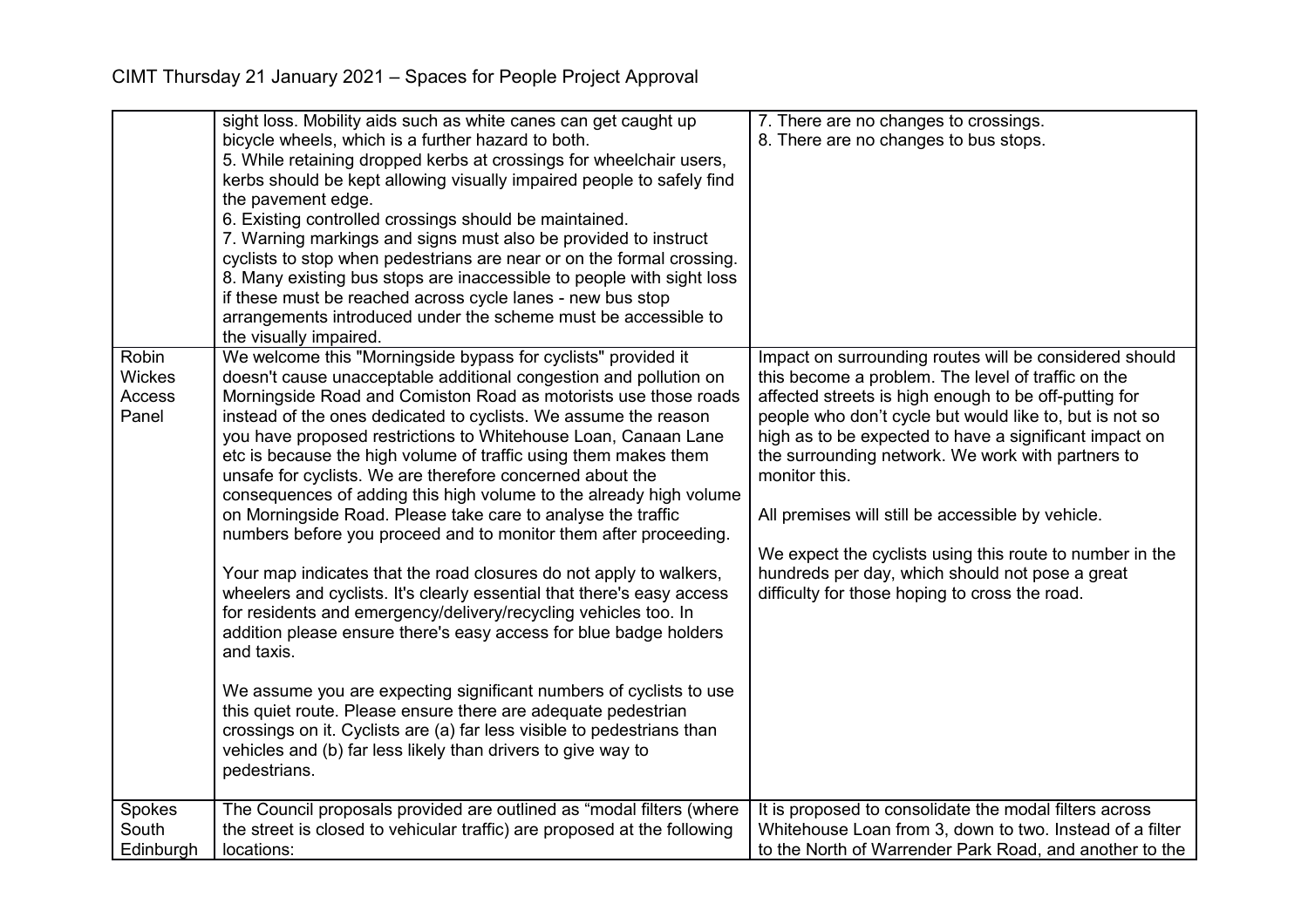|                              | • Canaan Lane north of the Astley Ainslie hospital access;<br>. Whitehouse Loan immediately south of the junction with Strathearn<br>Road;<br>. Whitehouse Loan immediately south of the junction with Bruntsfield<br>Crescent; and<br>. Whitehouse Loan immediately north of the junction with Warrender<br>Park Road."                                                                                                                                                                                                                                                                                                                                                                                                                                                                   | South of Bruntsfield Crescent, there will be one filter,<br>between these two streets, in order to minimise impact<br>on residents of Warrender Park Crescent and Bruntsfield<br>Crescent, while still removing through traffic from<br>Whitehouse Loan. This will be monitored and if needed<br>further interventions on Warrender Park Road could be<br>introduced to minimise through traffic on this street also<br>as part of a scheme review. |
|------------------------------|--------------------------------------------------------------------------------------------------------------------------------------------------------------------------------------------------------------------------------------------------------------------------------------------------------------------------------------------------------------------------------------------------------------------------------------------------------------------------------------------------------------------------------------------------------------------------------------------------------------------------------------------------------------------------------------------------------------------------------------------------------------------------------------------|-----------------------------------------------------------------------------------------------------------------------------------------------------------------------------------------------------------------------------------------------------------------------------------------------------------------------------------------------------------------------------------------------------------------------------------------------------|
| Spokes<br>South<br>Edinburgh | Greenbank Crossroads / Braidburn Terrace:<br>As this is the Greenbank to Meadows Quiet Route, Spokes would<br>like to see an improved connection to/from Greenbank. The cycle<br>contraflow barriers should be redesigned to allow for left turning<br>cyclist to proceed, without being forced to the right and into the path<br>of late (right) turning oncoming traffic. The sequence of lights at<br>Greenbank junction is counter intuitive and discourages<br>use of the 2 stage right turn from Comiston Road.                                                                                                                                                                                                                                                                      | We will review the left turning manoeuvre as outlined.<br>Later this year this junction will be re-built as part of a<br>wider permanent project which will introduce a toucan<br>crossing to allow for the right turning movement.                                                                                                                                                                                                                 |
| Spokes<br>South<br>Edinburgh | At peak times drivers turning right from Comiston Road are slow to<br>clear sandwiching cyclists between them and the following vehicles<br>from Greenbank Crescent.<br>This form of right turn is also difficult for bikes with a wide turning<br>circle (e.g. cargobikes) consideration should be given to a permanent<br>light sequence directly after N/S lights for a crossing for all<br>pedestrians and cyclists<br>Braid Rd:<br>Spokes would like to note that the closure of this section of Braid Rd<br>combined with the Braidburn Terrace one way (w/ cycle contraflow)<br>has radically altered the amount of traffic and therefore quietness of<br>the Cluny area. It is now common to see children independently<br>walking, wheeling and cycling up and down this section. | Later this year this junction will be re-built as part of a<br>wider permanent project which will introduce a toucan<br>crossing to allow for the right turning movement.<br>Noted.                                                                                                                                                                                                                                                                 |
| Spokes<br>South<br>Edinburgh | Hermitage Drive:<br>We would like to see this and the surrounding streets remain as<br>calm as they are now, rather than when compared with those prior<br>to the Braid Road closure. If the Braid Closure modal filters or<br>Braidburn Terrace one way with contraflow were to be removed. The<br>level of segregation on Hermitage Drive would need to be                                                                                                                                                                                                                                                                                                                                                                                                                               | Noted.                                                                                                                                                                                                                                                                                                                                                                                                                                              |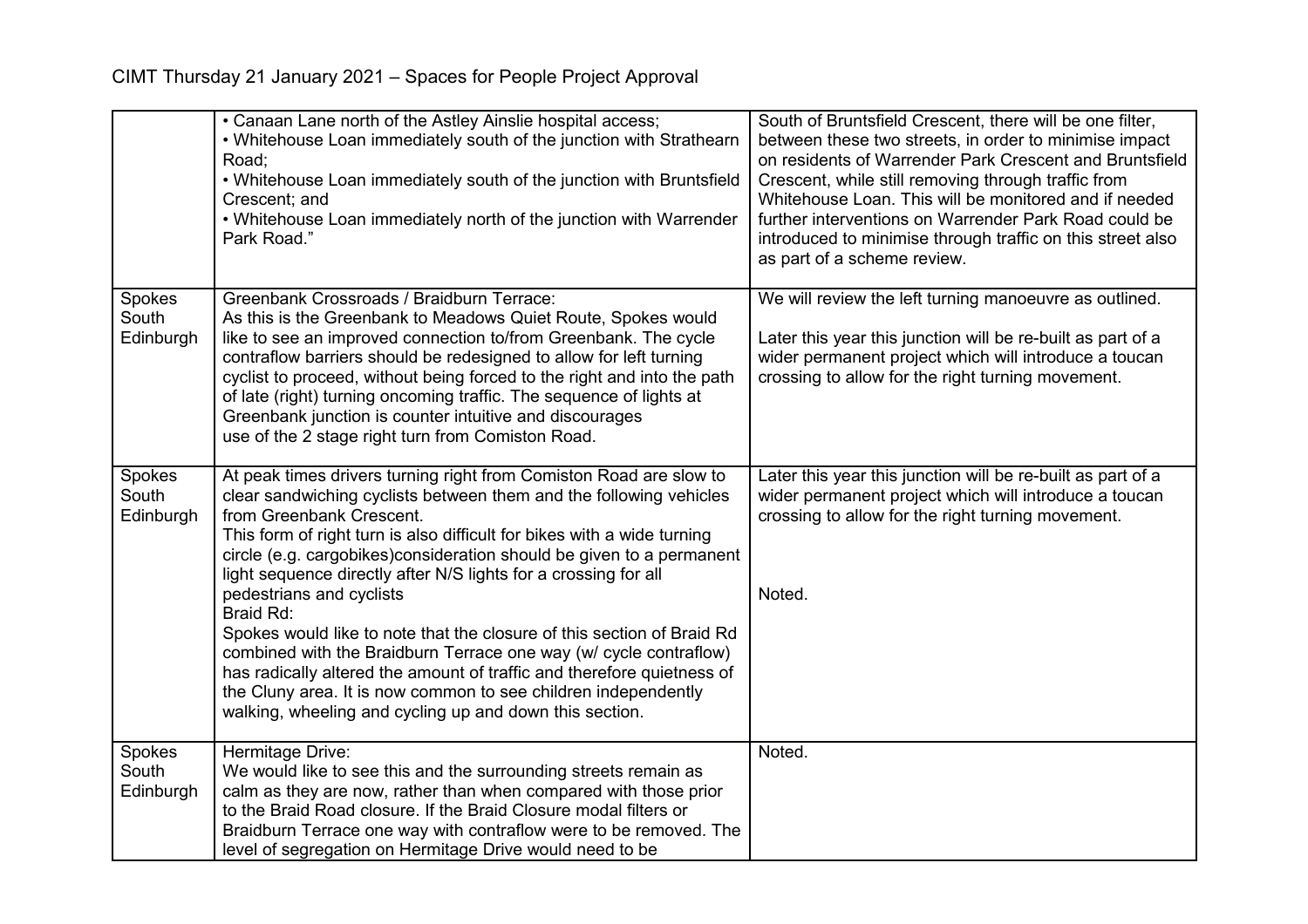|                              | reassessed.                                                                                                                                                                                                                                                                                                                                                                                                                                                                                                                                                                                                                                                                                                                                                                                                                |                                                                                                                                                                                                                                                                                                                                                                                                                                    |
|------------------------------|----------------------------------------------------------------------------------------------------------------------------------------------------------------------------------------------------------------------------------------------------------------------------------------------------------------------------------------------------------------------------------------------------------------------------------------------------------------------------------------------------------------------------------------------------------------------------------------------------------------------------------------------------------------------------------------------------------------------------------------------------------------------------------------------------------------------------|------------------------------------------------------------------------------------------------------------------------------------------------------------------------------------------------------------------------------------------------------------------------------------------------------------------------------------------------------------------------------------------------------------------------------------|
| Spokes<br>South<br>Edinburgh | Hermitage Gardens:<br>Spokes SE is concerned that the previously proposed diagonal<br>modal filter has been removed from the junction with Cluny Drive.                                                                                                                                                                                                                                                                                                                                                                                                                                                                                                                                                                                                                                                                    | We will consider any required changes in this area as<br>part of the project review.                                                                                                                                                                                                                                                                                                                                               |
| Spokes<br>South<br>Edinburgh | <b>Cluny Drive:</b><br>Spokes notes that this has become a popular (east-west) rat running<br>route since the recent gas works on Cluny Gardens. Therefore the<br>diagonal modal filter would discourage this route for nonresidents<br>and would encourage this to be reinstated on a trial basis                                                                                                                                                                                                                                                                                                                                                                                                                                                                                                                         | We will consider any required changes in this area as<br>part of the project review.                                                                                                                                                                                                                                                                                                                                               |
| Spokes<br>South<br>Edinburgh | <b>Braid Avenue:</b><br>When headed south (uphill) if cyclists are turning right onto Cluny<br>Drive and there is no modal filter (on Braid Avenue or Hermitage<br>Gardens junction) to prevent east west rat running it will be an<br>added danger to navigate.<br>Spokes SE would like to note that the surface condition along this is<br>poor for cyclists and should be prioritised for resurfacing if possible.<br>The Cluny Gardens traffic lights ASL's etc are very worn and in need<br>of renewal as soon as possible.                                                                                                                                                                                                                                                                                           | We will consider any required changes in this area as<br>part of the project review.<br>Re-surfacing will be considered also.                                                                                                                                                                                                                                                                                                      |
| Spokes<br>South<br>Edinburgh | <b>Woodburn Terrace:</b><br>Spokes would like to note the surface condition is very poor on this<br>stretch and would like it to be prioritised for resurfacing as soon as<br>possible.                                                                                                                                                                                                                                                                                                                                                                                                                                                                                                                                                                                                                                    | We will consider this moving forward.                                                                                                                                                                                                                                                                                                                                                                                              |
| Spokes<br>South<br>Edinburgh | Canaan Lane:<br>Spokes supports the removal of through traffic on Canaan Lane<br>(southbound) from Whitehouse Loan. The position of this new Modal<br>Filter isn't clear but we assume it is north of the exit from the Royal<br><b>Blind School.</b><br>The "Existing Modal Filter" on the west section of the lane is a<br>school street closure also under SfP. In its current form it is not a<br>modal filter and allows vehicle access incl. construction vehicles.<br>During recent gas works the road was fully closed to all but<br>pedestrians and cyclists showing a real modal filter can work.<br>Another area of concern is the west end which has an existing<br>successful contraflow. From the proposal it is not clear if the west<br>section will remain one way (with contraflow cycle lane) or be two | The proposed modal filter on Canaan Lane as part of<br>this project is the one located to the North of the Astley<br>Ainslie Hospital. It is understood that a separate<br>intervention is in place on Canaan Lane to the West of<br>Woodburn Terrace and this has been reflected in the<br>drawings.<br>This modal filter will be subject to separate project<br>reviews. These concerns will be fed back to the project<br>lead. |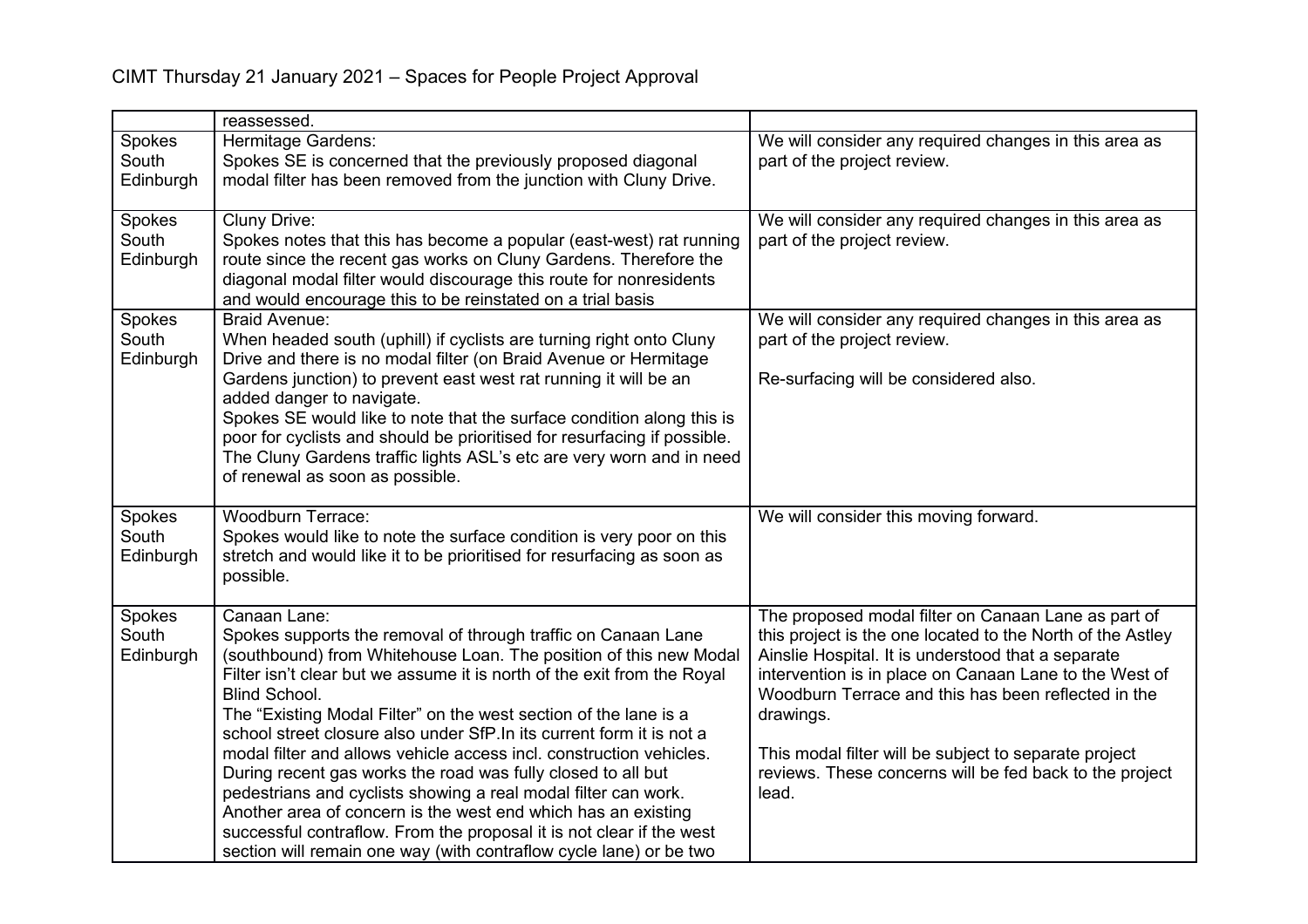| Spokes<br>South<br>Edinburgh | way for vehicles. Spokes believes this increases conflict at the west<br>end busy pavement beside the Canny Man's and should be avoided<br>and remain exit only (with contraflow segregated bike lane).<br>We would also like to note the surface condition is very poor<br>throughout Canaan Lane and would like it to be prioritised for<br>resurfacing as soon as possible.<br><b>Newbattle Terrace:</b><br>Spokes believes this could become the weakest link in the route if<br>not filtered. The exit from Canaan Lane northbound is uphill and with<br>restricted sight-lines. Also the planned public realm<br>improvement scheme for the Pitsligo Rd junction needs to be taken<br>into consideration which is also under consultation during the period<br>of this consultation. | We will monitor the route on Newbattle Terrace and<br>consider any changes as part of the project review.                                                                                                                                                                                                                                                                                                                                                                                                                                                                                                                                      |
|------------------------------|--------------------------------------------------------------------------------------------------------------------------------------------------------------------------------------------------------------------------------------------------------------------------------------------------------------------------------------------------------------------------------------------------------------------------------------------------------------------------------------------------------------------------------------------------------------------------------------------------------------------------------------------------------------------------------------------------------------------------------------------------------------------------------------------|------------------------------------------------------------------------------------------------------------------------------------------------------------------------------------------------------------------------------------------------------------------------------------------------------------------------------------------------------------------------------------------------------------------------------------------------------------------------------------------------------------------------------------------------------------------------------------------------------------------------------------------------|
| Spokes<br>South<br>Edinburgh | <b>Whitehouse Loan</b><br>Spokes supports the installation of these modal filters on<br>Whitehouse Loan outside James Gillespie PS & HS. In addition to<br>its 24/7 safety benefits, this scheme will avoid the need for voluntary<br>parent manned road closures to protect pupils. The barrier should<br>be constructed of robust materials and designed appropriately for<br>the setting. Hopefully this resolves the issue of conflicting left turning<br>cyclists and right turning cars at the south<br>end when headed north. However we would like to ensure there is<br>no increased conflict of cars turning left into Clinton Rd over slower<br>uphill cyclists if they cannot proceed north to Strathearn Rd.                                                                  | Noted.<br>It is proposed to consolidate the modal filters across<br>Whitehouse Loan from 3, down to two. Instead of a filter<br>to the North of Warrender Park Road, and another to the<br>South of Bruntsfield Crescent, there will be one filter,<br>between these two streets, in order to minimise impact<br>on residents of Warrender Park Crescent and Bruntsfield<br>Crescent, while still removing through traffic from<br>Whitehouse Loan. This will be monitored and if needed<br>further interventions on Warrender Park Road could be<br>introduced to minimise through traffic on this street also<br>as part of a scheme review. |
|                              |                                                                                                                                                                                                                                                                                                                                                                                                                                                                                                                                                                                                                                                                                                                                                                                            |                                                                                                                                                                                                                                                                                                                                                                                                                                                                                                                                                                                                                                                |
| Spokes<br>South<br>Edinburgh | <b>Modal Filters:</b><br>The modal filter proposed to each site needs to be considered to<br>ensure it can't be adjusted by those not intended to use it, or                                                                                                                                                                                                                                                                                                                                                                                                                                                                                                                                                                                                                               | In the first instance these will be installed using traffic<br>management equipment. However it is intended that<br>these will be replaced with more fitting equipment                                                                                                                                                                                                                                                                                                                                                                                                                                                                         |
|                              | bypassed by mounting the pavement adjacent (as has been<br>recorded on several occasions at Braid Rd since closure)                                                                                                                                                                                                                                                                                                                                                                                                                                                                                                                                                                                                                                                                        | moving forward.                                                                                                                                                                                                                                                                                                                                                                                                                                                                                                                                                                                                                                |
|                              | endangering pedestrians and nonmotorized traffic.                                                                                                                                                                                                                                                                                                                                                                                                                                                                                                                                                                                                                                                                                                                                          | Consideration will be given to appropriate signage                                                                                                                                                                                                                                                                                                                                                                                                                                                                                                                                                                                             |
|                              | Spokes is concerned there are no detailed drawings provided for<br>any of the proposed modal filters. We don't know if these will be                                                                                                                                                                                                                                                                                                                                                                                                                                                                                                                                                                                                                                                       | alongside other similar schemes.                                                                                                                                                                                                                                                                                                                                                                                                                                                                                                                                                                                                               |
|                              | assembled from planters, barriers, cones or bollards, and as the                                                                                                                                                                                                                                                                                                                                                                                                                                                                                                                                                                                                                                                                                                                           |                                                                                                                                                                                                                                                                                                                                                                                                                                                                                                                                                                                                                                                |
|                              | "Existing Modal Filters" which are basic traffic management                                                                                                                                                                                                                                                                                                                                                                                                                                                                                                                                                                                                                                                                                                                                |                                                                                                                                                                                                                                                                                                                                                                                                                                                                                                                                                                                                                                                |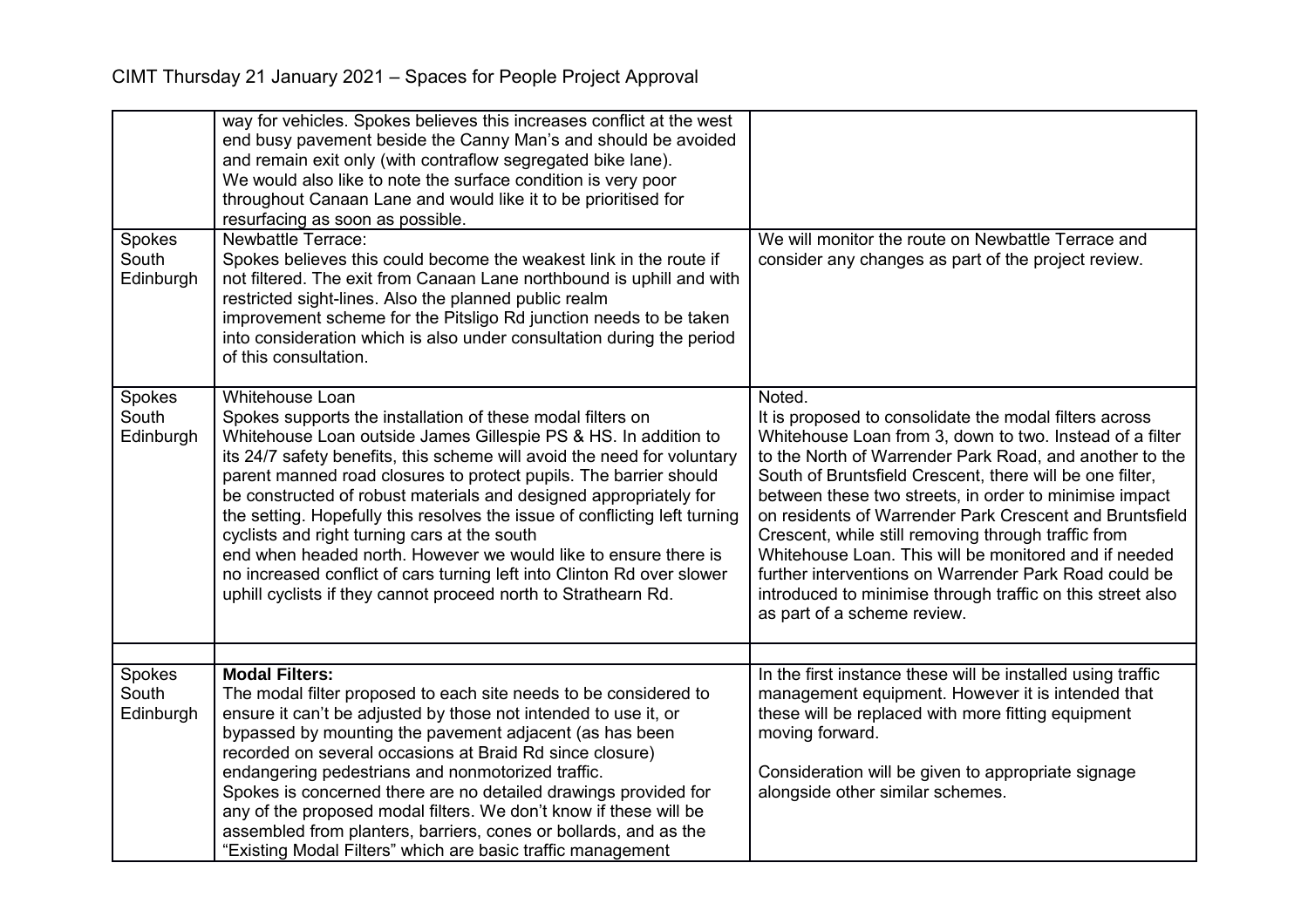|                                           | materials (cones & barriers) which can be easily manipulated by<br>those wishing to break through the filter. Spokes would encourage<br>the use of clearer signage on any modal filters. For example simple<br>"ROAD CLOSED" can be discouraging for walkers, wheelers &<br>cyclists. Whereas "ROAD OPEN TO $\square \square \square \square \square \square$ " is better. The<br>circular sign shown below is from the illustrative diagram of the<br>Quiet Route proposal, so we presume you are intending to use this<br>sign. However we suggest you should instead use a sign similar to<br>that in the left-hand diagram, which is now in frequent use in London<br>and becoming an informal standard (albeit there is an arguably<br>better variant with the bike having a person on it). |                                                                                                                                                                                                                                                                                                                                                                                                                                                                                                                                                                                                       |
|-------------------------------------------|--------------------------------------------------------------------------------------------------------------------------------------------------------------------------------------------------------------------------------------------------------------------------------------------------------------------------------------------------------------------------------------------------------------------------------------------------------------------------------------------------------------------------------------------------------------------------------------------------------------------------------------------------------------------------------------------------------------------------------------------------------------------------------------------------|-------------------------------------------------------------------------------------------------------------------------------------------------------------------------------------------------------------------------------------------------------------------------------------------------------------------------------------------------------------------------------------------------------------------------------------------------------------------------------------------------------------------------------------------------------------------------------------------------------|
| Spokes<br>South<br>Edinburgh              | These filters should also be arranged so as not to force cyclists right<br>(as is currently the case at the Braidburn Terrace) and into conflict<br>with other users. There could also be road markings that can't be<br>vandalised as easily as signage. The locations outside schools are<br>also an opportunity for creative proposals that reflect the proximity<br>and encouraging more pupils (& parents etc) to walk, wheel<br>and cycle to school.                                                                                                                                                                                                                                                                                                                                       | We will ensure that the road can be easily used by<br>people on bikes.                                                                                                                                                                                                                                                                                                                                                                                                                                                                                                                                |
| Spokes<br>South<br>Edinburgh              | Finally we would like to confirm that the modal filters will be<br>designed to allow for the use of "non-standard" cycles. These are as<br>per Edinburgh Street Design Guidance. As a route to schools it<br>should enable cargo bike or bike trains.                                                                                                                                                                                                                                                                                                                                                                                                                                                                                                                                            | We will ensure that the road can be easily used by<br>people on non-standard bikes.                                                                                                                                                                                                                                                                                                                                                                                                                                                                                                                   |
|                                           | <b>Public Comment in support</b>                                                                                                                                                                                                                                                                                                                                                                                                                                                                                                                                                                                                                                                                                                                                                                 |                                                                                                                                                                                                                                                                                                                                                                                                                                                                                                                                                                                                       |
| <b>Blackford</b><br>Safe<br><b>Routes</b> | - Blackford Safe Routes fully endorses the Quiet Route design                                                                                                                                                                                                                                                                                                                                                                                                                                                                                                                                                                                                                                                                                                                                    | Noted.                                                                                                                                                                                                                                                                                                                                                                                                                                                                                                                                                                                                |
| <b>Blackford</b><br>Safe<br>Routes        | To discourage drivers from turning around at Bruntsfield<br>Crescent when making school ndrop-offs, we propose two<br>additional planters on Warrender Park Road just to the west of<br>Marchmont Street which have "Local Access Only signage"<br>(that will still allow traffic to enter/leave).                                                                                                                                                                                                                                                                                                                                                                                                                                                                                               | It is proposed to consolidate the modal filters across<br>Whitehouse Loan from 3, down to two. Instead of a filter<br>to the North of Warrender Park Road, and another to the<br>South of Bruntsfield Crescent, there will be one filter,<br>between these two streets, in order to minimise impact<br>on residents of Warrender Park Crescent and Bruntsfield<br>Crescent, while still removing through traffic from<br>Whitehouse Loan. This will be monitored and if needed<br>further interventions on Warrender Park Road could be<br>introduced to minimise through traffic on this street also |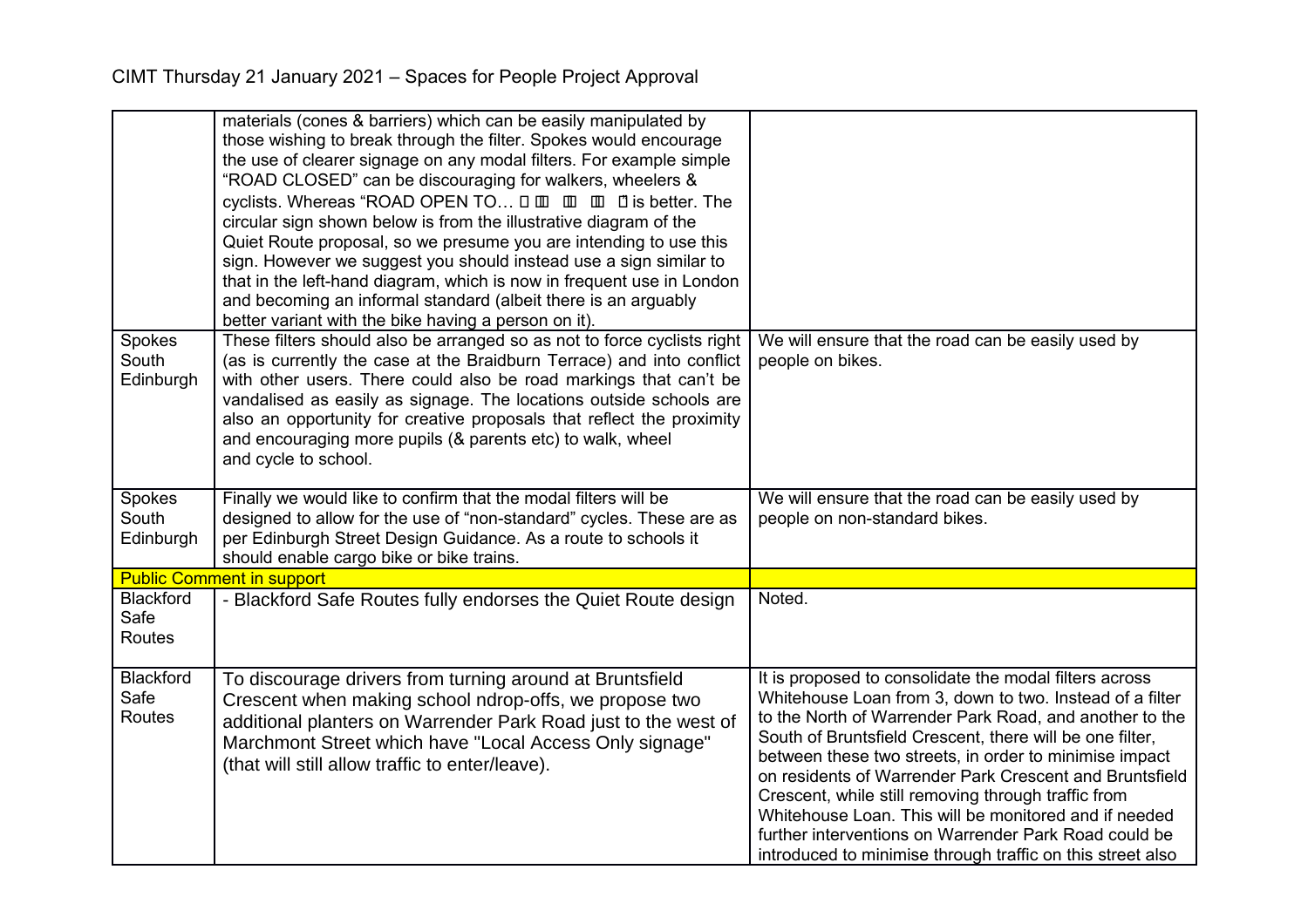|                                    |                                                                                                                                                                                                                                                                                                                                                                                                                                                                                                                                                                  | as part of a scheme review.                                                                                                                                                                                                                                                                                                                                                                                                                                                                                                                                                                                                          |
|------------------------------------|------------------------------------------------------------------------------------------------------------------------------------------------------------------------------------------------------------------------------------------------------------------------------------------------------------------------------------------------------------------------------------------------------------------------------------------------------------------------------------------------------------------------------------------------------------------|--------------------------------------------------------------------------------------------------------------------------------------------------------------------------------------------------------------------------------------------------------------------------------------------------------------------------------------------------------------------------------------------------------------------------------------------------------------------------------------------------------------------------------------------------------------------------------------------------------------------------------------|
| Blackford<br>Safe<br>Routes        | Modal filters:<br>- Should be attractive in construction, for example: wooden<br>planters, symmetrical, natural in appearance, containing<br>greenery. This is important so that we get community buy-in. -<br>Should not consist of unattractive metal barriers or red plastic<br>barriers, as they are likely to be rejected by the community.                                                                                                                                                                                                                 | In the first instance these will be installed using traffic<br>management equipment. However it is intended that<br>these will be replaced with more fitting equipment<br>moving forward.                                                                                                                                                                                                                                                                                                                                                                                                                                            |
| <b>Blackford</b><br>Safe<br>Routes | - Should be substantial and solid enough to resist vandalism<br>and/or being pushed over/moved. - Should have the green<br>"Road open to walkers, wheelers, cycles" signs (see below). -<br>Should allow non-standard bicycle types to pass through e.g.<br>cargo bikes, tandems, recumbents, tricycles, heavy bikes,<br>trailers, hand-cycles and bicycles where the rider may not<br>easily be able to dismount.- If they have a gap to allow<br>emergency vehicle access, this gap must be enforced either<br>by a lockable bollard or an ANPR camera system. | Consideration will be given to appropriate signage<br>alongside other similar schemes.<br>We will ensure that the road can be easily used by<br>people on bikes, including non-standard bikes.<br>Gaps are not proposed.                                                                                                                                                                                                                                                                                                                                                                                                             |
| <b>Blackford</b><br>Safe<br>Routes | School gate access by car:<br>- To discourage drivers from turning around at Bruntsfield<br>Crescent when making school drop-offs or pick-ups, we<br>propose two additional planters on Warrender Park Road just<br>to the west of Marchmont Street which have "Local Access"<br>Only signage" (that will still allow traffic to enter/leave). We<br>note that there are three alternative car drop-off locations,<br>within 150m of the school gate, which would avoid the need for<br>turning.                                                                 | It is proposed to consolidate the modal filters across<br>Whitehouse Loan from 3, down to two. Instead of a filter<br>to the North of Warrender Park Road, and another to the<br>South of Bruntsfield Crescent, there will be one filter,<br>between these two streets, in order to minimise impact<br>on residents of Warrender Park Crescent and Bruntsfield<br>Crescent, while still removing through traffic from<br>Whitehouse Loan. This will be monitored and if needed<br>further interventions on Warrender Park Road could be<br>introduced to minimise through traffic on this street also<br>as part of a scheme review. |
| <b>Blackford</b><br>Safe<br>Routes | - With the modal filters in place on Whitehouse Loan,<br>immediately North and immediately South of Warrender Park<br>Road, we believe the current lollypop-controlled crossing point<br>should be safe enough not to require a crossing patrol person.<br>Therefore, there is the potential to move the lollypop person<br>just to the west of Marchmont Street (where the proposed new                                                                                                                                                                         | If it is found that the crossing patrol is not required then it<br>is possible a relocation could be considered.                                                                                                                                                                                                                                                                                                                                                                                                                                                                                                                     |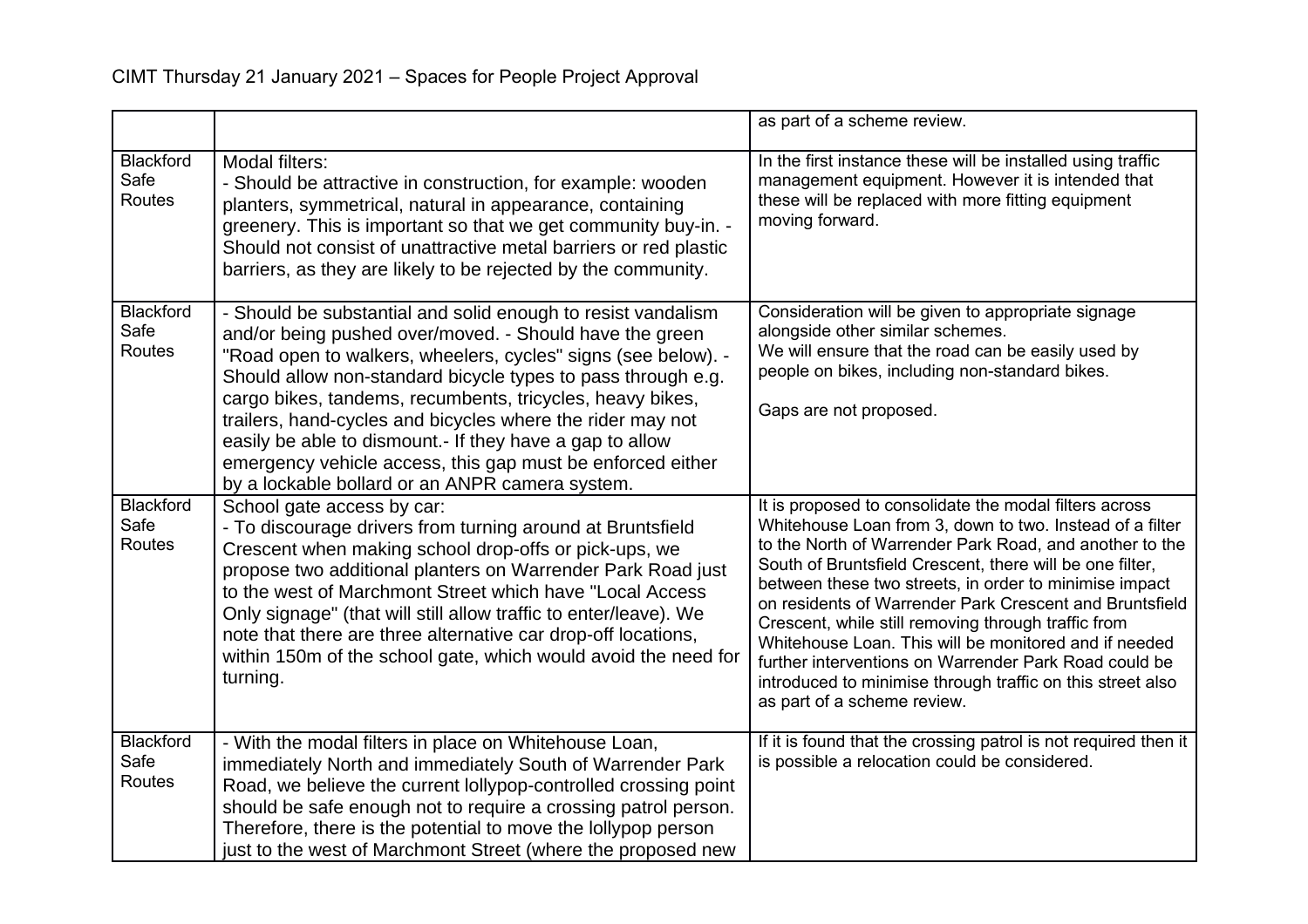|                                    | planters are, as described above), to further discourage<br>drivers from driving all the way up to the school gate.                                                                                                                                                                                                                                                                                                                                                                                                                          |                                                                                                                                                                                                                                                                                                                                                                |
|------------------------------------|----------------------------------------------------------------------------------------------------------------------------------------------------------------------------------------------------------------------------------------------------------------------------------------------------------------------------------------------------------------------------------------------------------------------------------------------------------------------------------------------------------------------------------------------|----------------------------------------------------------------------------------------------------------------------------------------------------------------------------------------------------------------------------------------------------------------------------------------------------------------------------------------------------------------|
| Blackford<br>Safe<br>Routes        | Temporary arrangements before & during introduction:<br>- Temporary signs should be erected to give advance warning<br>of the road closures, for<br>example, one week before implementation.<br>- Google Maps, OpenStreetMaps, Ordinance Survey, Waze,<br>Apple Maps and commercial<br>sat-nav system providers should be given notification to<br>update their maps with the<br>closures. This notification should be made early enough and<br>timed such that the maps are<br>updated on or before the day the modal filters are in place. | It is not proposed to erect signage in advance,<br>though signs will be in place to provide motorists<br>with warning before they reach the closure.<br>Online mapping services and sat-nav providers will<br>be made aware                                                                                                                                    |
| Blackford<br>Safe<br>Routes        | Police presence should be provided on the first day of school<br>on/after the opening day to<br>quide drivers away from the filters. Ideally this should be<br>maintained for one week at both<br>morning and afternoon drop-off/pick-up.                                                                                                                                                                                                                                                                                                    | The Council is not able to guarantee a police presence.<br>The police will be notified of the proposed closures and<br>we will work in partnership to respond to any issues that<br>arise.                                                                                                                                                                     |
| Blackford<br>Safe<br>Routes        | - Temporary signs to guide drivers away from the filters should<br>remain in place for a few<br>weeks e.g. "No through road (except cycles)" or "Local access<br>only".<br>Signage:                                                                                                                                                                                                                                                                                                                                                          | Signage will be in place throughout the lifetime of this<br>intervention.                                                                                                                                                                                                                                                                                      |
| Blackford<br>Safe<br><b>Routes</b> | The quiet route should have direction signs for cyclists/walkers<br>using the small blue<br>cycling signs and road marking arrows                                                                                                                                                                                                                                                                                                                                                                                                            | Signage of this type will not be erected immediately in<br>case there are changes to be made to the proposals,<br>however we will review the project once it is in place and<br>seek to ensure signage is implemented which provides a<br>coherent route.                                                                                                      |
| Blackford<br>Safe<br>Routes        | Keeping the fundementals of the scheme as designed:<br>It is very important that the scheme does not get watered<br>down.<br>Recently, an email was sent by a resident of Bruntsfield<br>Crescent to ward councillors, asking for the number of modal-                                                                                                                                                                                                                                                                                       | It is proposed to consolidate the modal filters across<br>Whitehouse Loan from 3, down to two. Instead of a filter<br>to the North of Warrender Park Road, and another to the<br>South of Bruntsfield Crescent, there will be one filter,<br>between these two streets, in order to minimise impact<br>on residents of Warrender Park Crescent and Bruntsfield |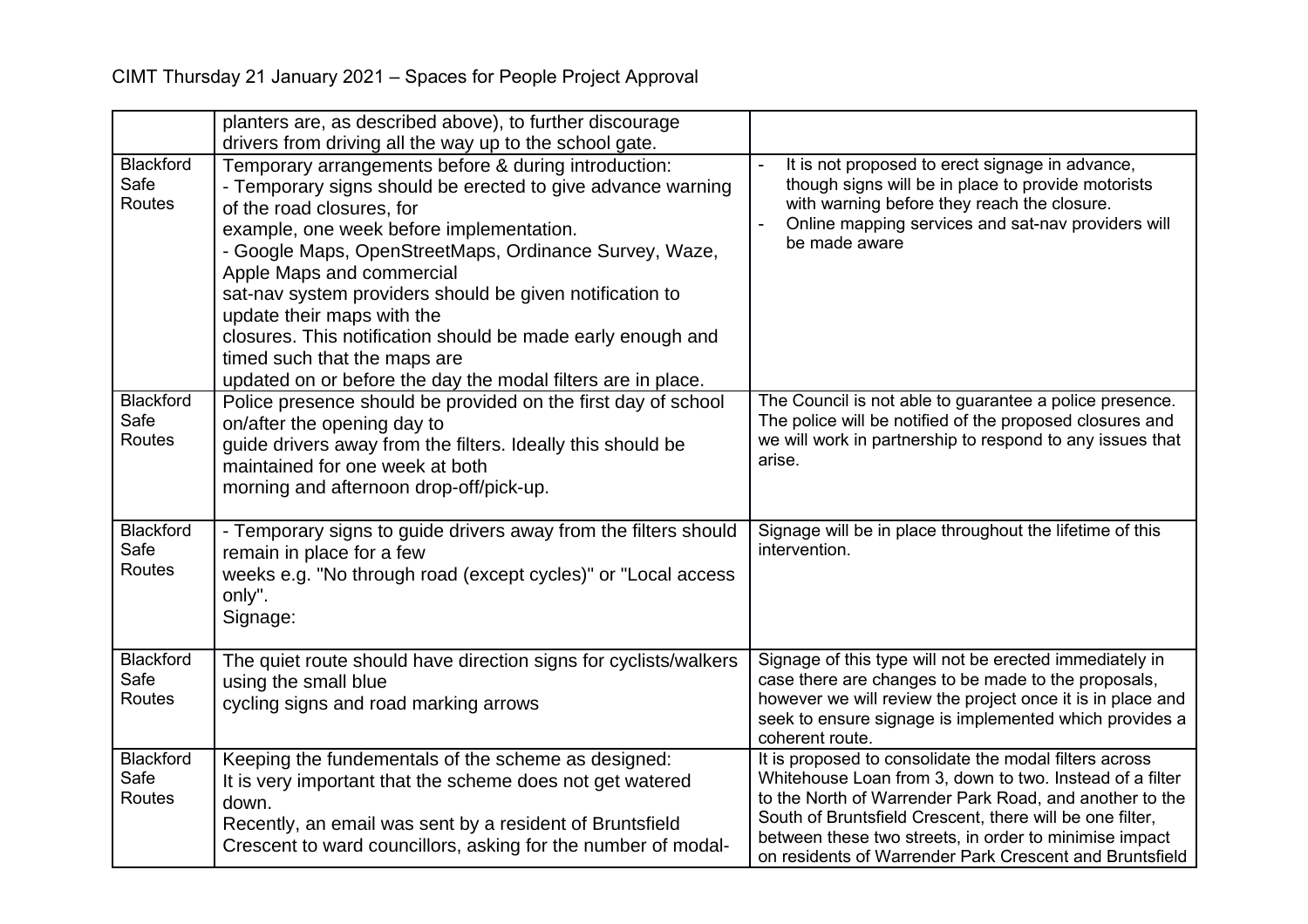|                                       | filters on Whitehouse Loan to be reduced from three to one.                                                                                                                                                                                                                                                                                                                                                                                                                       | Crescent, while still removing through traffic from<br>Whitehouse Loan. This will be monitored and if needed<br>further interventions on Warrender Park Road could be<br>introduced to minimise through traffic on this street also<br>as part of a scheme review. |
|---------------------------------------|-----------------------------------------------------------------------------------------------------------------------------------------------------------------------------------------------------------------------------------------------------------------------------------------------------------------------------------------------------------------------------------------------------------------------------------------------------------------------------------|--------------------------------------------------------------------------------------------------------------------------------------------------------------------------------------------------------------------------------------------------------------------|
| <b>Blackford</b><br>Safe<br>Routes    | It's useful to note that the resident already enjoys the benefits<br>of living on a cul-de-sac and no-through-route to motor traffic -<br>the Quiet Route would actually extend these benefits to a<br>great number of people nearby.                                                                                                                                                                                                                                             | Noted.                                                                                                                                                                                                                                                             |
| <b>Blackford</b><br>Safe<br>Routes    | We believe the Quiet Route has been designed as a kind of<br>eco-system - picking and choosing elements of the design<br>ends up breaking that eco-system. To reduce the<br>number(and/or effectiveness) of the modal-filters would<br>continue to allow streams of non-local, through-motor-traffic<br>and therefore would not achieve modal-shift, nor safety for<br>active travellers. In so doing, understanding the benefits of the<br>trial becomes impossible to evaluate. | Noted. Once the scheme is implemented we will be able<br>to monitor how it is working and consider any required<br>changes.                                                                                                                                        |
| <b>Blackford</b><br>Safe<br>Routes    | We also note that there was recently a car crash on<br>Whitehouse Loan (on Saturday 28 <sup>th</sup> November) where a<br>bollard and guardrail were destroyed at the pedestrian<br>crossing to Bruntsfield Links. See images below. Thankfully,<br>the bollard took the brunt of the impact and not a child. It<br>demonstrates that road-danger is ever-present and urgently<br>needs to be tackled by reducing that danger at source, i.e. by<br>reducing traffic.             | Noted.                                                                                                                                                                                                                                                             |
| <b>Blackford</b><br>Safe<br>Routes    | We endorse the design as it stands, and as well as opposition,<br>there are residents and businesses who very much support<br>the design of the Quiet Route.                                                                                                                                                                                                                                                                                                                      | The support is noted.                                                                                                                                                                                                                                              |
| General<br>comments<br>summarise<br>d | allows more opportunities for neighbours and children to<br>socialise and take part in unstructured play                                                                                                                                                                                                                                                                                                                                                                          |                                                                                                                                                                                                                                                                    |
|                                       | quieter, more pleasant streets                                                                                                                                                                                                                                                                                                                                                                                                                                                    |                                                                                                                                                                                                                                                                    |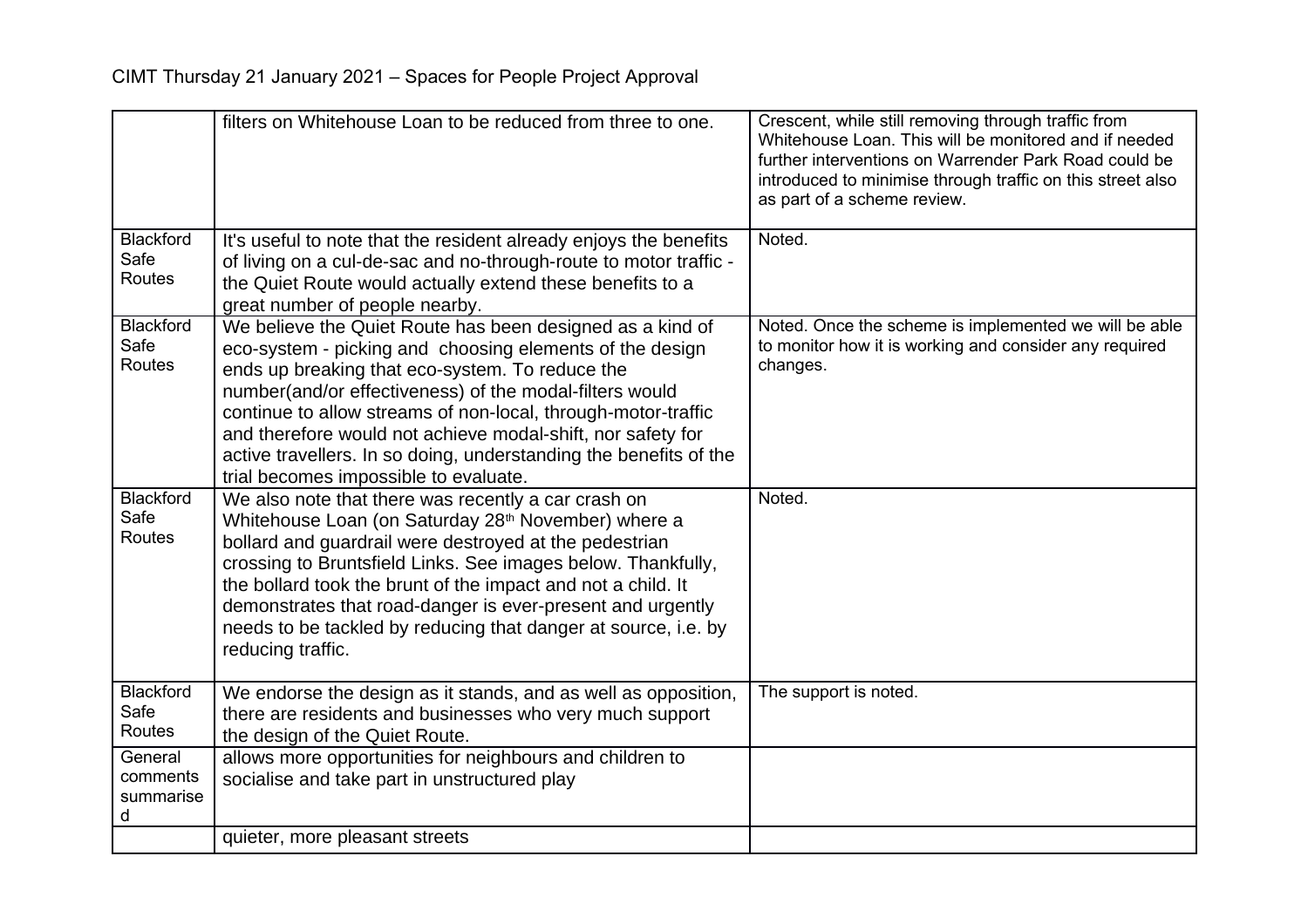| an active and healthier population                               |  |
|------------------------------------------------------------------|--|
| easier to maintain social-distancing                             |  |
| opportunities for placemaking, planters, benches, street trees   |  |
| and greenery                                                     |  |
| safer means for children to get to school                        |  |
| less isolation, more sociable streets                            |  |
| clean air [even more important as air pollution has been shown   |  |
| to worsen outcomes from coronavirus infection]                   |  |
| reduction in households exposed to dangerous levels of air       |  |
| pollution                                                        |  |
|                                                                  |  |
| supports tackling the obesity crisis                             |  |
| reduces traffic danger at source                                 |  |
| helps reduce short journeys by car that could easily be walked   |  |
| or cycled given safe and pleasant conditions                     |  |
| reduces climate-breakdown causing emissions                      |  |
| discourages drivers with no "social contract" to the area and    |  |
| the people who live there (local residents have greater reason   |  |
| to drive carefully)                                              |  |
| a gendered issue -- safe routes are particularly important to    |  |
| women and encourage more women to engage in active               |  |
| transport.                                                       |  |
| To really make a difference to people's ability to use active    |  |
| travel, action needs to be taken fast. A try then modify         |  |
| approach would be excellent, and would allow the community       |  |
| to comment on the changes once they have experienced             |  |
| them, rather than responding to scare-mongering from             |  |
| (certain) councillors who will stop at nothing to make sure they |  |
| have the right to drive their huge SUVs wherever they like,      |  |
| whenever they like.                                              |  |
| I think the one way measure on Braidburn Terrace is a good       |  |
| one.                                                             |  |
| While the closure of Braid Road is clearly helpful as we live    |  |
| under the Covid-19 pandemic, the continued closure of this       |  |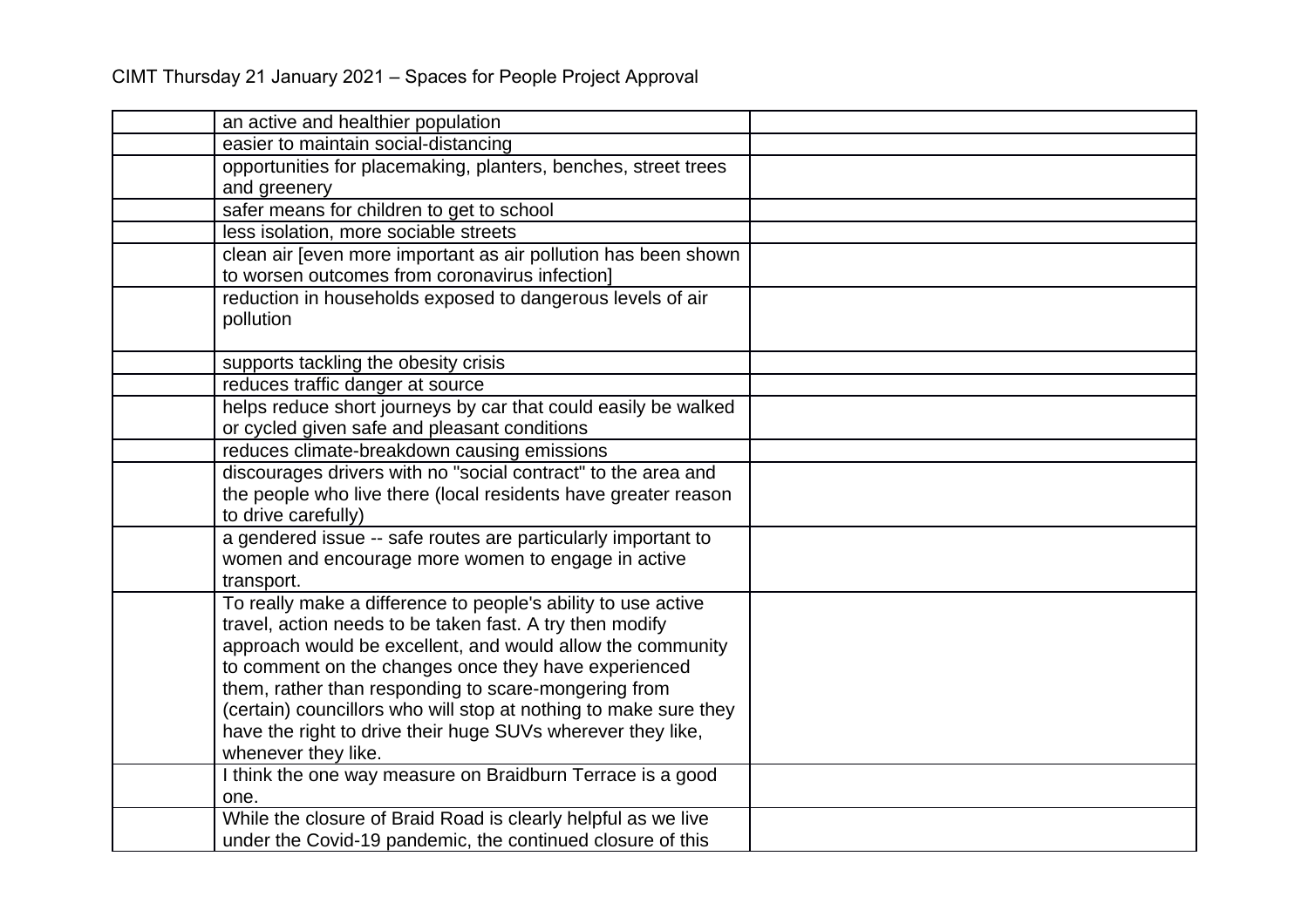|                                 | road, together with the proposed Greenbank to Meadows                  |                                                                                                         |
|---------------------------------|------------------------------------------------------------------------|---------------------------------------------------------------------------------------------------------|
|                                 | Quiet route is important for the future by reducing pollution          |                                                                                                         |
|                                 | levels through traffic evaporation and giving the opportunity to       |                                                                                                         |
|                                 | improve health and well-being through safe, active travel.             |                                                                                                         |
|                                 | The pandemic has changed the way we live and work forever              |                                                                                                         |
|                                 | and we must move with the times.                                       |                                                                                                         |
|                                 | There is still a significant volume of private and commercial          |                                                                                                         |
|                                 | vehicles continuing to ignore the current closure to through           |                                                                                                         |
|                                 | motor traffic, which is not being effectively enforced. The            |                                                                                                         |
|                                 | consequence is that at school drop off and pick up times the           |                                                                                                         |
|                                 | narrow pavements are very crowded, making physical                     |                                                                                                         |
|                                 | distancing all but impossible. Where families do use the               |                                                                                                         |
|                                 | 'closed' road space they are taking their lives in their hands. I      |                                                                                                         |
|                                 | note that in the revised plans there is a *existing* modal filter      |                                                                                                         |
|                                 | marked on Canaan Lane outside the Deanbank SMPS annex.                 |                                                                                                         |
|                                 | Sadly no such filter exists in reality and until a physical barrier    |                                                                                                         |
|                                 | to through traffic is put in place the road is likely to continue to   |                                                                                                         |
|                                 | be used as a rat run, with consequences for our children and           |                                                                                                         |
|                                 | their families, as well as the viability of sections of the Quiet      |                                                                                                         |
|                                 | Route                                                                  |                                                                                                         |
|                                 |                                                                        |                                                                                                         |
|                                 |                                                                        |                                                                                                         |
| <b>Public</b><br><b>Comment</b> | 70 emails objecting to the proposals – summary of main issues<br>below |                                                                                                         |
| against                         |                                                                        |                                                                                                         |
|                                 | This is in inappropriate use of Emergency Powers to take forward a     | On 14 May, the Policy and Sustainability Committee                                                      |
|                                 | potentially important public health measure. It serves to discredit    | approved a package of suggested interventions to make                                                   |
|                                 | what is a very important public health intervention.                   | it easier and safer for pedestrians and cyclists to move                                                |
|                                 |                                                                        | around the Capital. As well as providing extra space, the                                               |
|                                 |                                                                        | proposals recognise a rise in active travel since                                                       |
|                                 |                                                                        | lockdown began and aim to facilitate this as the phased                                                 |
|                                 |                                                                        | lifting of lockdown continues. These changes are being                                                  |
|                                 |                                                                        | delivered as part of the Council's Spaces for People                                                    |
|                                 |                                                                        | programme. In line with guidance from the Scottish<br>Government normal consultation procedures are not |
|                                 |                                                                        | being carried out due to the need for expedient delivery.                                               |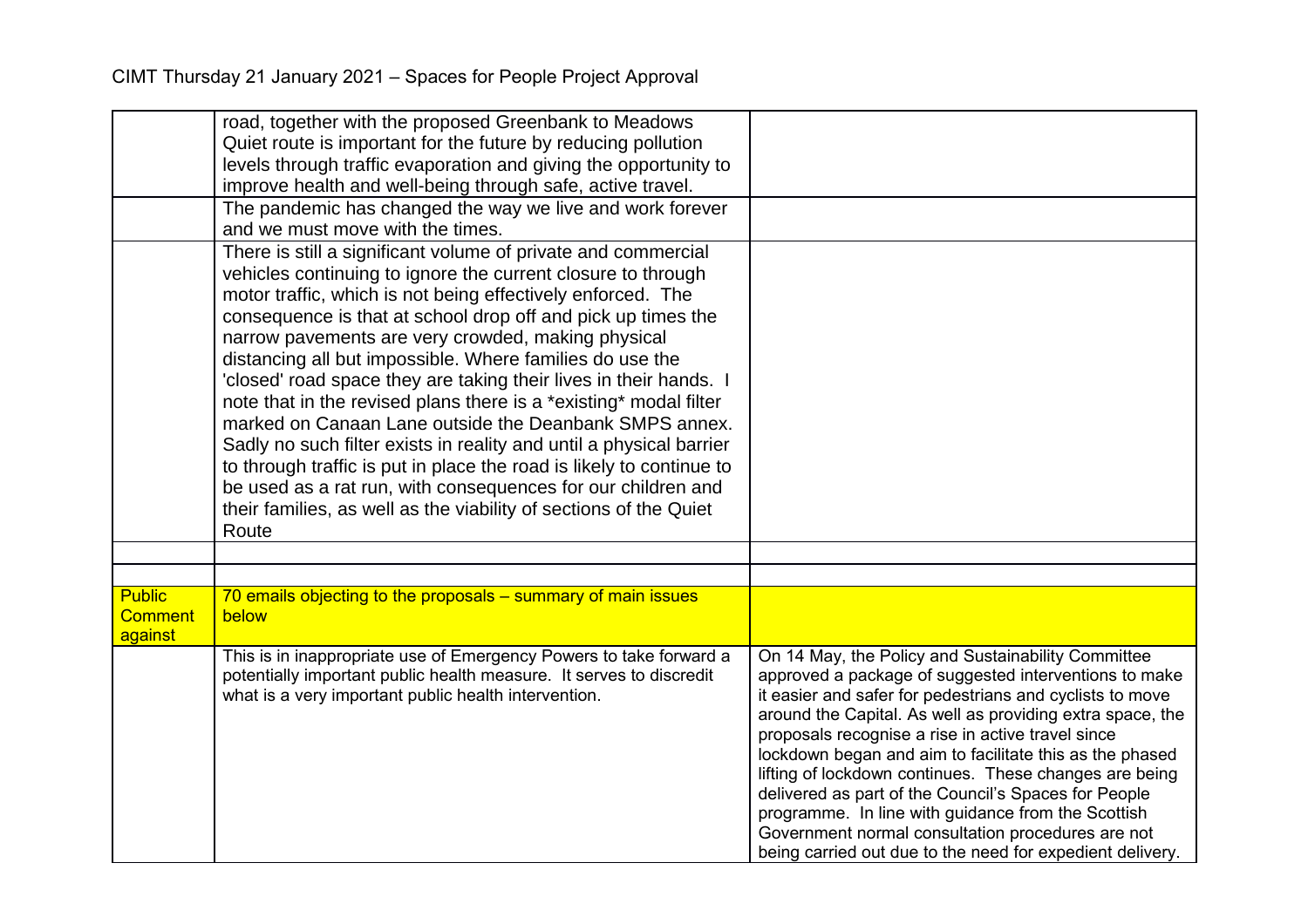| Concerns about the huge number of changes being brought in under<br>the guise of 'emergency measures'.                                                                                                                                                                                                                                                                                                             | On 14 May, the Policy and Sustainability Committee<br>approved a package of suggested interventions to make<br>it easier and safer for pedestrians and cyclists to move<br>around the Capital. As well as providing extra space, the<br>proposals recognise a rise in active travel since<br>lockdown began and aim to facilitate this as the phased<br>lifting of lockdown continues. These changes are being<br>delivered as part of the Council's Spaces for People<br>programme. In line with guidance from the Scottish<br>Government normal consultation procedures are not<br>being carried out due to the need for expedient delivery.                                                                                                                                                                                                                                                  |
|--------------------------------------------------------------------------------------------------------------------------------------------------------------------------------------------------------------------------------------------------------------------------------------------------------------------------------------------------------------------------------------------------------------------|-------------------------------------------------------------------------------------------------------------------------------------------------------------------------------------------------------------------------------------------------------------------------------------------------------------------------------------------------------------------------------------------------------------------------------------------------------------------------------------------------------------------------------------------------------------------------------------------------------------------------------------------------------------------------------------------------------------------------------------------------------------------------------------------------------------------------------------------------------------------------------------------------|
| If these are being promoted as emergency measures then why has<br>it taken the council 9 months to make this proposal?                                                                                                                                                                                                                                                                                             | On 14 May, the Policy and Sustainability Committee<br>approved a package of suggested interventions to make<br>it easier and safer for pedestrians and cyclists to move<br>around the Capital. As well as providing extra space, the<br>proposals recognise a rise in active travel since<br>lockdown began and aim to facilitate this as the phased<br>lifting of lockdown continues. These changes are being<br>delivered as part of the Council's Spaces for People<br>programme. In line with guidance from the Scottish<br>Government normal consultation procedures are not<br>being carried out due to the need for expedient delivery.<br>The delivery of many projects over a short timeframe<br>has presented challenging conditions for delivery and<br>some projects have - naturally - taken longer to<br>materialise than others. It is not possible to do<br>everything at once. |
|                                                                                                                                                                                                                                                                                                                                                                                                                    |                                                                                                                                                                                                                                                                                                                                                                                                                                                                                                                                                                                                                                                                                                                                                                                                                                                                                                 |
| Warrender Park Crescent is one way and may therefore be a special<br>case. It makes our position particularly difficult. How are we<br>supposed to approach if coming from, say Fountainbridge? Going to<br>Blackford would entail a route through Tollcross or down<br>Morningside Road. If we decide to try and park on Alvanley Terrace<br>and find no spaces, how do we then reach Warrender Park<br>Crescent? | It is proposed to consolidate the modal filters across<br>Whitehouse Loan from 3, down to two. Instead of a filter<br>to the North of Warrender Park Road, and another to the<br>South of Bruntsfield Crescent, there will be one filter,<br>between these two streets, in order to minimise impact<br>on residents of Warrender Park Crescent and Bruntsfield<br>Crescent, while still removing through traffic from<br>Whitehouse Loan. This will be monitored and if needed<br>further interventions on Warrender Park Road could be                                                                                                                                                                                                                                                                                                                                                         |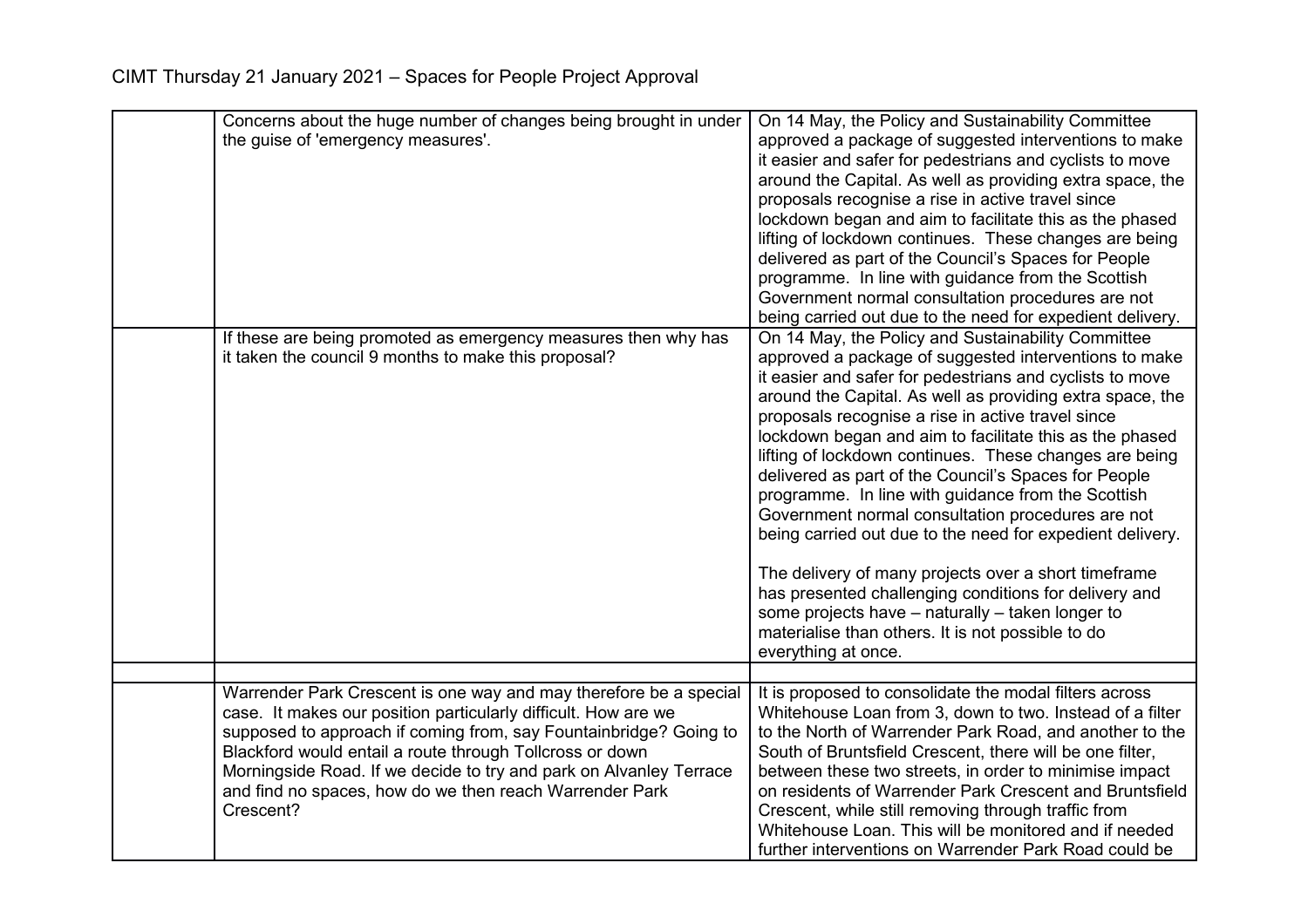|                                                                                                                                                                                                                                                                                                                                                                                                                                                                                                                                                                                                                                                                                                                                                                                                                 | introduced to minimise through traffic on this street also<br>as part of a scheme review.                                                                                                                                                                                                                                                                                                                                                                                                                                                                                                                                            |
|-----------------------------------------------------------------------------------------------------------------------------------------------------------------------------------------------------------------------------------------------------------------------------------------------------------------------------------------------------------------------------------------------------------------------------------------------------------------------------------------------------------------------------------------------------------------------------------------------------------------------------------------------------------------------------------------------------------------------------------------------------------------------------------------------------------------|--------------------------------------------------------------------------------------------------------------------------------------------------------------------------------------------------------------------------------------------------------------------------------------------------------------------------------------------------------------------------------------------------------------------------------------------------------------------------------------------------------------------------------------------------------------------------------------------------------------------------------------|
| the Kilgraston Road junction is a notorious accident black spot and<br>is equally difficult to navigate for vehicles, pedestrians and cyclists.<br>I live approximately equidistant between Canaan Lane and<br>Kilgraston Road. Your traffic proposals are removing my vehicular<br>access to my property from both Newbattle Terrace and Whitehouse<br>Loan in addition to removing my egress via Canaan Lane. Further,<br>given the speeding traffic conditions it is generally safer to access<br>my property from a westerly direction as opposed to the easterly<br>Kilgraston Road junction.<br>I would suggest that restricting westbound access to Grange Loan at<br>the Kilgraston Road junction as well as eastbound access to Clinton<br>Road to "Residents only" would alleviate the "rat-runners". | This project will not affect access from Newbattle<br>Terrace, meaning a route to the west from Kilgraston will<br>remain available.                                                                                                                                                                                                                                                                                                                                                                                                                                                                                                 |
| Warrender Park Crescent is a one-way street and after these<br>measures are introduced, residents' cars will only be able exit WPC<br>by turning right into Whitehouse Loan so will therefore be forced into<br>the heavy traffic on Bruntsfield Place. Getting back to our homes<br>will also involve a VERY long diversion as we will be unable to use<br>the Whitehouse Loan/Warrender Park Road/Marchmont Street route<br>and instead be forced to use Newbattle Terrace/Grange<br>Loan/Marchmont Road/Warrender Park Terrace, an extremely long<br>way round!                                                                                                                                                                                                                                              | It is proposed to consolidate the modal filters across<br>Whitehouse Loan from 3, down to two. Instead of a filter<br>to the North of Warrender Park Road, and another to the<br>South of Bruntsfield Crescent, there will be one filter,<br>between these two streets, in order to minimise impact<br>on residents of Warrender Park Crescent and Bruntsfield<br>Crescent, while still removing through traffic from<br>Whitehouse Loan. This will be monitored and if needed<br>further interventions on Warrender Park Road could be<br>introduced to minimise through traffic on this street also<br>as part of a scheme review. |
| We live in Warrender Park Crescent which is a one-way street that<br>runs from East to West. Under the proposals, we could only turn<br>northwards out of our road and then, to return home, would have a<br>two mile journey via Bruntsfield Place, Churchhill, Strathearn Road,<br>Marchmont Road and Warrender Park Terrace. Or alternatively, we<br>would have one and a half mile detour via Home Street, Tollcross,<br>Melville Drive, Marchmont Road and Warrender Park Terrace.<br>As there are over a hundred homes in Warrender Park Crescent, the                                                                                                                                                                                                                                                    | It is proposed to consolidate the modal filters across<br>Whitehouse Loan from 3, down to two. Instead of a filter<br>to the North of Warrender Park Road, and another to the<br>South of Bruntsfield Crescent, there will be one filter,<br>between these two streets, in order to minimise impact<br>on residents of Warrender Park Crescent and Bruntsfield<br>Crescent, while still removing through traffic from<br>Whitehouse Loan. This will be monitored and if needed<br>further interventions on Warrender Park Road could be                                                                                              |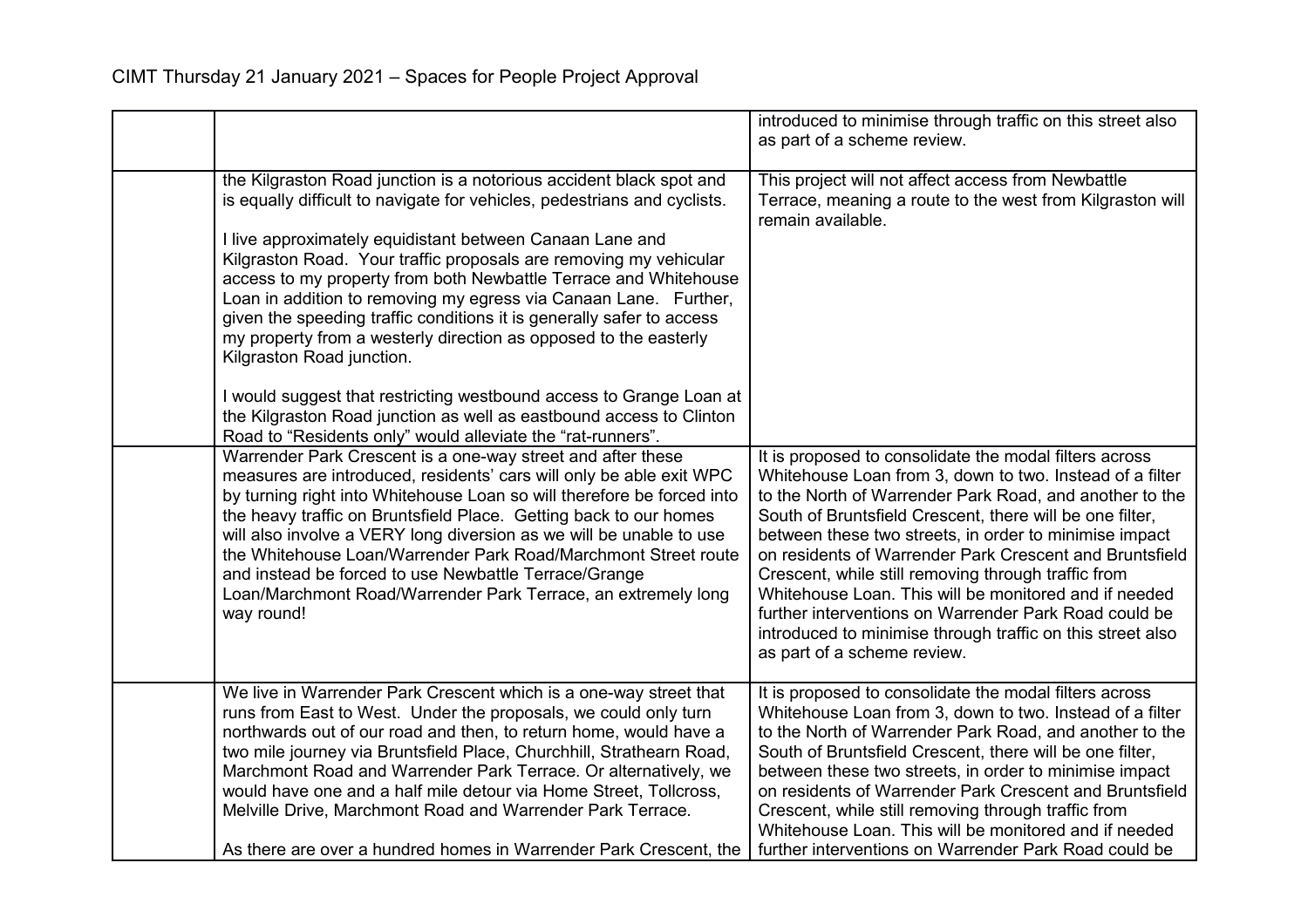| extra mileage needed for residents to go round and round in circles<br>will to do nothing to help these quiet routes or the environment and<br>will impact on neighbours elsewhere in Marchmont.<br>Sadly, not everyone has the option of abandoning road transport,<br>particularly those residents with mobility needs. During the<br>coronavirus pandemic, everyone is discouraged from using public<br>transport, making cars more essential. This quiet routes proposal<br>will make life much harder for Marchmont residents in general and<br>for Warrender Park Crescent residents in particular. | introduced to minimise through traffic on this street also<br>as part of a scheme review.                                                                                                                                                                                                                                                                                                                                                                                                                                                                                                                                            |
|-----------------------------------------------------------------------------------------------------------------------------------------------------------------------------------------------------------------------------------------------------------------------------------------------------------------------------------------------------------------------------------------------------------------------------------------------------------------------------------------------------------------------------------------------------------------------------------------------------------|--------------------------------------------------------------------------------------------------------------------------------------------------------------------------------------------------------------------------------------------------------------------------------------------------------------------------------------------------------------------------------------------------------------------------------------------------------------------------------------------------------------------------------------------------------------------------------------------------------------------------------------|
| For all the thousands of residents who live in Marchmont in the<br>blocks between Whitehouse Loan, Marchmont Road, Thirlstane<br>Road and Warrender Park Terrace, if they want to drive to the<br>North-West, they will be funnelled through Warrender Park Crescent<br>- a very narrow one-way street. Traffic through Warrender Park<br>Crescent will increase massively during the morning commute.                                                                                                                                                                                                    | It is proposed to consolidate the modal filters across<br>Whitehouse Loan from 3, down to two. Instead of a filter<br>to the North of Warrender Park Road, and another to the<br>South of Bruntsfield Crescent, there will be one filter,<br>between these two streets, in order to minimise impact<br>on residents of Warrender Park Crescent and Bruntsfield<br>Crescent, while still removing through traffic from<br>Whitehouse Loan. This will be monitored and if needed<br>further interventions on Warrender Park Road could be<br>introduced to minimise through traffic on this street also<br>as part of a scheme review. |
| Simply removing the barrier just north of Warrender Park Crescent<br>would make Warrender Park Crescent and Warrender Park Rd back<br>into a rat-run.                                                                                                                                                                                                                                                                                                                                                                                                                                                     | It is proposed to consolidate the modal filters across<br>Whitehouse Loan from 3, down to two. Instead of a filter<br>to the North of Warrender Park Road, and another to the<br>South of Bruntsfield Crescent, there will be one filter,<br>between these two streets, in order to minimise impact<br>on residents of Warrender Park Crescent and Bruntsfield<br>Crescent, while still removing through traffic from<br>Whitehouse Loan. This will be monitored and if needed<br>further interventions on Warrender Park Road could be<br>introduced to minimise through traffic on this street also<br>as part of a scheme review. |
| A compromise might be to remove the barrier north of Warrender<br>Park Crescent and add one at the west end of Warrender Park<br>Terrace and another on Warrender Park Road between Marchmont<br>Street and Lauderdale Street.                                                                                                                                                                                                                                                                                                                                                                            | It is proposed to consolidate the modal filters across<br>Whitehouse Loan from 3, down to two. Instead of a filter<br>to the North of Warrender Park Road, and another to the<br>South of Bruntsfield Crescent, there will be one filter,                                                                                                                                                                                                                                                                                                                                                                                            |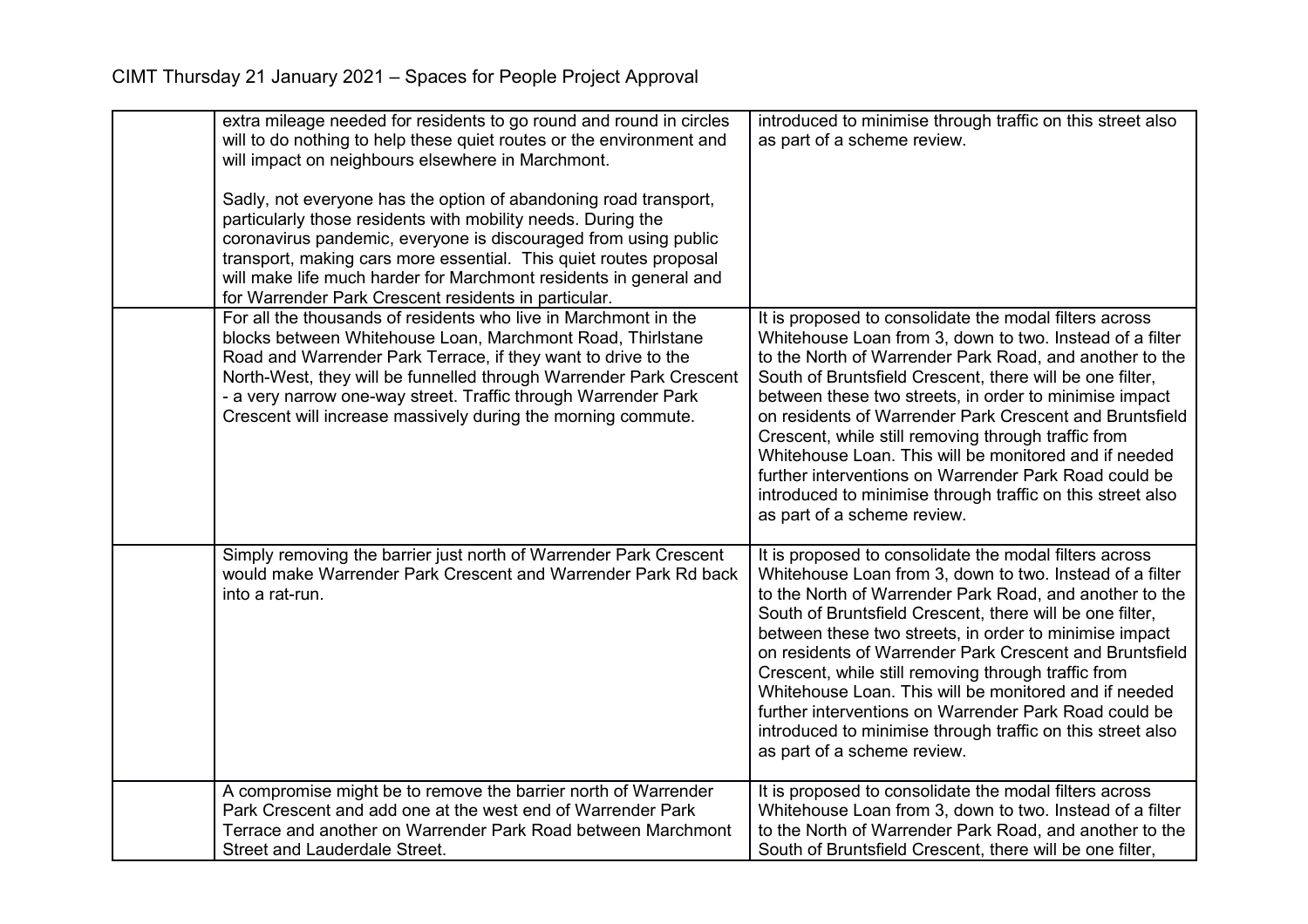| That makes the block south of Warrender Park Crescent into a one-<br>way roundabout. Residents can reach Warrender Park Crescent to<br>park but there is no through-route.                                                                                                                                                                                                                                                             | between these two streets, in order to minimise impact<br>on residents of Warrender Park Crescent and Bruntsfield<br>Crescent, while still removing through traffic from<br>Whitehouse Loan. This will be monitored and if needed<br>further interventions on Warrender Park Road could be<br>introduced to minimise through traffic on this street also<br>as part of a scheme review.                                                                                                                                                                                                                                                        |
|----------------------------------------------------------------------------------------------------------------------------------------------------------------------------------------------------------------------------------------------------------------------------------------------------------------------------------------------------------------------------------------------------------------------------------------|------------------------------------------------------------------------------------------------------------------------------------------------------------------------------------------------------------------------------------------------------------------------------------------------------------------------------------------------------------------------------------------------------------------------------------------------------------------------------------------------------------------------------------------------------------------------------------------------------------------------------------------------|
| Parents delivering children to Gillespies Primary could stop at the<br>corner of Marchmont Street and Warrender Park Road. The parental<br>school run is one of the major traffic problems in Marchmont.                                                                                                                                                                                                                               | Noted.                                                                                                                                                                                                                                                                                                                                                                                                                                                                                                                                                                                                                                         |
| would just like to be clear about how your proposals would affect<br>vehicular access to the section of Whitehouse Loan between<br>Strathearn Place/Road and Bruntsfield Crescent. Are we correct in<br>assuming that vehicles would be able to access 'our bit' of<br>Whitehouse Loan from Strathearn Place/Road, Thirlestane Road<br>and Greenhill Terrace; and that they'd be blocked just south of<br><b>Bruntsfield Crescent?</b> | Yes.                                                                                                                                                                                                                                                                                                                                                                                                                                                                                                                                                                                                                                           |
| My main concern is increased volume of cars cutting across Braid<br>Avenue and Nile Grove to go around the junction at the bottom of<br>Morningside Road that is bound to be even busier than it is now with<br>additional roads in the area closed.                                                                                                                                                                                   | We will monitor the situation in this area and consider<br>any required revisions during the project review process.                                                                                                                                                                                                                                                                                                                                                                                                                                                                                                                           |
| Few neighbours seem to know about these proposals and at no<br>point have the needs or opinions of people living on this street been<br>canvassed                                                                                                                                                                                                                                                                                      | On 14 May, the Policy and Sustainability Committee<br>approved a package of suggested interventions to make<br>it easier and safer for pedestrians and cyclists to move<br>around the Capital. As well as providing extra space, the<br>proposals recognise a rise in active travel since<br>lockdown began and aim to facilitate this as the phased<br>lifting of lockdown continues. These changes are being<br>delivered as part of the Council's Spaces for People<br>programme. In line with guidance from the Scottish<br>Government normal consultation procedures are not<br>being carried out due to the need for expedient delivery. |
| Please push for meaningful consultation and an impact study to be<br>carried out regarding these proposals.                                                                                                                                                                                                                                                                                                                            | On 14 May, the Policy and Sustainability Committee<br>approved a package of suggested interventions to make<br>it easier and safer for pedestrians and cyclists to move<br>around the Capital. As well as providing extra space, the<br>proposals recognise a rise in active travel since                                                                                                                                                                                                                                                                                                                                                      |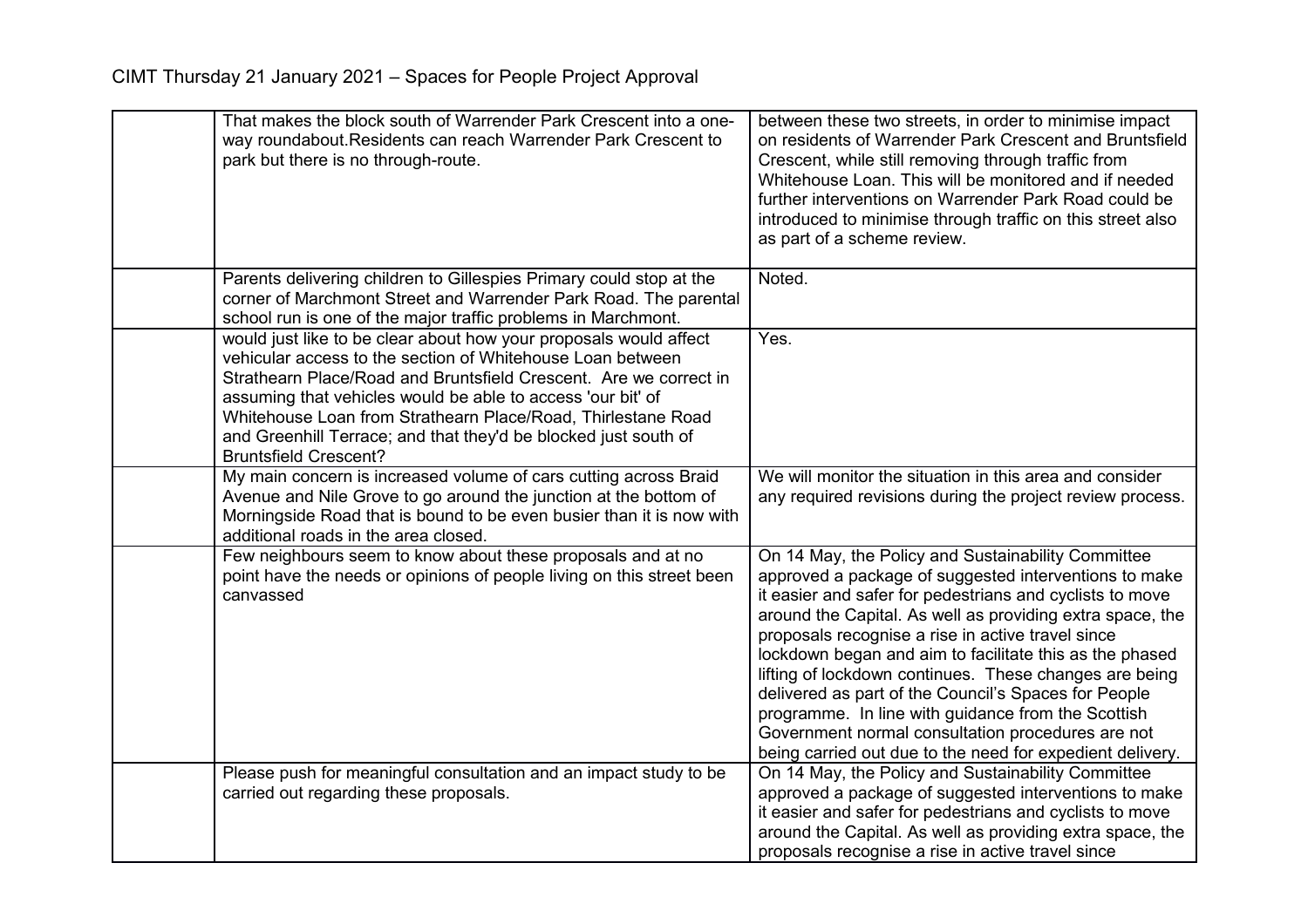|                                                                                                                                                                                                                                                                                                                              | lockdown began and aim to facilitate this as the phased<br>lifting of lockdown continues. These changes are being<br>delivered as part of the Council's Spaces for People<br>programme. In line with guidance from the Scottish<br>Government normal consultation procedures are not<br>being carried out due to the need for expedient delivery.                                                                                                                                                                                                                                                                                              |
|------------------------------------------------------------------------------------------------------------------------------------------------------------------------------------------------------------------------------------------------------------------------------------------------------------------------------|------------------------------------------------------------------------------------------------------------------------------------------------------------------------------------------------------------------------------------------------------------------------------------------------------------------------------------------------------------------------------------------------------------------------------------------------------------------------------------------------------------------------------------------------------------------------------------------------------------------------------------------------|
| Using current pandemic to rush through designs that would normally<br>be consulted on in Non-COVID times                                                                                                                                                                                                                     | On 14 May, the Policy and Sustainability Committee<br>approved a package of suggested interventions to make<br>it easier and safer for pedestrians and cyclists to move<br>around the Capital. As well as providing extra space, the<br>proposals recognise a rise in active travel since<br>lockdown began and aim to facilitate this as the phased<br>lifting of lockdown continues. These changes are being<br>delivered as part of the Council's Spaces for People<br>programme. In line with guidance from the Scottish<br>Government normal consultation procedures are not<br>being carried out due to the need for expedient delivery. |
| Modal filters will lead to longer car journeys for some residents                                                                                                                                                                                                                                                            | It is proposed to consolidate the modal filters across<br>Whitehouse Loan from 3, down to two. Instead of a filter<br>to the North of Warrender Park Road, and another to the<br>South of Bruntsfield Crescent, there will be one filter,<br>between these two streets, in order to minimise impact<br>on residents of Warrender Park Crescent and Bruntsfield<br>Crescent, while still removing through traffic from<br>Whitehouse Loan. This will be monitored and if needed<br>further interventions on Warrender Park Road could be<br>introduced to minimise through traffic on this street also<br>as part of a scheme review.           |
| These road closures will not give much benefit to cyclists, but will<br>cause considerable difficulty for residents of the area, to access<br>main roads iwithout queuing for long periods at light controlled<br>junctions, or driving tortuous 'round the houses' routes, with<br>consequent increased risks and pollution | It is proposed to consolidate the modal filters across<br>Whitehouse Loan from 3, down to two. Instead of a filter<br>to the North of Warrender Park Road, and another to the<br>South of Bruntsfield Crescent, there will be one filter,<br>between these two streets, in order to minimise impact<br>on residents of Warrender Park Crescent and Bruntsfield<br>Crescent, while still removing through traffic from<br>Whitehouse Loan. This will be monitored and if needed<br>further interventions on Warrender Park Road could be                                                                                                        |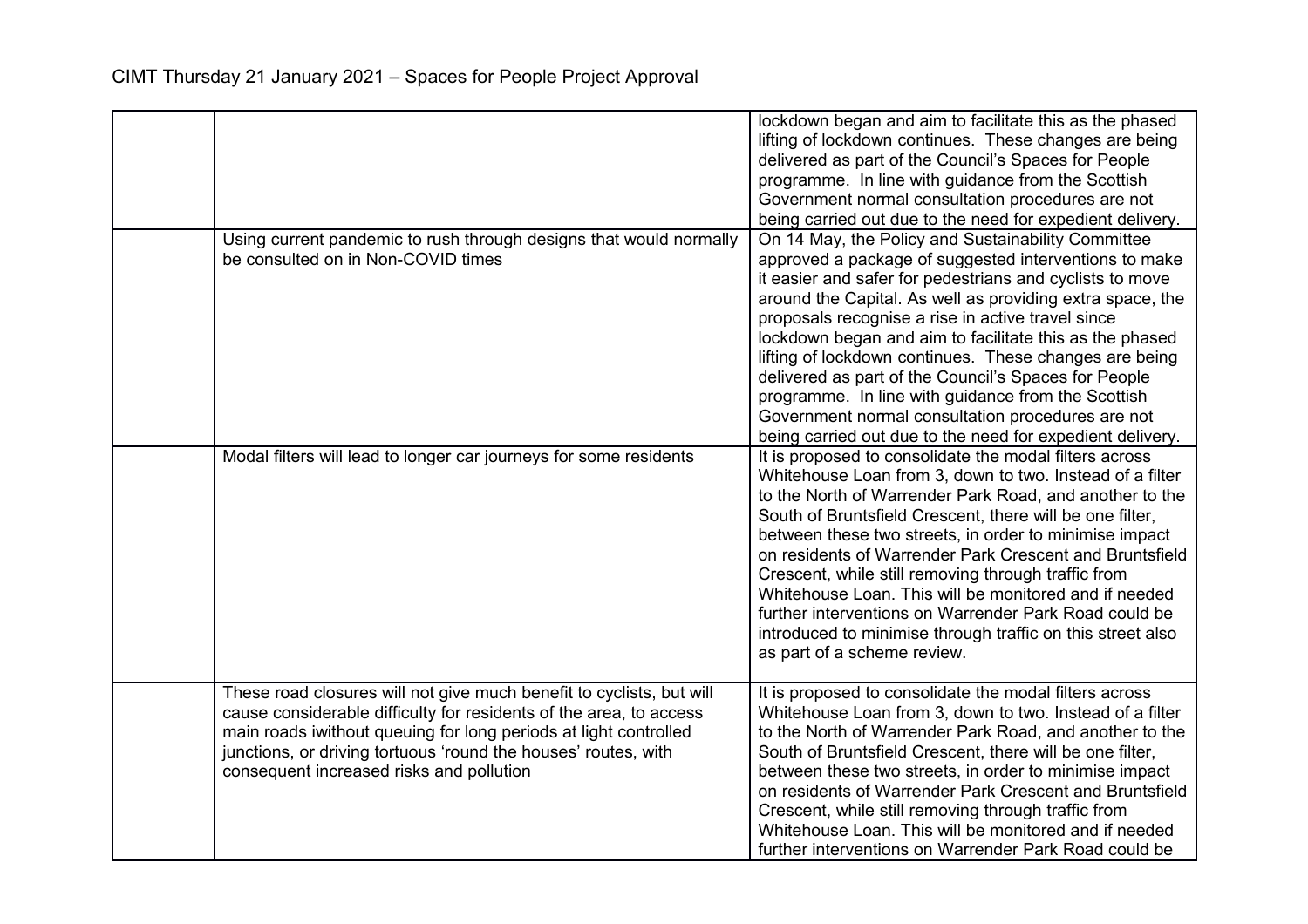|                                                                                                                                                                                                                           | introduced to minimise through traffic on this street also<br>as part of a scheme review.                                                                                                                                                                                                                                                                                                                                                                                                                                                                                                                                                      |
|---------------------------------------------------------------------------------------------------------------------------------------------------------------------------------------------------------------------------|------------------------------------------------------------------------------------------------------------------------------------------------------------------------------------------------------------------------------------------------------------------------------------------------------------------------------------------------------------------------------------------------------------------------------------------------------------------------------------------------------------------------------------------------------------------------------------------------------------------------------------------------|
| Braid Avenue is wide enough for segregated cycling route                                                                                                                                                                  | This is not currently proposed. However we will consider<br>any required changes during the project review process.                                                                                                                                                                                                                                                                                                                                                                                                                                                                                                                            |
| To think you will get anyone other than dedicated cyclists doing it<br>regularly in our winter months is naive and fanciful.                                                                                              | Many people continue to cycle throughout winter in<br>Edinburgh already, and evidence shows that in cities<br>which adopt cycling infrastructure the seasonality of<br>cycling is decreased, with more people continuing to<br>cycle throughout poor weather periods.                                                                                                                                                                                                                                                                                                                                                                          |
| if modal filters are introduced on Whitehouse Loan, the volume of<br>cars doing a U-turn at school pickups/drop-offs will likely increase<br>causing a bottleneck potentially dangerous to children/pedestrians<br>nearby | We will be monitoring the impact of these proposals and<br>will respond to any issues as part of the review process.                                                                                                                                                                                                                                                                                                                                                                                                                                                                                                                           |
| Undemocratic to force these changes though without consultation                                                                                                                                                           | On 14 May, the Policy and Sustainability Committee<br>approved a package of suggested interventions to make<br>it easier and safer for pedestrians and cyclists to move<br>around the Capital. As well as providing extra space, the<br>proposals recognise a rise in active travel since<br>lockdown began and aim to facilitate this as the phased<br>lifting of lockdown continues. These changes are being<br>delivered as part of the Council's Spaces for People<br>programme. In line with guidance from the Scottish<br>Government normal consultation procedures are not<br>being carried out due to the need for expedient delivery. |
| I would also be very interested to know the legal basis for using<br>these Covid 19 powers in this way.                                                                                                                   | The projects will be introduced through a TTRO notice in<br>line with guidance from the Scottish Government.                                                                                                                                                                                                                                                                                                                                                                                                                                                                                                                                   |
| The route is already quiet - there is no need for change                                                                                                                                                                  | The aim of this project is to enable those who do not<br>cycle, but would like to, especially in terms of children<br>cycling to school. The need to interact with traffic is a<br>key deterrent for more people cycling, which this project<br>will address.                                                                                                                                                                                                                                                                                                                                                                                  |
| Cycle lane on Comiston Road prevents parking outside shops                                                                                                                                                                | This is not the case. Parking is still permitted by shops<br>on the A702.                                                                                                                                                                                                                                                                                                                                                                                                                                                                                                                                                                      |
| Will there be vehicular access to this stretch of Whitehouse Load<br>from both Thirlestane Road and Greenhill Terrace? there are a<br>number of premises that have street access onto this stretch of                     | There will still be access.                                                                                                                                                                                                                                                                                                                                                                                                                                                                                                                                                                                                                    |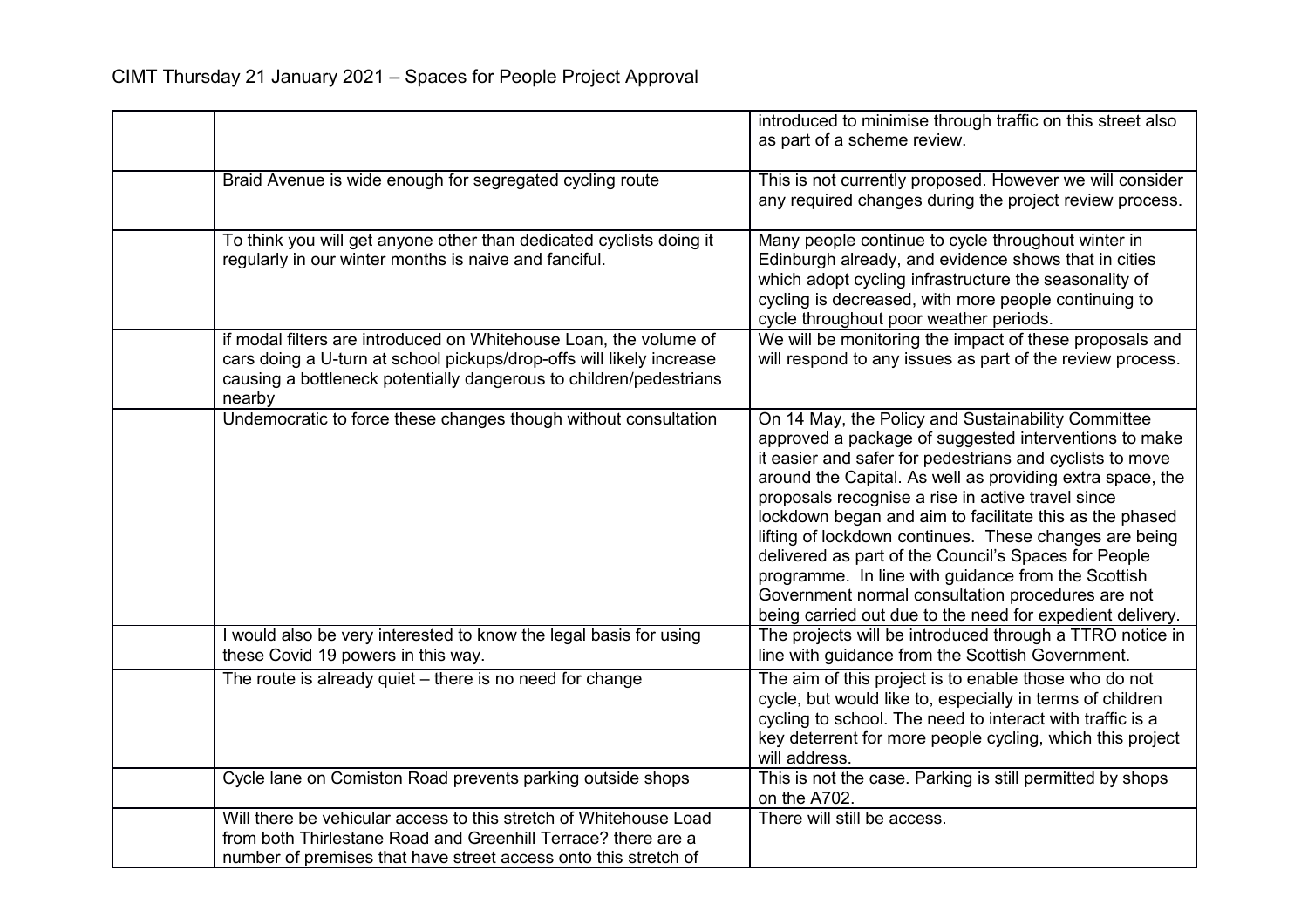| road, including the funeral directors and a number of houses. Part of                                                                                                                                                                                             |                                                                                                                                                                                                                                                                                                                                                                                                                                                                                                                                                                                                                                      |
|-------------------------------------------------------------------------------------------------------------------------------------------------------------------------------------------------------------------------------------------------------------------|--------------------------------------------------------------------------------------------------------------------------------------------------------------------------------------------------------------------------------------------------------------------------------------------------------------------------------------------------------------------------------------------------------------------------------------------------------------------------------------------------------------------------------------------------------------------------------------------------------------------------------------|
| our development (90-94 Whitehouse Loan) has a car park that is                                                                                                                                                                                                    |                                                                                                                                                                                                                                                                                                                                                                                                                                                                                                                                                                                                                                      |
| accessed from Whitehouse Loan immediately south of Brunsfield<br>Crescent - how is access to this car park to be maintained?                                                                                                                                      |                                                                                                                                                                                                                                                                                                                                                                                                                                                                                                                                                                                                                                      |
| Will there be access for emergency services?                                                                                                                                                                                                                      | There will still be vehicular access to all properties along                                                                                                                                                                                                                                                                                                                                                                                                                                                                                                                                                                         |
|                                                                                                                                                                                                                                                                   | the route.                                                                                                                                                                                                                                                                                                                                                                                                                                                                                                                                                                                                                           |
| Will there be access for waste vehicles?                                                                                                                                                                                                                          | There will still be vehicular access to all properties along<br>the route.                                                                                                                                                                                                                                                                                                                                                                                                                                                                                                                                                           |
| Will the closure result in the suspension of parking places in the<br>affected stretch of Whitehouse Loan? Parking, particularly for<br>residents is in short supply, and any reduction in spaces will have an<br>adverse effect on residents and their visitors. | There will be minimal impact on parking.                                                                                                                                                                                                                                                                                                                                                                                                                                                                                                                                                                                             |
| Given the width of Whitehouse Loan, which until relatively recently<br>was a bus route, might it be possible to consider a segregated<br>cycleway as an alternative to closure of this section of road?                                                           | Segregated cycleways were considered, however there<br>are numerous pinch points, and this would have required<br>the removal of a large number of parking spaces.                                                                                                                                                                                                                                                                                                                                                                                                                                                                   |
| Having only one route, Comiston Road, will lead to tailbacks, delays<br>and awful air quality and pollution.                                                                                                                                                      | Traffic numbers, congestion and air quality are all<br>subject to regular monitoring and will be considered as<br>part of regular reviews.                                                                                                                                                                                                                                                                                                                                                                                                                                                                                           |
| Designated cycle lanes are a good thing, but road surfaces are<br>appalling at present (Canaan Lane is treacherous) and these lanes<br>can be made to work alongside vehicles.                                                                                    | Noted.                                                                                                                                                                                                                                                                                                                                                                                                                                                                                                                                                                                                                               |
| Residents will find getting to and from homes much more difficult,<br>accessing the road network without Braid Road will be stressful and                                                                                                                         | Braid Road is not part of these proposals.                                                                                                                                                                                                                                                                                                                                                                                                                                                                                                                                                                                           |
| mean longer time sitting in the car, churning out fumes.                                                                                                                                                                                                          | It is proposed to consolidate the modal filters across<br>Whitehouse Loan from 3, down to two. Instead of a filter<br>to the North of Warrender Park Road, and another to the<br>South of Bruntsfield Crescent, there will be one filter,<br>between these two streets, in order to minimise impact<br>on residents of Warrender Park Crescent and Bruntsfield<br>Crescent, while still removing through traffic from<br>Whitehouse Loan. This will be monitored and if needed<br>further interventions on Warrender Park Road could be<br>introduced to minimise through traffic on this street also<br>as part of a scheme review. |
| it is not realistic or fair at this time of rising COVID infection to expect<br>commuters to increase their car sharing or use of public transport.<br>Furthermore, this will have a disproportionate impact on lower skilled                                     | This project aims to enable people to travel by bike for<br>essential journeys, and exercise, especially for journeys<br>to school, and the Astely Ainslee hospital. It is not                                                                                                                                                                                                                                                                                                                                                                                                                                                       |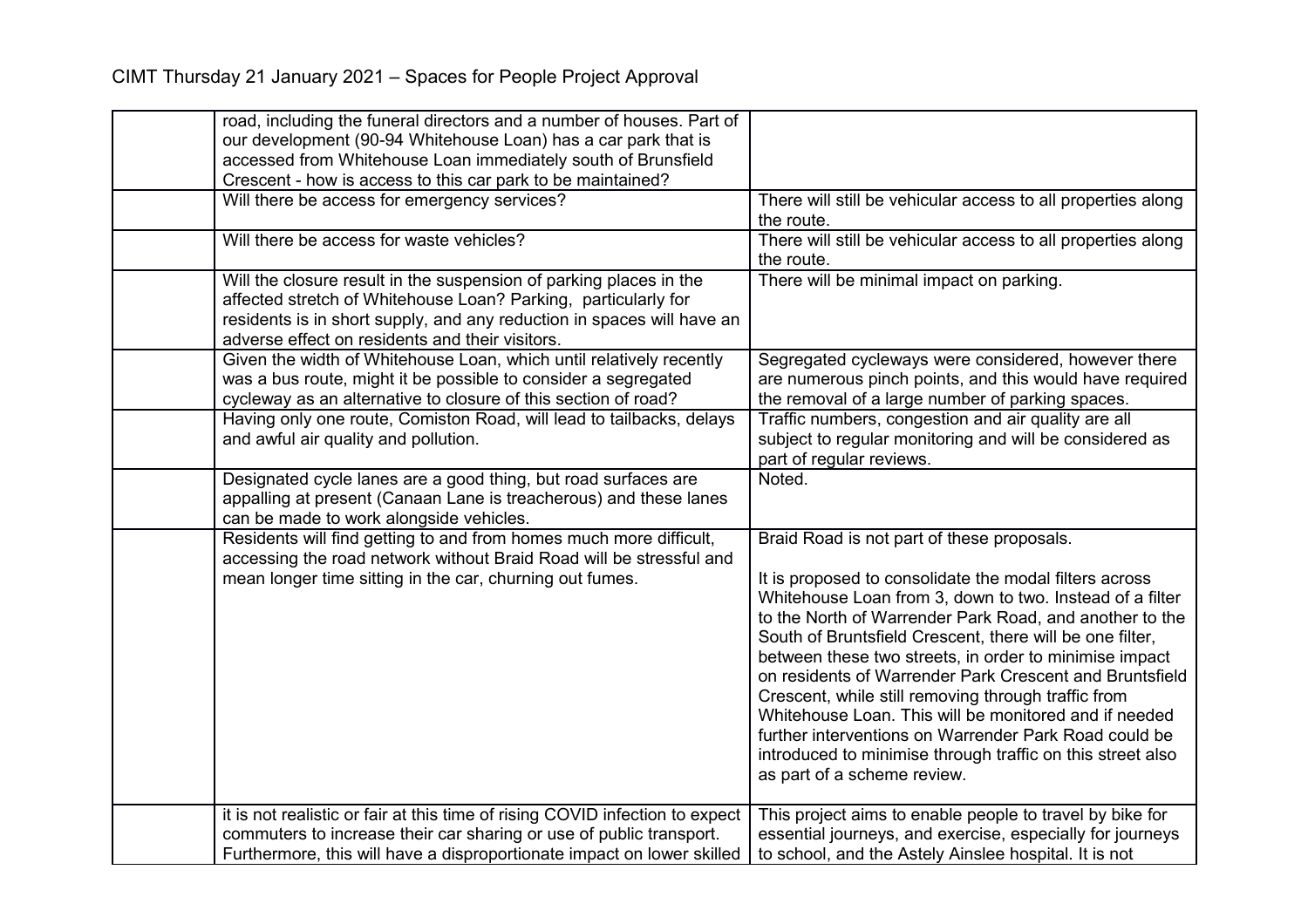| and key workers who are still travelling to work rather than those     | expected to increase the umber of people car sharing or      |
|------------------------------------------------------------------------|--------------------------------------------------------------|
| who can work from home.                                                | using Public Transport.                                      |
| There's more danger to cyclists from pot holes and poor road           | This project aims to enable people to travel by bike for     |
| surfaces than COVID-19                                                 | essential journeys, and exercise, especially for journeys    |
|                                                                        | to school, and the Astely Ainslee hospital. It is especially |
|                                                                        | important that these journeys can be made by foot or by      |
|                                                                        | bike while public transport capacity remains limited.        |
| the introduction of double yellow lines and cycle lanes further south  | Comiston Road is a separate scheme and subject to            |
| on Comiston Road and apart from a singular absence of cyclists, the    | regular project reviews.                                     |
| road markings are confusing to say the least with white line hatching  |                                                              |
| in some places but with no signage or consistent message to            |                                                              |
| explain the regulations                                                |                                                              |
| the current closure of Braid Road plus the one-way system in           | Canaan Lane is not appropriate for use as a 'Vital Link      |
| Braidburn Terrace, will contribute further to the traffic gridlock     | Road'.                                                       |
| already being experienced at certain times of day on Comiston          |                                                              |
| Road. In particular the closure of the top end of Canaan Lane to       | The aim of this project is to enable those who do not        |
| cars will remove a vital link road and force all Southbound vehicles   | cycle, but would like to, especially in terms of children    |
| out onto Comiston Road. This short one-way section of Canaan           | cycling to school. The need to interact with traffic is a    |
| Lane provides local drivers with a convenient route between the        | key deterrent for more people cycling, which this project    |
| Grange and Morningside away from the bus route.                        | will address.                                                |
| I object to the closure of Canaan Lane to car traffic. This should not |                                                              |
| be needed in order to encourage cycling in this part of Edinburgh -    |                                                              |
| cycle lane markings can be made and clear signage erected.             |                                                              |
| Calls for Braid Road to be reopened                                    | Braid Road is a separate project and is subject to           |
|                                                                        | regular project reviews.                                     |
| The closure of Braid Road has created dreadful congestion on           | Braid Road is a separate project and is subject to           |
| Comiston Road which leads to increased pollution outside South         | regular project reviews. Congestion and Air Quality are      |
| Morningside Primary School                                             | regularly monitored and form part of this review.            |
|                                                                        |                                                              |
| Emergency services will be delayed in accessing the area               | Emergency services have been informed of the                 |
|                                                                        | proposals and have not raised any concerns.                  |
| Reducing accessibility for motor vehicles disadvantages disabled       | Vehicle access will be retained to all properties in the     |
| and elderly residents who have difficulty using public transport       | affected area. Many disabled and elderly people are          |
|                                                                        | unable to drive and will benefit from the removal of         |
|                                                                        | through traffic from these streets.                          |
| Traffic chaos caused by incidents or weather on surrounding roads      | Traffic impacts will be monitored as part of the review      |
| will be all the worse as traffic cannot take alternative routes        | process.                                                     |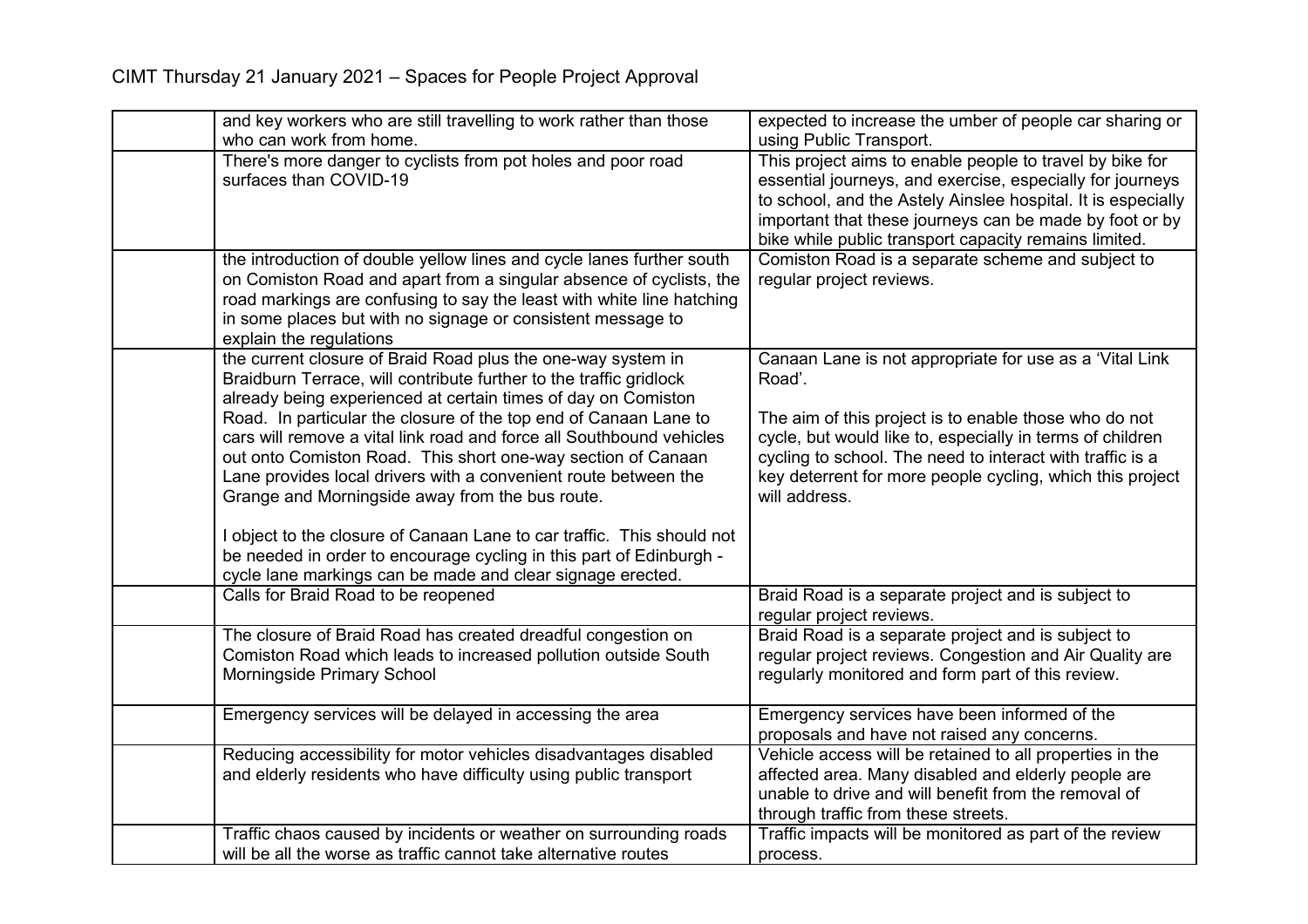| Access to businesses on Comiston Road and in Morningside is                                                                                                                                                                                                                                                                                                                                                                                                                                                                                                                                                                                                                                                                                                                                                                                                                                                                                                                                                                                                                       | Access to businesses is not affected by these proposals.                                                                                                                                                                                                                                                                                                                                                                                                                                                                                                |
|-----------------------------------------------------------------------------------------------------------------------------------------------------------------------------------------------------------------------------------------------------------------------------------------------------------------------------------------------------------------------------------------------------------------------------------------------------------------------------------------------------------------------------------------------------------------------------------------------------------------------------------------------------------------------------------------------------------------------------------------------------------------------------------------------------------------------------------------------------------------------------------------------------------------------------------------------------------------------------------------------------------------------------------------------------------------------------------|---------------------------------------------------------------------------------------------------------------------------------------------------------------------------------------------------------------------------------------------------------------------------------------------------------------------------------------------------------------------------------------------------------------------------------------------------------------------------------------------------------------------------------------------------------|
| much reduced, causing great harm to the local economy                                                                                                                                                                                                                                                                                                                                                                                                                                                                                                                                                                                                                                                                                                                                                                                                                                                                                                                                                                                                                             |                                                                                                                                                                                                                                                                                                                                                                                                                                                                                                                                                         |
| The constant congestion contributes to driver frustration and poor                                                                                                                                                                                                                                                                                                                                                                                                                                                                                                                                                                                                                                                                                                                                                                                                                                                                                                                                                                                                                | These proposals are not expected to have a significant                                                                                                                                                                                                                                                                                                                                                                                                                                                                                                  |
| driving practices                                                                                                                                                                                                                                                                                                                                                                                                                                                                                                                                                                                                                                                                                                                                                                                                                                                                                                                                                                                                                                                                 | impact on congestion.                                                                                                                                                                                                                                                                                                                                                                                                                                                                                                                                   |
| With some tweaking to the current plans, you could easily have<br>Braid Road open and a cycle route. Traffic could be diverted one<br>way and the cycle route another. At present the plan proposes to<br>use Hermitage Gardens, Cluny Drive and Woodburn Terrace as part<br>of the cycle route but traffic could flow, northbound & southbound, all<br>the way along Braid Road without impacting on the majority of this<br>space. This would only mean an extra bit of traffic management at<br>the mini roundabout at the junction of Braidburn Terrace/Hermitage<br>Drive/Braid Road and for a very short area along Hermitage Drive<br>until the cycle way turns into Hermitage Gardens. However, I'm<br>sure this can be managed with a priority cycle lane, traffic lights,<br>single lane for vehicles etc. Yes this will cost more money, but in the<br>long run will be more beneficial for more poeple, both those who<br>wish to walk / cycle but it will also reduce the current levels of<br>congestion on Comiston Road and outside Morningside Primary<br>School | Braid Road is a separate project and is subject to<br>regular project reviews.                                                                                                                                                                                                                                                                                                                                                                                                                                                                          |
| they are totally unnecessary and again impact on disabled drivers<br>getting around town.                                                                                                                                                                                                                                                                                                                                                                                                                                                                                                                                                                                                                                                                                                                                                                                                                                                                                                                                                                                         | Vehicle access will be retained to all properties in the<br>affected area. Many disabled and elderly people are<br>unable to drive and will benefit from the removal of<br>through traffic from these streets.                                                                                                                                                                                                                                                                                                                                          |
| This entire route is already restricted to a 20 mph speed limit<br>a)<br>for all traffic, with 2 long sections of the route having added speed<br>bumps, see b) and d) below.<br>Speed bumps are on Whitehouse Loan from north of junction<br>b)<br>with Warrender Park Crescent ('No Entry') to north of junction with<br>Greenhill Terrace, i.e. section includes street immediately outside<br>the Gillespie's Schools.<br>There is already a modal filter on Canaan Lane north of the<br>C)<br>Astley Ainslie hospital main entrance, i.e. 'No Entry' to north-bound<br>vehicular traffic.<br>There are also speed bumps on the section of the route from<br>d)<br>Canaan Lane (at Newbattle Terrace) through to the junction on<br>Woodburn Terrace at Cluny Avenue.                                                                                                                                                                                                                                                                                                         | Noted<br>a)<br>Noted<br>b)<br>Noted<br>$\mathsf{c}$ )<br>d) Noted<br>This filter is proposed to remove through traffic from<br>1)<br>Whitehouse Loan in order to provide a safe<br>environment for less confident cyclists, including<br>those cycling to school.<br>(and 3 and 4) It is proposed to consolidate the modal<br>2)<br>filters across Whitehouse Loan from 3, down to two.<br>Instead of a filter to the North of Warrender Park<br>Road, and another to the South of Bruntsfield<br>Crescent, there will be one filter, between these two |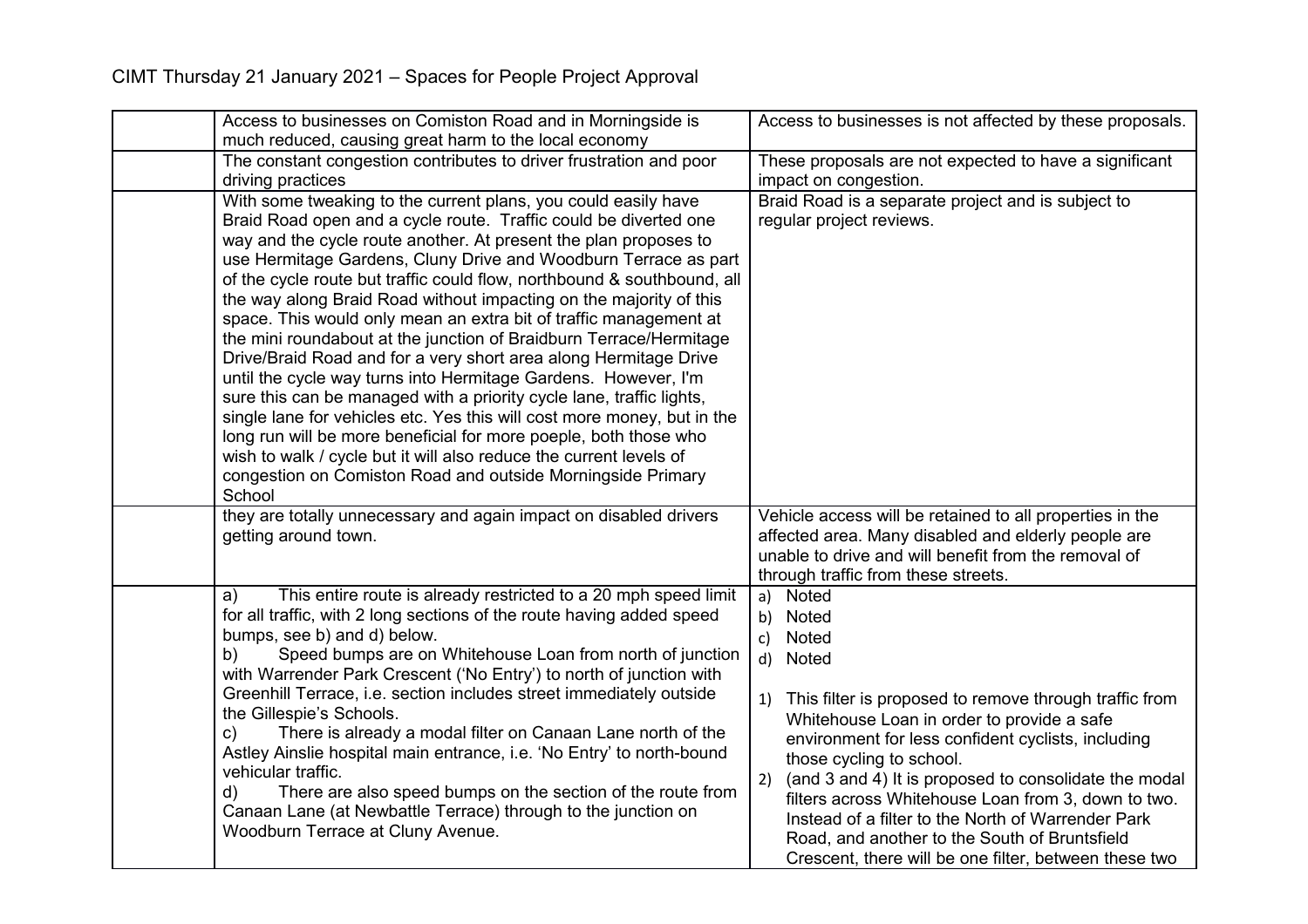|                                  | With reference to the attached map of the proposals:<br>The Royal Blind School is sited on Canaan Lane, NOT on<br>1)<br><b>Whitehouse Loan!</b><br>There is therefore no logical requirement for the proposed modal<br>filter on Whitehouse Loan, immediately south of the junction with<br>Strathearn Road, down to the junction with Grange Loan.<br>Clearly, this residential section of Whitehouse Loan is also so much<br>wider than any of the other streets in the adjoining area.<br>2)<br>The proposed modal filter on Whitehouse Loan, "immediately<br>south of the junction with Bruntsfield Crescent", will close vehicular<br>traffic access for residents from the south, into Bruntsfield Crescent,<br>with a 'No Through Road' dead end there on Whitehouse Loan.<br>There will also be no vehicular traffic access for residents from the<br>north, into Bruntsfield Crescent.<br>The proposed modal filter on Whitehouse Loan, "immediately<br>3)<br>north of the junction with Warrender Park Road", will close vehicular<br>traffic access for residents wishing to turn left into Warrender Park<br>Road from the north and with no right turn out of Warrender Park<br>Road onto Whitehouse Loan towards Bruntsfield Place.<br>It therefore follows on from 3), that Whitehouse Loan from<br>4)<br>junction at Bruntsfield Place to the proposed modal filter immediately<br>north of the junction with Warrender Park Road will become a 'No<br>Through Road' dead end there<br>since Warrender Park Crescent is already a 'No Entry'. | streets, in order to minimise impact on residents of<br>Warrender Park Crescent and Bruntsfield Crescent,<br>while still removing through traffic from Whitehouse<br>Loan. This will be monitored and if needed further<br>interventions on Warrender Park Road could be<br>introduced to minimise through traffic on this street<br>also as part of a scheme review.                                          |
|----------------------------------|---------------------------------------------------------------------------------------------------------------------------------------------------------------------------------------------------------------------------------------------------------------------------------------------------------------------------------------------------------------------------------------------------------------------------------------------------------------------------------------------------------------------------------------------------------------------------------------------------------------------------------------------------------------------------------------------------------------------------------------------------------------------------------------------------------------------------------------------------------------------------------------------------------------------------------------------------------------------------------------------------------------------------------------------------------------------------------------------------------------------------------------------------------------------------------------------------------------------------------------------------------------------------------------------------------------------------------------------------------------------------------------------------------------------------------------------------------------------------------------------------------------------------------------------------------------|----------------------------------------------------------------------------------------------------------------------------------------------------------------------------------------------------------------------------------------------------------------------------------------------------------------------------------------------------------------------------------------------------------------|
|                                  | No consideration has been given to the right turns for cyclists going<br>south a) from Hermitage Gardens on to Hermitage Drive, and b)<br>from Braid Avenue on to Cluny Drive.                                                                                                                                                                                                                                                                                                                                                                                                                                                                                                                                                                                                                                                                                                                                                                                                                                                                                                                                                                                                                                                                                                                                                                                                                                                                                                                                                                                | These streets are generally very quiet. However, should<br>any issues arise these will be considered as part of<br>regular project reviews and changes will be<br>implemented.                                                                                                                                                                                                                                 |
| <b>Public</b>                    | 45 emails asking for further consultation before measures are                                                                                                                                                                                                                                                                                                                                                                                                                                                                                                                                                                                                                                                                                                                                                                                                                                                                                                                                                                                                                                                                                                                                                                                                                                                                                                                                                                                                                                                                                                 |                                                                                                                                                                                                                                                                                                                                                                                                                |
| <b>Comment</b><br><b>Neutral</b> | implemented.                                                                                                                                                                                                                                                                                                                                                                                                                                                                                                                                                                                                                                                                                                                                                                                                                                                                                                                                                                                                                                                                                                                                                                                                                                                                                                                                                                                                                                                                                                                                                  |                                                                                                                                                                                                                                                                                                                                                                                                                |
| 40 in total                      | Measures cannot be taken forward without further, in depth<br>consultation with the affected residents.                                                                                                                                                                                                                                                                                                                                                                                                                                                                                                                                                                                                                                                                                                                                                                                                                                                                                                                                                                                                                                                                                                                                                                                                                                                                                                                                                                                                                                                       | On 14 May, the Policy and Sustainability Committee<br>approved a package of suggested interventions to make<br>it easier and safer for pedestrians and cyclists to move<br>around the Capital. As well as providing extra space, the<br>proposals recognise a rise in active travel since<br>lockdown began and aim to facilitate this as the phased<br>lifting of lockdown continues. These changes are being |